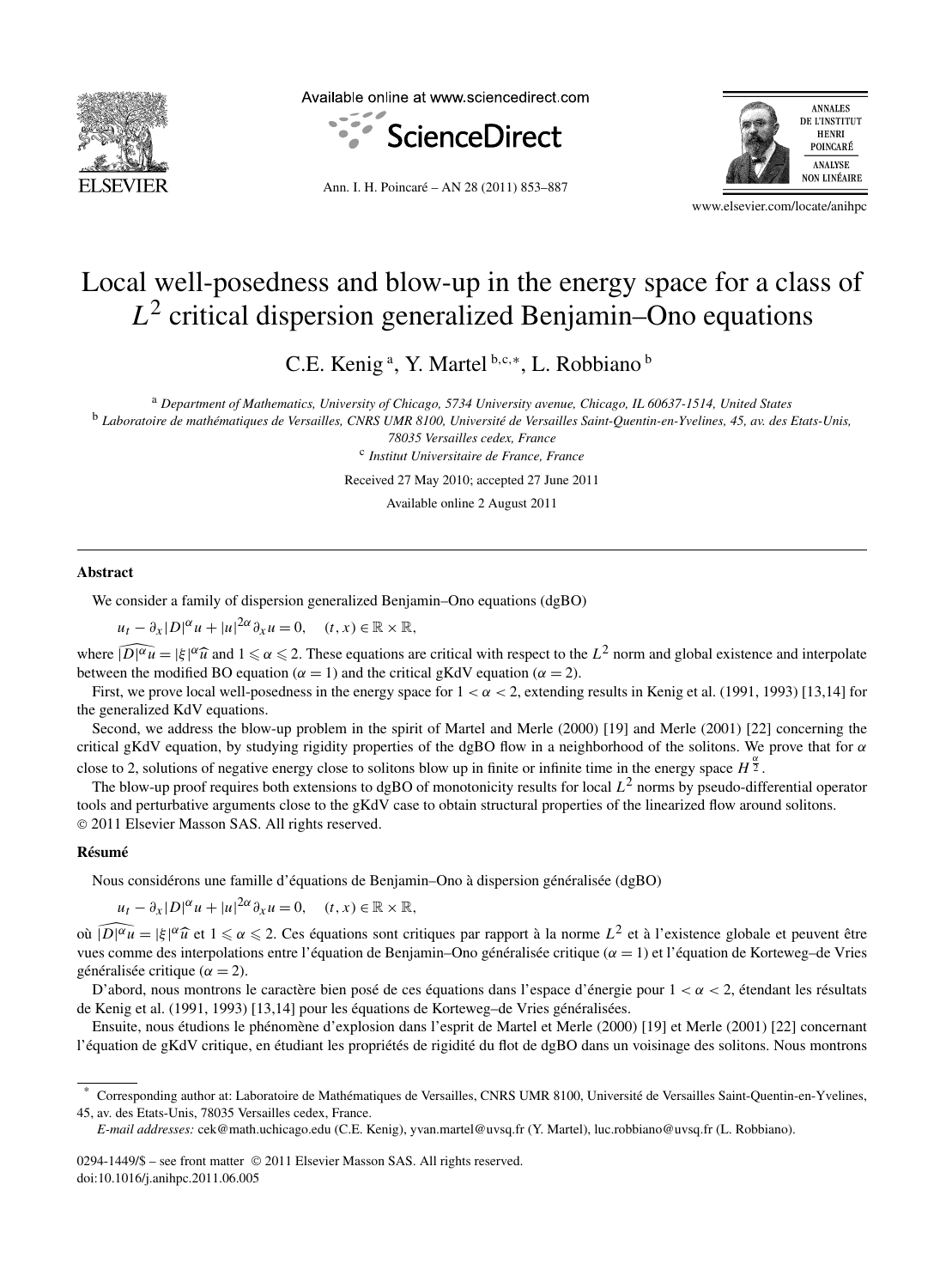que pour *α* proche de 2, les solutions d'énergie négative proches des solitons explosent en temps fini ou infini dans l'espace d'énergie  $H^{\frac{\alpha}{2}}$ .

La preuve de ce résultat d'explosion est basée d'une part sur l'adaptation à dgBO de résultats de monotonie de normes *L*<sup>2</sup> locales par des méthodes d'opérateurs pseudo-differentiels et d'autre part sur des arguments de perturbation pour obtenir des propriétés structurelles du flot linéarisé autour des solitons lorsque l'équation est proche de gKdV.

© 2011 Elsevier Masson SAS. All rights reserved.

# **1. Introduction**

We consider the following dispersion generalized Benjamin–Ono equations (dgBO)

$$
u_t - \partial_x |D|^\alpha u + |u|^{2\alpha} \partial_x u = 0, \quad (t, x) \in \mathbb{R} \times \mathbb{R}, \tag{1}
$$

where  $|D|^{\alpha}$  is such that  $\widehat{|D|^{\alpha}u} = |\xi|^{\alpha}\widehat{u}$  and  $1 \leq \alpha \leq 2$ . Formally, the following three quantities are conserved for solutions

$$
\int u(t,x) dx = \int u(0,x) dx,
$$
\n(2)

$$
M(t) = \int u^2(t, x) dx = M(0),
$$
\n(3)

$$
E(t) = \int \left( | |D|^{\frac{\alpha}{2}} u|^2 - \frac{|u|^{2\alpha + 2}}{(\alpha + 1)(2\alpha + 1)} \right) (t, x) dx = E(0).
$$
 (4)

Recall the scaling and translation invariances of Eq. (1): if  $u(t, x)$  is a solution of (1) then, for all  $\lambda_0 > 0$ ,  $x_0 \in \mathbb{R}$ ,

$$
u_{\lambda_0,x_0}(t,x)=\lambda_0^{-\frac{1}{\alpha}}u\big(\lambda_0^{-(2+\frac{2}{\alpha})}t,\lambda_0^{-\frac{2}{\alpha}}(x-x_0)\big) \text{ is also a solution of (1)}.
$$

In particular, note that for any  $\lambda_0 > 0$ ,  $x_0 \in \mathbb{R}$ ,  $||u_{\lambda_0,x_0}||_{L^2} = ||u||_{L^2}$ , which means that (1) is a family of  $L^2$  critical equations interpolating between the critical Benjamin–Ono equation (also called modified Benjamin–Ono equation)

$$
u_t - \partial_x |D| u + u^2 \partial_x u = 0, \quad (t, x) \in \mathbb{R} \times \mathbb{R}, \tag{5}
$$

and the critical generalized Korteweg–de Vries equation

$$
u_t + \partial_x^3 u + u^4 \partial_x u = 0, \quad (t, x) \in \mathbb{R} \times \mathbb{R}.
$$

# *1.1. Local well-posedness in the energy space*

Recall that the local Cauchy problem is known to be well-posed in the energy space  $H^{\frac{\alpha}{2}}$  both for the critical gKdV equation – see Kenig, Ponce and Vega [14] – and for the critical (BO) equation – see Kenig and Takaoka [15]. The first objective of this paper is to present a local Cauchy theory for (1) in the energy space  $H^{\frac{\alpha}{2}}$  for  $1 < \alpha < 2$ .

**Theorem 1** *(Local well-posedness in the energy space). Let*  $1 \leq \alpha < 2$  *and*  $A > 0$ . Let  $u_0 \in H^{\frac{\alpha}{2}}$  be such that  $\|u_0\|_{H^{\frac{\alpha}{2}}}$  ≤ *A. Then there exists a unique solution*  $u \in C([0, T], H^{\frac{\alpha}{2}}) \cap Z_T$  *of* 

$$
\begin{cases} u_t - \partial_x |D|^\alpha u \pm |u|^{2\alpha} \partial_x u = 0, & (t, x) \in \mathbb{R} \times \mathbb{R}, \\ u(t = 0) = u_0, & x \in \mathbb{R}, \end{cases}
$$
\n
$$
(7)
$$

*where*  $T = T(A) > 0$ *. Moreover, the map*  $u_0 \mapsto u \in C([0, T], H^{\frac{\alpha}{2}}) \cap Z_T$  *is continuous.* 

Theorem 1 is proved by a contraction argument in  $Z_T$ , see the proof of Theorem 1 for the definition of this functional space. The linear estimates, mainly taken from [12] and [14], are gathered in Lemma 1.

**Remark 1.** Together with Theorem 1, we obtain in this paper a property of weak continuity of the flow of Eq. (1) in the energy space, see Theorem 3. See also [19] and [4] for the cases  $\alpha = 1, 2$ .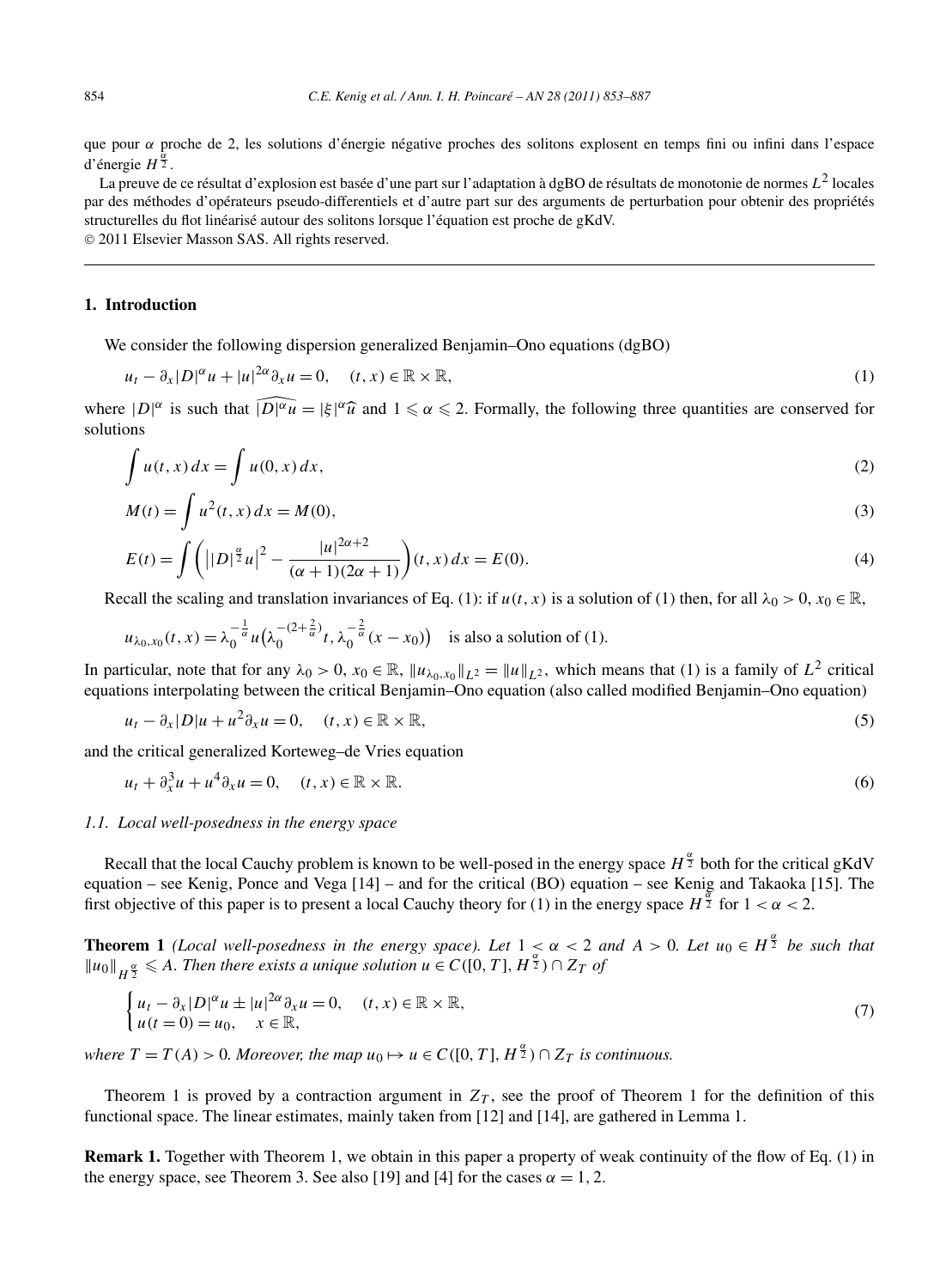In this paper, by solutions of (1), we mean  $H^{\frac{\alpha}{2}}$  solutions in the sense of Theorem 1. For such solutions, it follows from standard arguments that the two quantities  $M(u(t))$  and  $E(u(t))$  defined in (3), (4) are conserved as long as the solution exists (see also Remark 2).

#### *1.2. Blow-up in finite or infinite time*

The second objective of this paper is to study global well-posedness versus blow-up for Eqs. (1), i.e. in the focusing case. Recall that Eqs. (1) are critical with respect to global well-posedness in the following sense. For fixed  $1 \leqslant \alpha \leqslant 2,$ the power  $2\alpha + 1$  of the nonlinearity in (1) is the smallest power for which blow-up is possible in the energy space, whereas from the critical Gagliardo–Nirenberg inequality

$$
\int |u|^{2\alpha+2} \leq C_{\alpha} \bigg( \int |D^{\frac{\alpha}{2}} u|^2 \bigg) \bigg( \int u^2 \bigg)^{\alpha},\tag{8}
$$

it is a standard observation that small (in  $L^2$ ) solutions of (1) are global and bounded from Theorem 1. Note that inequality (8) is easily proved using Fourier analysis and scaling arguments. See Proposition 1 for the value of the best constant in (8), related to soliton solutions of (1).

Following Martel and Merle [19] and Merle [22] concerning the critical gKdV equation, we look for blow-up solutions close to the soliton family, which we introduce now.

We call soliton any traveling wave solution  $u(t, x) = Q_{\lambda_0}(x - x_0 - \lambda_0^{-2}t)$  of Eq. (1), with  $\lambda_0 > 0, x_0 \in \mathbb{R}, Q_{\lambda_0}(x) =$  $\lambda_0^{-\frac{1}{\alpha}} Q(\lambda_0^{-\frac{2}{\alpha}} x)$  and where *Q* solves:

$$
|D|^{\alpha}Q + Q - \frac{1}{2\alpha + 1}Q^{2\alpha + 1} = 0, \quad Q \in H^{\frac{\alpha}{2}}, \ Q > 0.
$$
\n<sup>(9)</sup>

For the critical gKdV case ( $\alpha = 2$ ), it follows from standard ODE arguments that there exists a unique (up to translations) solution of (9), which is

$$
Q(x) = \frac{15^{1/4}}{\cosh^{1/2}(2x)}.
$$
\n(10)

Moreover, Weinstein [28] proved that the function *Q* provides the best constant in estimate (8) for  $\alpha = 2$ .

For  $1 \leq \alpha < 2$ , existence of a positive even solution of (9) is known by variational arguments, see Weinstein [29,31] and Proposition 1 of the present paper. Such a solution is called a ground state of (9). Amick and Toland [1] proved uniqueness of the solution of the Benjamin–Ono equation (BO)

$$
u_t - \partial_x |D|u + u \partial_x u = 0, \quad (t, x) \in \mathbb{R} \times \mathbb{R}, \tag{11}
$$

but their argument does not adapt to (9). By a different and very general argument, Frank and Lenzmann [5] recently proved uniqueness of the ground state for a large class of equations  $|D|^\alpha Q + Q - cQ^{\beta+1} = 0$  including (9) for all  $\alpha \in [1, 2)$ .

Now, we state our second main result.

**Theorem 2** *(Blow-up in finite or infinite time). There exists*  $\alpha_0 \in [1, 2)$  *such that for all*  $\alpha \in (\alpha_0, 2)$ *, the following holds. Let Q be the unique even positive solution of* (9) *which minimizes the constant*  $C_\alpha$  *in* (8)*. There exists*  $\beta_0 > 0$ *such that if*  $u(t)$  *is an*  $H^{\frac{\alpha}{2}}$  *solution of* (1) *satisfying* 

$$
E(u(0)) < 0 \quad and \quad \int u^2(0) \leq \int Q^2 + \beta_0,
$$

*then*  $u(t)$  *blows up in finite or infinite time in*  $H^{\frac{\alpha}{2}}$ *, i.e. there exists*  $0 < T \leqslant +\infty$  *such that*  $\lim_{t\to T}||u(t)||_{H^{\frac{\alpha}{2}}} = +\infty$ *.* 

Note that from Gagliardo–Nirenberg's inequality with best constant (see Proposition 1)  $E(u(0)) < 0$  implies that  $\int u^2(0) > \int Q^2$ . Therefore, we prove blow-up in finite or infinite time for any  $u(0)$  such that  $E(u(0)) < 0$ ,  $\int Q^2 <$  $\int u^2(0) \leqslant \int Q^2 + \beta_0$ , which is a large class of initial data close to *Q* up to the invariances of the equation (see Lemma 9).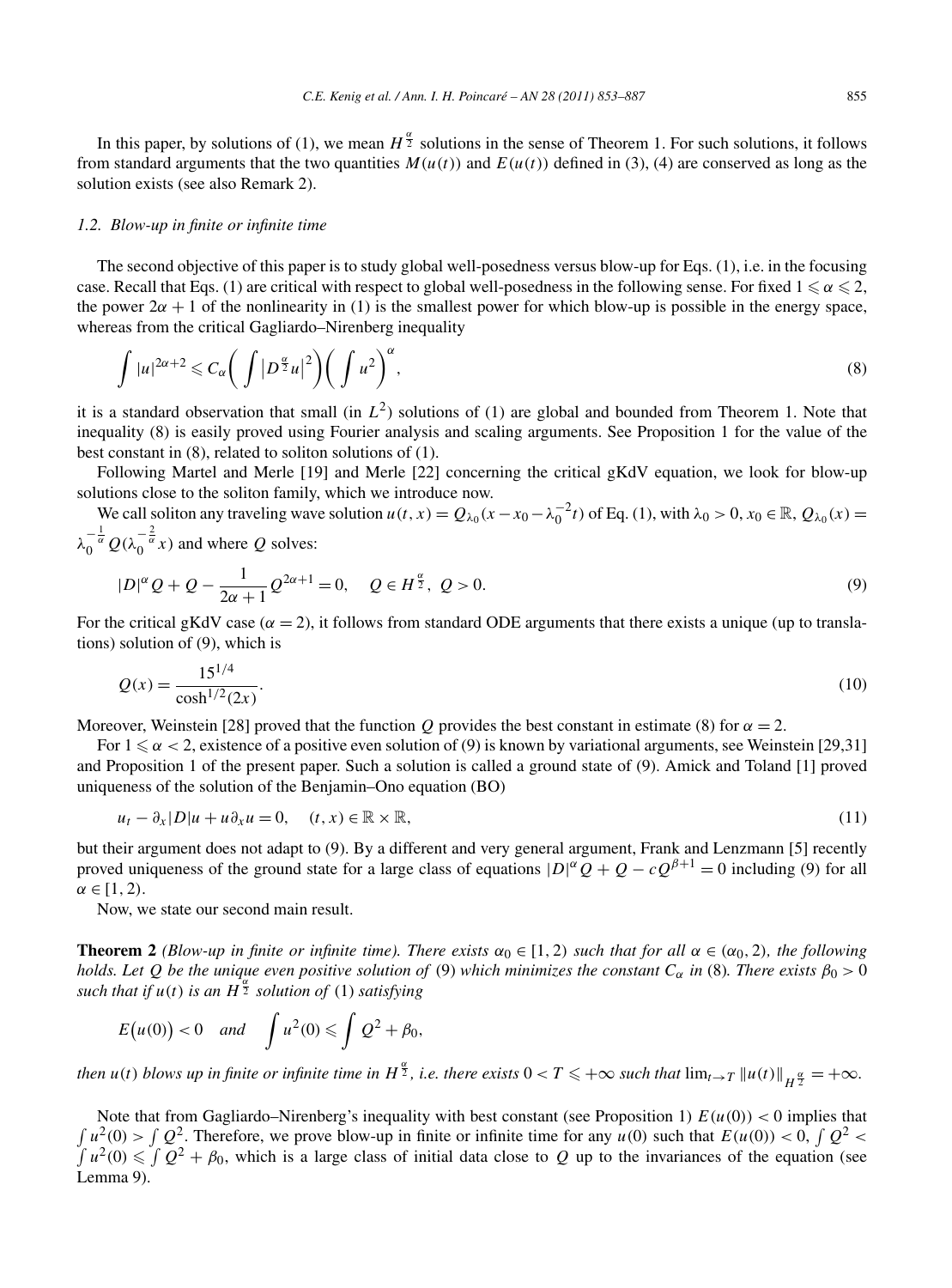Theorem 2 extends to Eq. (1) the main result in [22]. We follow the same strategy based on rigidity properties of the nonlinear flow around solitons. First, we prove a nonlinear Liouville property around the soliton as a consequence of a linear Liouville property. See Section 5 where we extend the main results of [19]. Then, in Section 6, we prove blowup in the sense of Theorem 2 by a contradiction argument, using the nonlinear Liouville property and the additional invariant  $\int u(t) = \int u(0)$ , as in [22].

Now, we discuss how techniques developed in [19] and [22] have to be adapted to Eq. (1) to prove Theorem 2.

- 1. Monotonicity properties of local  $L^2$  quantities. These arguments were developed in [19] and [22] in order to study the variation in time of the  $L^2$  norm of the solution in various regions of space (on the left or on the right, in some sense, to the soliton). For the critical gKdV equation, these monotonicity arguments are mainly based on the Kato identity and refined estimates on the nonlinear term in this identity. For Benjamin–Ono type equations, such localization arguments are subtle to adapt due to the nonlocal character of the linear operator. Such  $L^2$ monotonicity arguments were developed in [11] to prove asymptotic stability of the solitons for the BO equation, but the arguments in [11] seem to work only for the operator  $|D|$ , i.e. for  $\alpha = 1$  in (1). In the present paper, we extend these results to any  $\alpha \in (1, 2)$  using tools from pseudo-differential calculus. Section 4 is devoted to these arguments.
- 2. Weak continuity of the flow. In addition to the local Cauchy theory, we need the weak continuity of the flow of (1) in several key limiting arguments. See Theorem 3.
- 3. Linear Liouville property. The proofs in [19] and [22] for the gKdV case depend crucially on a linear rigidity property of the ground state (hereafter called *linear Liouville property*). By perturbative arguments, we are able to extend the linear Liouville property for gKdV to (9) for *α <* 2 close enough to 2 (i.e. when the model is close in some sense to the critical gKdV equation). See Proposition 3. In this paper, we rely on the simplified approach of [17].

It follows from the arguments of this paper that Theorem 2 holds true for any  $1 < \alpha < 2$  if the linear Liouville property is assumed. Indeed, it is the only part in the proof of Theorem 2 where we need perturbative arguments close to the gKdV case. In particular, the monotonicity arguments and the overall strategy work for any  $1 < \alpha \leqslant 2$ .

Remark finally that in addition to [19] and [22], two further works ([20] and [21]) provide refined information about the blow-up phenomenon for the critical gKdV equation close to the soliton family. Indeed, in [20], the soliton *Q* is found to be the universal blow-up profile in the context of Theorem 2. The proof is based on an additional rigidity property of the gKdV flow around solitons in a blow-up regime. Finally, [21] proves blow-up in finite time, together with an upper estimate on the blow-up rate, provided that the initial data has some space decay. However, note that the blow-up problem for the critical gKdV equations is not yet completely understood, in particular the question of the exact blow-up rate. The case of the nonlinear Schrödinger equation is by now much better known, see Merle and Raphaël [23–25] and references therein. For simplicity and brevity, we do not try here to extend results of [20] and [21] to dgBO equation.

# *1.3. Plan of the paper*

The paper is organized as follows. In Section 2, we prove Theorem 1. In Section 3, we study the stationary problem (9) in the general case  $1 \le \alpha \le 2$  and obtain further properties in the perturbative case where  $\alpha$  is close to 2. In Section 4, we present  $L^2$  monotonicity properties for the model (1) for all  $\alpha \in (1, 2)$ . In Section 5, we deal with solutions close to a (bounded) soliton and finally in Section 6, we prove Theorem 2, i.e. for *α* close to 2, blow-up in finite or infinite time for negative energy solutions close to solitons.

# **2. Local well-posedness in the energy space**

# *2.1. Proof of Theorem 1*

We denote the Fourier transform by  $\mathcal{F}(f)(\xi) = \hat{f}(\xi) = \int e^{-ix\xi} f(x) dx$ . We introduce the group  $W_\alpha(t)$  defined by

$$
\mathcal{F}\big(W_\alpha(t)f\big)(\xi) = e^{it\left(|\xi|^\alpha\xi\right)}\hat{f}(\xi), \quad 1 < \alpha < 2.
$$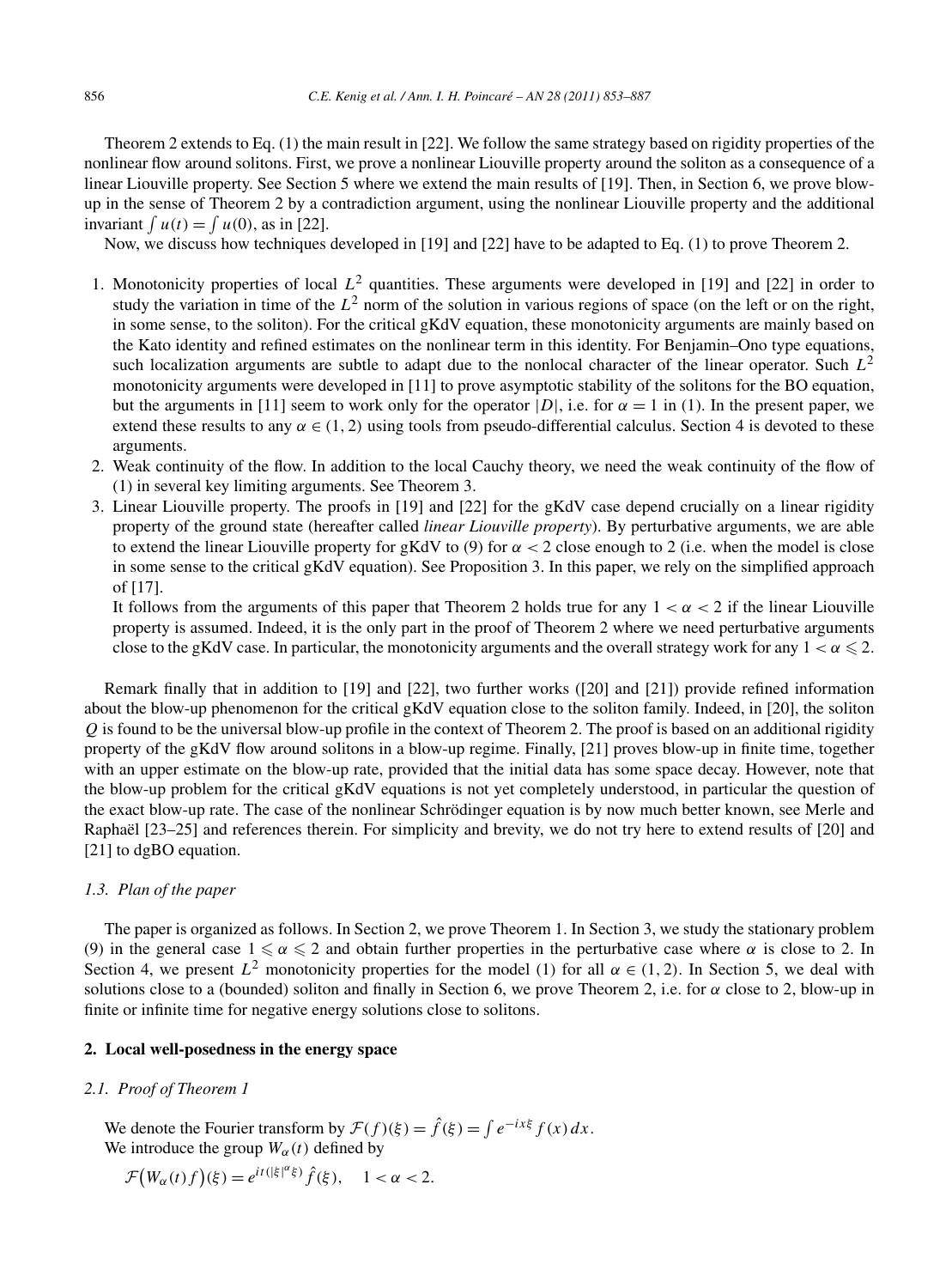Then, we claim (or recall) the following linear estimates (we use classical notation from [14]).

**Lemma 1.** *For*  $0 < T < 1$ *, there exists*  $C > 0$  *such that, for all*  $u_0 \in L^2$ *, then* 

(i) 
$$
\sup_t ||W_{\alpha}(t)u_0||_{L^2} \leq C ||u_0||_{L^2};
$$

(ii) 
$$
\| |D|^{\frac{\alpha}{2}} W_{\alpha}(t)u_0\|_{L^{\infty}_{x}L^2_t} \leq C \|u_0\|_{L^2};
$$

(iii) 
$$
\text{for all } u_0 \in H^{\alpha/2}, \ \left\|W_{\alpha}(t)u_0\right\|_{L^{\infty}_x L^2_T} \leq C T^{1/2} \|u_0\|_{H^{\frac{\alpha}{2}}};
$$

*for*  $0 \le \beta < \alpha/2$ , there exists  $\gamma > 0$  such that,

(iv) 
$$
\| |D|^{\beta} W_{\alpha}(t) u_0 \|_{L^{\infty}_{x} L^2_T} \leq C T^{\gamma} \| u_0 \|_{L^2};
$$

(v) *for all* 
$$
u_0 \in H^{\alpha/2}
$$
,  $\|\partial_x W_{\alpha}(t)u_0\|_{L^{\infty}_x L^2_T} \leq C T^{\gamma} \|u_0\|_{H^{\alpha/2}}$ ;

$$
\text{(vi)} \qquad \text{for all } u_0 \in H^{\beta^+}, \text{ where } \beta^+ > \frac{3}{4} - \frac{\alpha}{4}, \, \left\|W_\alpha(t)u_0\right\|_{L_x^{2\alpha}L_T^\infty} \leq C\|u_0\|_{H^{\beta+}};
$$

*for all*  $h \in L^1_x L^2_T$ ,

(vii) 
$$
\left\| |D|^{\alpha} \int_{0}^{t} W_{\alpha}(t-t')h(t') dt' \right\|_{L_{x}^{\infty} L_{t}^{2}} \leq C \|h\|_{L_{x}^{1} L_{T}^{2}};
$$

(viii) 
$$
\sup_{0 < t < T} \left\| |D|^{\alpha/2} \int_{0}^{t} W_{\alpha}(t-t')h(t') dt' \right\|_{L_{x}^{2}} \leq C \|h\|_{L_{x}^{1} L_{T}^{2}};
$$

*for*  $0 \leqslant \beta < \alpha$ *, there exists*  $\gamma > 0$  *such that,* 

(ix) 
$$
\left\| |D|^{\beta} \int\limits_{0}^{t} W_{\alpha}(t-t')h(t') dt' \right\|_{L_{x}^{\infty}L_{T}^{2}} \leq C T^{\gamma} \|h\|_{L_{x}^{1}L_{T}^{2}};
$$

*there exists*  $\gamma > 0$  *such that,* 

$$
(x) \qquad \sup_{0 < t < T} \left\| \int_{0}^{t} W_{\alpha}(t - t') h(t') dt' \right\|_{L_{x}^{2}} \leq C T^{\gamma} \|h\|_{L_{x}^{1} L_{T}^{2}};
$$

*for all*  $h \in L^1_x L^2_T$  *such that*  $\partial_x h \in L^1_x L^2_T$ ,

$$
\text{(xi)} \qquad \left\| \int\limits_0^t W_\alpha(t-t') \partial_x h(t') dt' \right\|_{L_x^{2\alpha} L_T^{\infty}} \leqslant C \|\partial_x h\|_{L_x^1 L_T^2}.
$$

**Proof.** (i) is the classical conservation law, and (ii) (sharp Kato smoothing effect) is proved in [13, Lemma 2.1]. By Sobolev embedding

$$
\left|W_{\alpha}(t)u_0(x)\right|^2 \leqslant C\left\|W_{\alpha}(t)u_0\right\|_{H^{\frac{\alpha}{2}}}^2 \leqslant C\left\|u_0\right\|_{H^{\frac{\alpha}{2}}}^2.
$$
\n
$$
(12)
$$

Integrating  $(12)$  with respect  $t$ , we obtain (iii).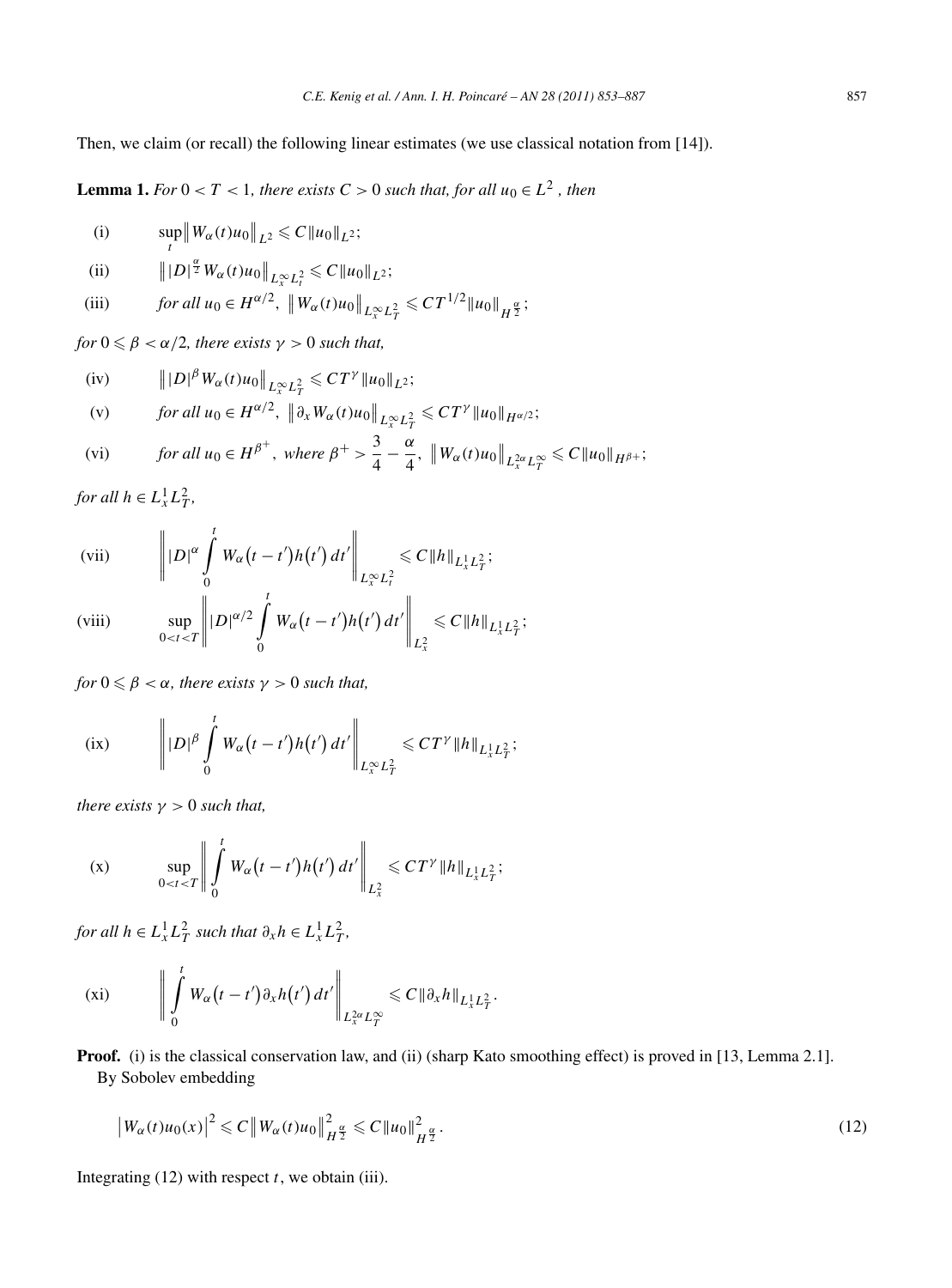To prove (iv), we first write  $u_0 = u_{0,1} + u_{0,2}$  where  $\hat{u}_{0,1}(\xi) = \chi_{|\xi| \le M} \hat{u}_0(\xi)$ , for  $M > 0$  to be chosen. Consider  $||D|^{\beta} W_{\alpha}(t)u_{0,2}||_{L^{\infty}_{x}L^{2}_{t}}$  and let  $v_{0,2}$  such that  $\hat{v}_{0,2}(\xi) = \frac{|\xi|^{\beta}}{|\xi|^{\alpha/2}}$  $\frac{|\xi|^p}{|\xi|^{\alpha/2}} \hat{u}_{0,2}(\xi)$ , so that we have  $|D|^{\alpha/2} W_\alpha(t) v_{0,2} =$  $|D|^{\beta}W_{\alpha}(t)u_{0,2}$ . Using (ii), we see that, since  $\beta < \alpha/2$ ,

$$
\| |D|^{\beta} W_{\alpha}(t) u_{0,2} \|_{L^{\infty}_{x} L^{2}_{T}} \leq C \| v_{0,2} \|_{L^{2}} \leq C M^{\beta - \alpha/2} \| u_{0} \|_{L^{2}}.
$$
\n
$$
(13)
$$

Consider now  $|D|^{\beta}u_{0,1}$ . Then,  $|||D|^{\beta}u_{0,1}||_{H^{\alpha/2}} \leq C M^{\beta+\alpha/2}||u_0||_{L^2}$ . From (iii),

$$
\| |D|^{\beta} W_{\alpha}(t) u_{0,1} \|_{L^{\infty}_{x} L^{2}_{T}} \leqslant C T^{1/2} M^{\beta + \alpha/2} \| u_{0} \|_{L^{2}}.
$$
\n(14)

Choosing  $M^{\alpha} = T^{-1/2}$ , estimate (iv) follows from (13) and (14).

Writing  $|D| = |D|^{1-\alpha/2}|D|^{\alpha/2}$  we use (iii) and (iv) and the fact that  $1 - \alpha/2 < \alpha/2$  to prove (v).

In [13, proof of Theorem 2.7, p. 332], it is proved that if  $|\xi| \simeq 2^k$  (or  $|\xi| \lesssim 1$  for  $k = 0$ ) we have, for  $\hat{u}_0$  with that support

$$
\|W_{\alpha}(t)u_0\|_{L^2_x L^\infty_T} \leqslant C2^{k(\alpha+1)/4} \|u_0\|_{L^2}.
$$
\n(15)

Also in [12, Theorem 2.5], it is proved that

$$
\|W_{\alpha}(t)u_0\|_{L^4_x L^\infty_T} \leq C \| |D|^{1/4} u_0\|_{L^2}.
$$
\n(16)

Write now  $\frac{1}{2\alpha} = \frac{\theta}{2} + \frac{1-\theta}{4}$  then  $\theta = \frac{2}{\alpha} - 1 \in (0, 1)$ , by interpolation, we get

$$
\|W_{\alpha}(t)u_0\|_{L^2_x L^{\infty}_T} \leq C2^{k(1-\theta)/4} 2^{k(1+\alpha)\theta/4} \|u_0\|_{L^2} = C2^{k(3-\alpha)/4} \|u_0\|_{L^2}
$$
\n(17)

which implies (vi). Note that (17) is more precise for  $\hat{u}_0$  supported in  $|\xi| \simeq 2^k$ .

Estimates (vii) and (viii) are proved in a similar way as (3.8) and (3.7) in [14]. We omit their proofs.

Let  $\theta \in C_0^{\infty}$ ,  $\theta \equiv 1$  for  $|\xi| \leq 1$ ,  $\theta_M(\xi) = \theta(\xi/M)$ ,  $\psi_M(\xi) = 1 - \theta_M(\xi)$  where  $M \geq 1$ . Write  $h = h_{1,M} + h_{2,M}$ , where  $\hat{h}_{1,M}(t,\xi) = \theta_M(\xi)\hat{h}(t,\xi)$ . Write  $\tilde{h}_{2,M}$  by  $(\tilde{h}_{2,M})^{\wedge}(t,\xi) = \frac{|\xi|^{\beta}}{|\xi|^{\beta}}$  $\frac{|\xi|^{\beta}}{|\xi|^{\alpha}} \hat{h}_{2,M}(t,\xi)$ . Thus  $|D|^{\beta} \int_0^t W_{\alpha}(t-t')h_{2,M}(t') dt' =$  $|D|^{\alpha} \int_0^t W_{\alpha}(t-t')\tilde{h}_{2,M} dt'$ . Let  $\hat{\eta}_M(\xi) = \frac{|\xi|^{\beta}}{|\xi|^{\alpha}}$ |*ξ* | *<sup>α</sup> ψM(ξ)*. Using a dyadic partition of unity in frequency space and Bernstein inequality, we claim  $\int |\eta_M| \leq C M^{\beta-\alpha}$ .

Thus

$$
\|\tilde{h}_{2,M}\|_{L^1_x L^2_T} \leqslant C M^{\alpha-\beta} \|h\|_{L^1_x L^2_T} \tag{18}
$$

so that by (vii),

$$
\left\| |D|^{\beta} \int_{0}^{t} W_{\alpha}(t-t') h_{2,M}(t') dt' \right\|_{L_{x}^{\infty} L_{T}^{2}} \leqslant C M^{\alpha-\beta} \|h\|_{L_{x}^{1} L_{T}^{2}}.
$$
\n(19)

Next, we consider  $|D|^{\beta} \int_0^t W_{\alpha}(t-t')h_{1,M}(t') dt'$ . Then, let us define  $\hat{\mu}_M(\xi) = |\xi|^{\beta} \langle \xi \rangle \theta_M(\xi)$  where  $\langle \xi \rangle^2 = 1 + |\xi|^2$ . Then,  $\|\mu_M\|_{L^2} \leqslant C M^{\beta+3/2}$ . Moreover, for a fixed *t*, we have by Sobolev embedding,

$$
\left| |D|^{\beta} \int_{0}^{t} W_{\alpha}(t-t')h_{1,M}(t') dt' \right| \leq C \left\| \int_{0}^{t} W_{\alpha}(t-t') \langle D \rangle |D|^{\beta} h_{1,M}(t') dt' \right\|_{L_{x}^{2}}
$$
  

$$
\leq C \int_{0}^{T} \left\| \mu_{M} * h(t') \right\|_{L_{x}^{2}} dt'
$$
  

$$
\leq C M^{\beta+3/2} \int_{0}^{T} \left\| h(t') \right\|_{L_{x}^{1}} dt' = C M^{\beta+3/2} \|h\|_{L_{x}^{1} L_{T}^{1}}
$$
  

$$
\leq C T^{1/2} M^{\beta+3/2} \|h\|_{L_{x}^{1} L_{T}^{2}}.
$$
 (20)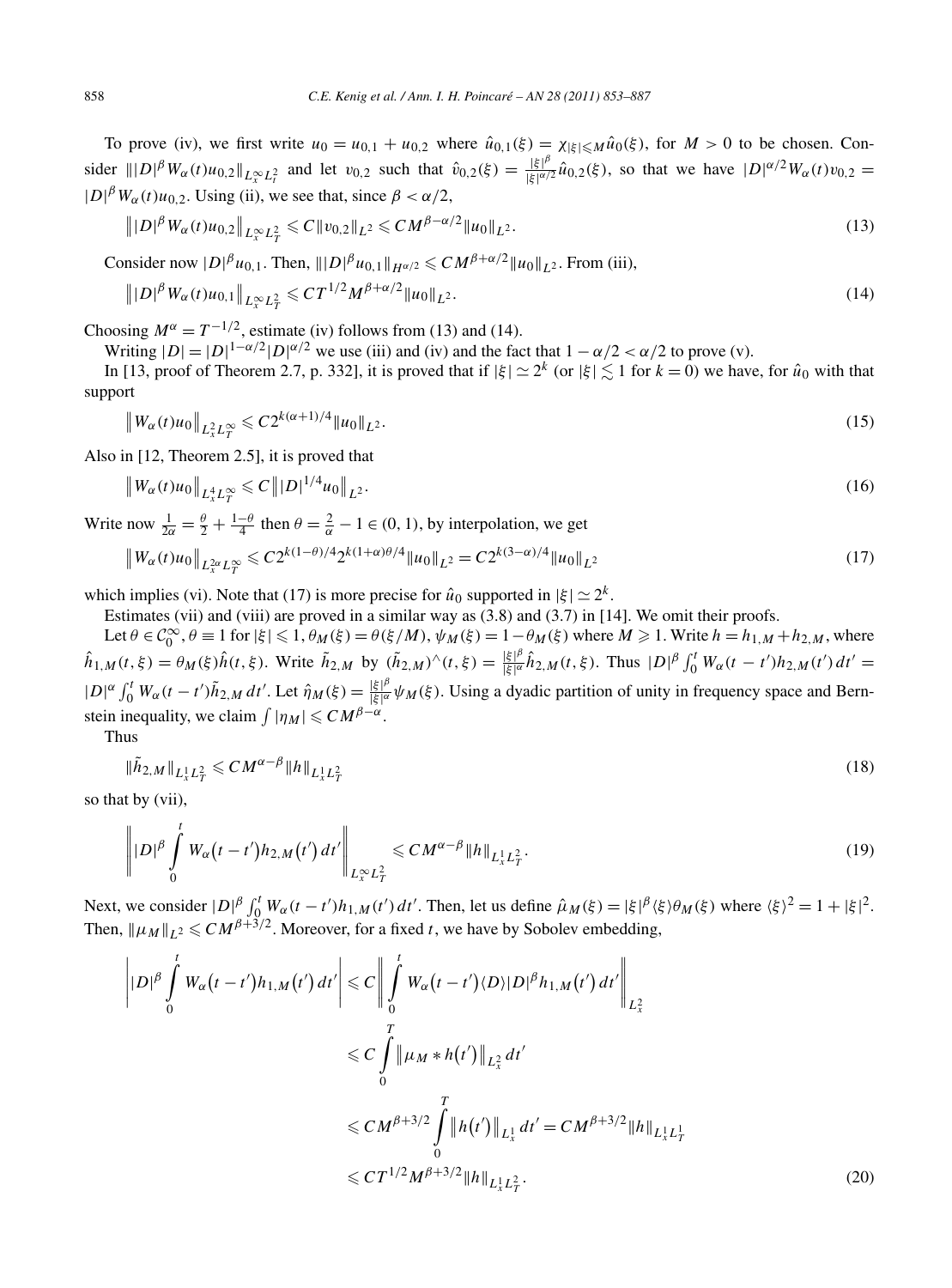Hence, pick *M* so that  $M^{\alpha+3/2} = T^{-1/2}$ , (19) and (20) prove estimate (ix).

We obtain (x) by duality to the case  $\beta = 0$  of (iv). Let  $g \in L_x^1 L_T^2$ ,  $||g||_{L_x^1 L_T^2} = 1$ . Then

$$
\int_{0}^{T} \int W_{\alpha}(t)u_0(x)\overline{g(t,x)} dx dt = \int_{0}^{T} u_0(x)\overline{W_{\alpha}(-t)g(t,x)} dt dx.
$$
\n(21)

So estimate (iv) is equivalent to

$$
\left\| \int_{0}^{T} W_{\alpha}(-t')g(t',x) dt' \right\|_{L_{x}^{2}} \leqslant C T^{\gamma} \|g\|_{L_{x}^{1} L_{T}^{2}}.
$$
\n(22)

Fix  $0 < t < T$ , let  $g(t', x) = \chi_{[0,t]}(t')h(t, x)$ , then

$$
\left\| \int_{0}^{t} W_{\alpha}(-t')h(t',x) dt' \right\|_{L_{x}^{2}} \leqslant C T^{\gamma} \|h\|_{L_{x}^{1}L_{T}^{2}}.
$$
\n(23)

Apply now  $W_\alpha(t)$  to the left-hand side, which is an isometry in  $L^2$ , to obtain (x).

Let  $P_k$  be a projection on frequencies  $\simeq 2^k$  (or  $\leqslant 1$  for  $k = 0$ ), which is smooth on Fourier transform side. Consider

$$
T_k h(x, t) = \int_0^t W_\alpha(t - t') P_k \partial_x h(\cdot, t') dt';
$$
  

$$
\tilde{T}_k h(x, t) = \int_0^T W_\alpha(t - t') P_k \partial_x h(\cdot, t') dt'.
$$
 (24)

By (vi), localization in frequencies and (viii) we have, for  $\frac{3}{4} - \frac{\alpha}{4} < \beta^+ < \frac{\alpha}{2}$ ,

$$
\begin{split}\n\|\tilde{T}_{k}h\|_{L_{x}^{2\alpha}L_{T}^{\infty}} &= \left\|W_{\alpha}(t)\int_{0}^{T}W_{\alpha}\left(-t^{\prime}\right)P_{k}\partial_{x}h\left(\cdot,t^{\prime}\right)dt^{\prime}\right\|_{L_{x}^{2\alpha}L_{T}^{\infty}} \\
&\leqslant C2^{k(\beta^{+}-\alpha/2)}\left\|\int_{0}^{T}\left|D\right|^{\alpha/2}W_{\alpha}\left(-t^{\prime}\right)P_{k}\partial_{x}h\left(\cdot,t^{\prime}\right)dt^{\prime}\right\|_{L_{x}^{2}} \\
&\leqslant C2^{k(\beta^{+}-\alpha/2)}\left\|\int_{0}^{T}\left|D\right|^{\alpha/2}W_{\alpha}\left(T-t^{\prime}\right)P_{k}\partial_{x}h\left(\cdot,t^{\prime}\right)dt^{\prime}\right\|_{L_{x}^{2}} \\
&\leqslant C2^{k(\beta^{+}-\alpha/2)}\left\|\partial_{x}h\right\|_{L_{x}^{1}L_{T}^{2}}.\n\end{split} \tag{25}
$$

Using the version of Christ and Kiselev's lemma in Molinet and Ribaud [26, Lemma 3], we obtain

$$
||T_k h||_{L_x^2 \alpha L_T^\infty} \leq C 2^{k(\beta^+ - \alpha/2)} ||\partial_x h||_{L_x^1 L_T^2}.
$$
\n(26)

The sum of right side of (25) being convergent, (xi) follows.  $\Box$ 

We are now ready for our well-posedness result in the energy space, Theorem 1.

**Proof of Theorem 1.** Let  $Z_T$  be the space defined by the maximum of the following norms,

sup  $\sup_{0\leq t\leq T}||u||_{H^{\alpha/2}}, \quad |||D|^{\alpha}u||_{L^{\infty}_xL^2_T}, \quad T^{-\gamma}||u||_{L^{\infty}_xL^2_T}, \quad T^{-\gamma}||\partial_xu||_{L^{\infty}_xL^2_T}, \quad ||u||_{L^{2\alpha}_xL^{\infty}_T},$ for some  $\gamma > 0$  to be chosen.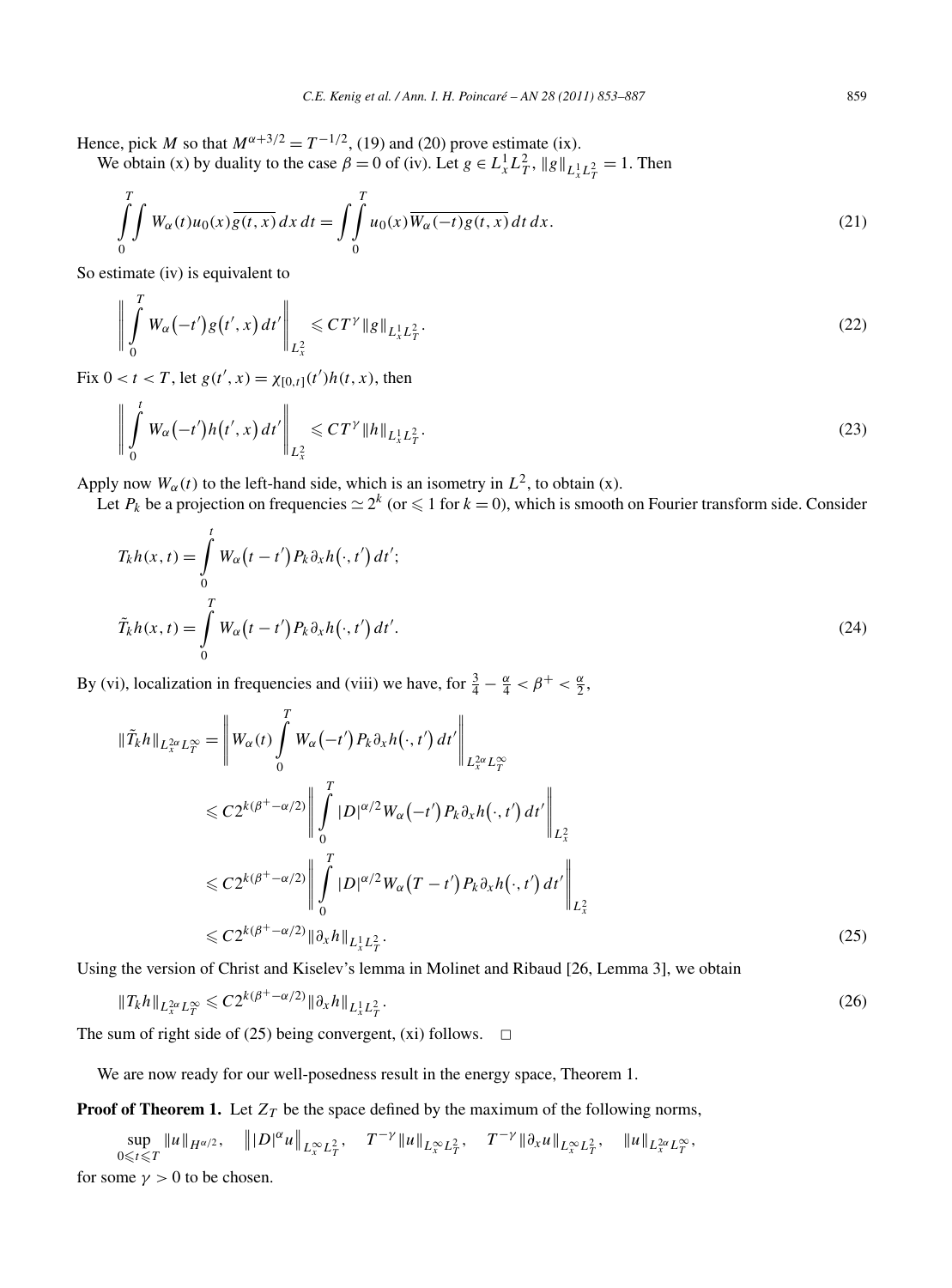$\text{Fix } u_0 \in H^{\alpha/2}, \, \|u_0\|_{H^{\alpha/2}} \leqslant A. \text{ For } R, T \text{ to be determined, let } B_{R,T} = \{v \in Z_T, \, \|v\|_{Z_T} \leqslant R\}.$  Let

$$
\Phi_{u_0}(v) = W_{\alpha}(t)u_0 \pm \int_0^t W_{\alpha}(t-t')(|v|^{2\alpha}\partial_x v)(t') dt'.
$$
\n(27)

We will show that, given *A*, we can find *R*, *T* such that  $\Phi_{u_0}(v)$ :  $B_{R,T} \to B_{R,T}$  and is a contraction there. First, note that (i), (iii), (iii), (iv) (with  $\beta = 1/2$ ), (v), (vi) show that  $||W_{\alpha}(t)u_0||_{Z_T} \leq C A$ , for some  $\gamma > 0$ .

Now, we work on the Duhamel term. It is easy to see that, using (vii), (viii), (ix) (with  $\beta = 0$  and  $\beta = 1$ ), (x), (xi), we have

$$
\left\| \int_{0}^{t} W_{\alpha}(t-t') |v|^{2\alpha} \partial_{x} v dt' \right\|_{Z_{T}} \leq C \{ \| |v|^{2\alpha} \partial_{x} v \|_{L_{x}^{1} L_{T}^{2}} + \| |v|^{2\alpha} v \|_{L_{x}^{1} L_{T}^{2}} \} \leq C T^{\gamma} \| v \|_{L_{x}^{2\alpha} L_{T}^{\infty}}^{2\alpha} \| v \|_{Z_{T}},
$$
\n(28)

for some  $\gamma > 0$ . We now choose  $R = 2CA$  and  $T$  so that  $C(2CA)^{2\alpha}T^{\gamma} \leq C A = \frac{1}{2}R$ , which gives  $\Phi_{u_0} : B_{R,T} \to B_{R,T}$ . For the contraction property, we estimate

$$
||v|^{2\alpha}\partial_x v - |w|^{2\alpha}\partial_x w| \leq |(|v|^{2\alpha} - |w|^{2\alpha})\partial_x w| + |v|^{2\alpha}\partial_x (v - w)|
$$
\n(29)

since  $||v|^{2\alpha} - |w|^{2\alpha} \le C|v - w|(|v|^{2\alpha - 1} + |w|^{2\alpha - 1})$  and  $\alpha > 1$ , this allows to conclude the proof (we argue similarly for  $||v|^{2\alpha}v - |w|^{2\alpha}w|$ ).  $\Box$ 

**Remark 2.** From Theorem 1, it follows that for any initial data in  $H^{\frac{\alpha}{2}}$ , we can define a maximal solution to the problem. Moreover, either this solution is globally defined or it blows up in finite time.

From the previous arguments and estimates, it is standard to obtain the property of persistence of regularity, i.e. if the initial data belongs to some  $H^s$ , for  $s > \frac{\alpha}{2}$ , then the maximal solution  $u(t)$  of the equation belongs to  $H^s$  as long as it exists in  $H^{\frac{\alpha}{2}}$ . In particular, by density arguments and continuous dependence upon the initial data, we can approximate any  $H^{\frac{\alpha}{2}}$  by smooth solutions in  $C([0, T], H^{\frac{\alpha}{2}})$ , which allows us to prove rigorously the conservation of mass and energy (3) and (4).

#### *2.2. Weak continuity of the flow*

**Theorem 3.** Let  $1 < \alpha \leq 2$ . Let  $\{u_n\}_n$  be a sequence of  $H^{\frac{\alpha}{2}}$  solutions of (7) in [0, T]; assume that  $u_n(0) \to u_0$  in  $H^{\frac{\alpha}{2}}$ weak. Assume also that (without loss of generality)  $\|u_n(0)\|_{H^{\frac{\alpha}{2}}}\leqslant A$ ,  $\|u_0\|_{H^{\frac{\alpha}{2}}}\leqslant A$ ,  $T\leqslant T(A)$  as in Theorem 1. Then, *if*  $u(t)$  *is the solution of* (7) *corresponding to*  $u_0$ *, we have* 

 $\forall t \in [0, T], \quad u_n(t) \rightarrow u(t) \quad \text{in } H^{\frac{\alpha}{2}} \text{ weak.}$ 

Note that for  $\alpha = 1$ , the result is proved in the final remark of [4] (see also [7]) and for  $\alpha = 2$ , it was proved by different arguments in [19].

**Proof.** For  $1 < \alpha \leq 2$  we remark that a slight modification of the proof of Theorem 1 gives us the local well-posedness in  $H^{\frac{\alpha'}{2}}$  for  $1 < \alpha' < \alpha$ . Then, the proof is identical to the one in Theorem 5 of [11], using this remark.  $\Box$ 

# **3. Properties of the ground states and perturbation arguments**

In this section, we first recall or prove general results about ground states for (1) for all  $1 \le \alpha \le 2$ , mainly by classical variational arguments. Then, we prove specific results for *α* close to 2 by perturbation of the well-known results for gKdV.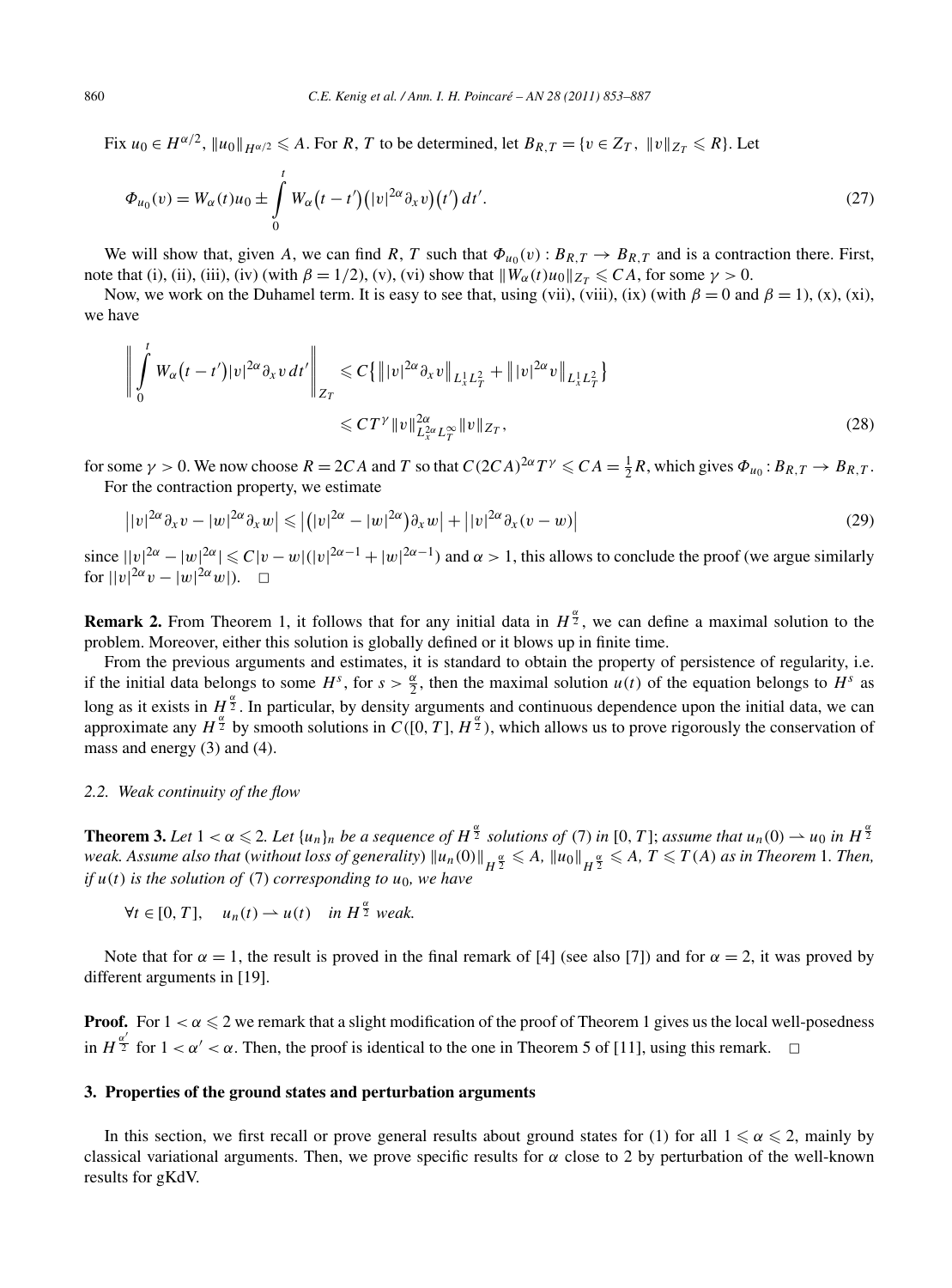## *3.1. Construction and first properties of the ground states*

**Proposition 1.** Let  $1 \le \alpha \le 2$ . There exists a solution  $Q \in H^{\frac{\alpha}{2}}(\mathbb{R}) \cap C^{\infty}(\mathbb{R})$  of (9) which satisfies the following *properties*

- (i) *First properties*:  $Q > 0$  *on*  $\mathbb{R}$ *, Q is even,*  $Q' < 0$  *on*  $(0, +\infty)$ *.*
- (ii) *Variational properties. The infima*

$$
J_1 = \inf \left\{ \frac{(\int |D^{\frac{\alpha}{2}}v|^2)(\int v^2)^{\alpha}}{\int |v|^{2\alpha+2}}, \text{ for } v \in H^{\frac{\alpha}{2}} \right\},\tag{30}
$$

$$
J_2 = \inf \left\{ E(v), \text{ for } v \in H^{\frac{\alpha}{2}} \text{ such that } \int v^2 = \int Q^2 \right\},\tag{31}
$$

*are attained at*  $Q$  ( $J_2 = 0$ ).

(iii) *Linearized operator: let L be the unbounded operator defined on*  $L^2(\mathbb{R})$  *by* 

$$
Lv = |D|^{\alpha}v + v - Q^{2\alpha}v.
$$

*Then, L* has only one negative eigenvalue  $\mu_0$ , associated to an even eigenfunction  $\chi_0 > 0$ ,  $LQ' = 0$  and the *continuous spectrum of L is*  $[1, +\infty)$ *. Moreover, the following holds* 

$$
\inf \left\{ (L\eta, \eta), \text{ for } \eta \in H^{\frac{\alpha}{2}} \text{ such that } \int \eta Q = 0 \right\} = 0. \tag{32}
$$

*Finally, let*  $Q_{\lambda}(x) = \lambda^{-\frac{1}{\alpha}} Q(\lambda^{-\frac{2}{\alpha}} x)$  *for all*  $\lambda > 0$  *and* 

$$
\Lambda Q = -\left(\frac{d}{d\lambda}Q_{\lambda}\right)_{\lambda=1} = \frac{1}{\alpha}(Q + 2xQ') \quad \text{then} \quad L(\Lambda Q) = -2Q. \tag{33}
$$

(iv) *Decay properties*:

$$
\forall x \in \mathbb{R}, \quad Q(x) + (1+|x|) |Q'(x)| + (1+|x|^2) |Q''(x)| \leqslant \frac{C}{(1+x^2)^{\frac{1}{2}(1+\alpha)}}.
$$
\n(34)

**Definition 1.** An even positive solution of (9) in the sense of Proposition 1 is called a *ground state*.

Before proving the above proposition, we recall the following classical result.

**Lemma 2.** Let  $1 \leq \alpha \leq 2$ . Let  $K(x)$  be such that  $\hat{K}(\xi) = e^{-|\xi|^\alpha}$ . Then, K is a real and even function,  $K > 0$  on  $\R$  and  $K'(x) < 0$  *for*  $x > 0$ *.* 

**Proof.** For  $\alpha = 1, 2, K(x)$  is known explicitly. This result is not trivial for  $1 < \alpha < 2$  but known in probabilistic literature: *K* is the law of stable distribution, special cases of distribution of class *L* (see Gnedenko and Kolmogorov [6, Theorem, p. 164]). Yamazato [33] proved the unimodality of distribution of class *L*, i.e.  $K'(x) < 0$  for  $x > 0$ .  $\Box$ 

**Remark 3.** It follows in particular from the previous lemma that the operator  $|D|^{\alpha}$  for  $1 \le \alpha \le 2$  satisfies properties  $(L1)_{\alpha/2}$ ,  $(L2)$  and  $(L3)$  of [31].

We also recall the following identities satisfied by any solution of (9).

**Lemma 3.** *Let*  $Q \in H^{\frac{\alpha}{2}}$  *be a solution of* (9)*. Then,* 

$$
\int Q^2 = \alpha \int |D^{\frac{\alpha}{2}}Q|^2 = \frac{\alpha}{(2\alpha+1)(\alpha+1)} \int Q^{2\alpha+2}.
$$
\n(35)

*In particular,*

$$
E(Q) = \int |D^{\alpha} Q|^2 - \frac{1}{(2\alpha + 1)(\alpha + 1)} \int Q^{2\alpha + 2} = 0.
$$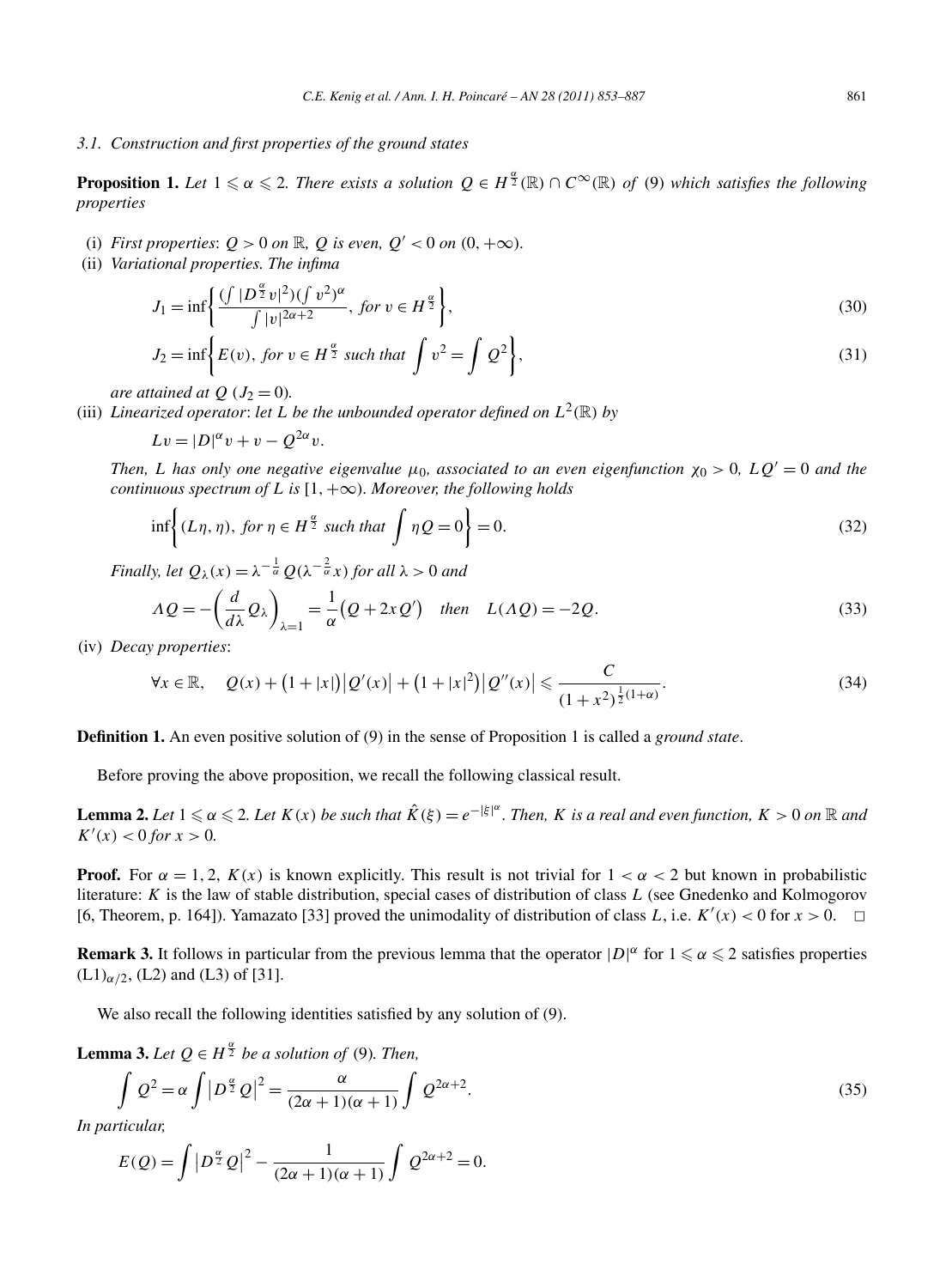**Proof.** Multiplying Eq. (9) by *Q* and integrating, we first find

$$
\int |D^{\frac{\alpha}{2}}Q|^2 + \int Q^2 = \frac{1}{2\alpha + 1} \int Q^{2\alpha + 2}.
$$
\n(36)

Second, note that by Plancherel and integration by parts, for all  $u \in S$ , one has

$$
\int (-|D|^{\alpha}u)(xu_x)=-\frac{\alpha-1}{2}\int |D^{\frac{\alpha}{2}}u|^2.
$$

Thus, multiplying the equation of *Q* by  $xQ'$  and integrating, we obtain

$$
(\alpha - 1) \int |D^{\frac{\alpha}{2}}Q|^2 - \int Q^2 = -\frac{1}{(2\alpha + 1)(\alpha + 1)} \int Q^{2\alpha + 2}.
$$
 (37)

Combining (36) and (37), we find (35).  $\Box$ 

**Sketch of the proof of Proposition 1.** The existence of a solution  $Q$  of  $(9)$  satisfying  $(i)$ ,  $(ii)$  and  $(iii)$  follows from Weinstein's arguments [29–32] and Lemma 2. Property (iv) follows from Amick and Toland's arguments, see [1].

Let us sketch the proofs. (i): Follows by Theorem 3.2 in [31] and Remark 3.

(ii): As in [29,32], a suitable solution  $Q(x)$  is obtained by minimizing the functional  $j_1(v)$ , defined for  $v \in H^{\frac{\alpha}{2}}$  by

$$
j_1(v) = \frac{(\int |D^{\frac{\alpha}{2}}v|^2)(\int v^2)^{\alpha}}{\int |v|^{2\alpha+2}}.
$$

Note that by Theorem XIII.50 in [27], Lemma 2, Remark 3, and Lemma 6 in [31], for all  $v \in H^{\frac{\alpha}{2}}$ ,

$$
\left(|D|^{\alpha}|v|^*,|v|^*\right)\leq (|D|^{\alpha}v,v),
$$

where *v*<sup>∗</sup> the symmetric decreasing rearrangement of *v*. Thus, in the minimization procedure, one can always assume that the minimization sequence is composed of nonnegative and even functions. It is not possible here to use the decay properties of  $H<sup>1</sup>$  radial functions as in [29], since such an argument is limited to space dimensions larger than or equal to 2. One rather uses the concentration–compactness approach [16] on a suitable continuous family of variational problems related to  $j_1(v)$ , as in [31].

Once a nonnegative, symmetric decreasing, minimizer  $\psi$  of  $j_1$  is constructed, we verify that for some constants  $a, b > 0$ ,  $Q(x) = a\psi(bx)$  satisfies

$$
|D|^{\alpha}Q + Q - \frac{1}{2\alpha + 1}Q^{2\alpha + 1} = 0, \quad Q \in H^{\frac{\alpha}{2}}, \ Q > 0, \ Q' < 0 \text{ on } (0, +\infty), \ Q \text{ even},
$$

and  $j_1(Q) = \inf\{j_1(v) \text{ for } v \in H^{\frac{\alpha}{2}}\}$ . By Lemma 3, we have  $E(Q) = 0$ . In particular, the definition of  $J_1$  implies that for all  $v \in H^{\frac{\alpha}{2}}$ ,

$$
\frac{1}{(2\alpha+1)(\alpha+1)}\int |v|^{2\alpha+2} \leqslant \left(\frac{\int v^2}{\int Q^2}\right)^{\alpha}\int |D^{\frac{\alpha}{2}}v|^2,
$$
\n(38)

which is the sharp Gagliardo–Nirenberg inequality in this context, and which means that if  $\int v^2 \leqslant \int Q^2$ , then  $E(v) \geqslant 0.$ 

Note that also that for two different solutions *Q* and  $\tilde{Q}$  of (9), both minimizers of *j*<sub>1</sub>, we have  $||Q||_{L^2} = ||\tilde{Q}||_{L^2}$ . (iii): Exactly as in the proofs of Propositions 4.1 and 4.2 of [31] and Proposition 2.7 of [29], we obtain that

$$
0 = \inf \biggl\{ (Lv|v), \text{ for } v \in H^{\frac{\alpha}{2}}, \int vQ = 0 \biggr\},\
$$

and  $(LQ, Q) < 0$ , so that there exists exactly one negative eigenvalue  $\mu_0$  of L, related an even eigenfunction  $\chi_0$  which can be taken to be positive. Moreover, the continuous spectrum of *L* is  $[1, +\infty)$ .

Finally, from the equation of  $Q_\lambda(x + x_0) = \lambda^{-\frac{1}{\alpha}} Q(\lambda^{-\frac{2}{\alpha}}(x + x_0))$ , we have

$$
|D|^{\alpha} Q_{\lambda}(x+x_0) + \lambda^2 Q_{\lambda}(x+x_0) = \frac{1}{2\alpha+1} Q_{\lambda}^{2\alpha+1}(x+x_0).
$$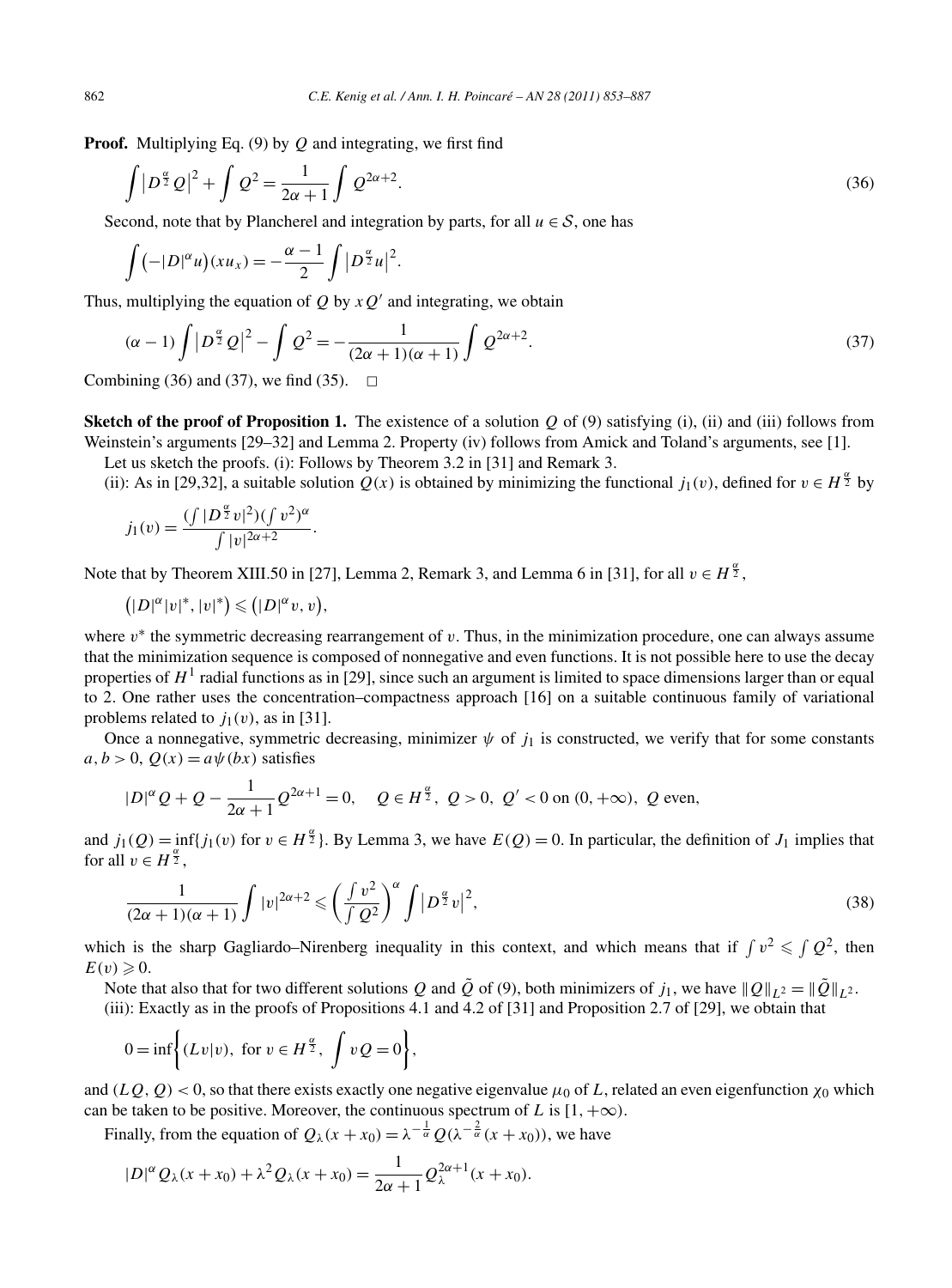Differentiating with respect to  $x_0$  and taking  $x_0 = 0$ ,  $\lambda = 1$ , we find  $LQ' = 0$ ; differentiating with respect to  $\lambda$ , and taking  $x_0 = 0$ ,  $\lambda = 1$ , we find  $L(\Lambda Q) = -2Q$ .

(iv): Proof of the decay property. For this part, we first recall the following facts from [3]. For a function  $F : \mathbb{R} \to \mathbb{R}$ , we denote by  $f : \mathbb{R}_+^2 \to \mathbb{R}$  ( $\mathbb{R}_+^2 = \mathbb{R} \times [0, +\infty)$ ) the extension

$$
f(x, 0) = F(x)
$$
 on  $\mathbb{R}$ ,  $\partial_x^2 f + \partial_y^2 f + \frac{1 - \alpha}{y} \partial_y f = 0$  on  $\mathbb{R}^2_+$ .

Then, from [3], there exists a constant  $C_{\alpha} > 0$  such that, on R,

$$
C_{\alpha}|D|^{\alpha}F = -\lim_{y \to 0^+} y^{1-\alpha} \partial_y f.
$$

This generalizes a classical observation for  $\alpha = 1$ .

Next, following [1,2], if Q is solution of (9), and  $q(x, y)$  is its extension to  $\mathbb{R}^2_+$ , then q satisfies

$$
\partial_x^2 q + \partial_y^2 q + \frac{1-\alpha}{y} \partial_y q = 0 \quad \text{on } \mathbb{R}^2_+,
$$
  
\n
$$
\lim_{y \to 0^+} y^{1-\alpha} \partial_y q = C_\alpha \left( q - \frac{1}{2\alpha + 1} q^{2\alpha + 1} \right) \quad \text{on } y = 0,
$$
  
\n
$$
\lim_{|x| \to +\infty} |q(x, 0)| = 0.
$$

From  $[3]$  and  $[1,2]$ , we are led to set

$$
G_{\alpha}(x, y) = \left(\int \frac{dx'}{(1 + (x')^2)^{\frac{1+\alpha}{2}}}\right)^{-1} e^{\frac{1}{\alpha C_{\alpha}}y^{\alpha}} \int_{0}^{+\infty} e^{-\frac{1}{\alpha C_{\alpha}}(y+\omega)^{\alpha}} \frac{(y+\omega)^{\alpha}}{(x^2 + (y+\omega)^2)^{\frac{1+\alpha}{2}}} d\omega,
$$

so that  $q(x, y)$  satisfies on  $\mathbb{R}^2_+$ 

$$
q(x, y) = \frac{1}{2\alpha + 1} \int_{-\infty}^{+\infty} G_{\alpha}(x - z, y) q^{2\alpha + 1}(z, y) dz.
$$

From this expression, we get the decay estimate (34) following exactly the same arguments as in pp. 23–24 of [2] and using immediate estimates on  $G_\alpha$ .  $\square$ 

Now, we recall Frank and Lenzmann's recent uniqueness result.

**Proposition 2** *(Uniqueness of the ground state and Kernel property). (See [5].) There exists a unique ground state of* (9)*. Moreover,*

 $\text{Ker}(L) = \text{span}\{Q'\}.$ 

Recall that the result in [5] is general and not restricted to the  $L^2$  critical case. Finally, we recall a direct consequence of the spectral theorem and Propositions 1 and 2.

**Lemma 4.** *For some constant*  $\mu > 0$ ,

$$
\forall v \in H^{\frac{\alpha}{2}}, \quad \int v\chi_0 = \int vQ' = 0 \quad \Rightarrow \quad (Lv, v) \geqslant \mu \|v\|_{H^1}^2. \tag{39}
$$

#### *3.2. Linear Liouville property by perturbation around the gKdV case*

We have summarized in Proposition 1 standard results about the ground states of (9) which hold for any  $1 \leqslant \alpha \leqslant 2.$ To study the nonlinear flow of (1) around the solitons, we will also need the following fundamental rigidity property of the linearized flow around a ground state.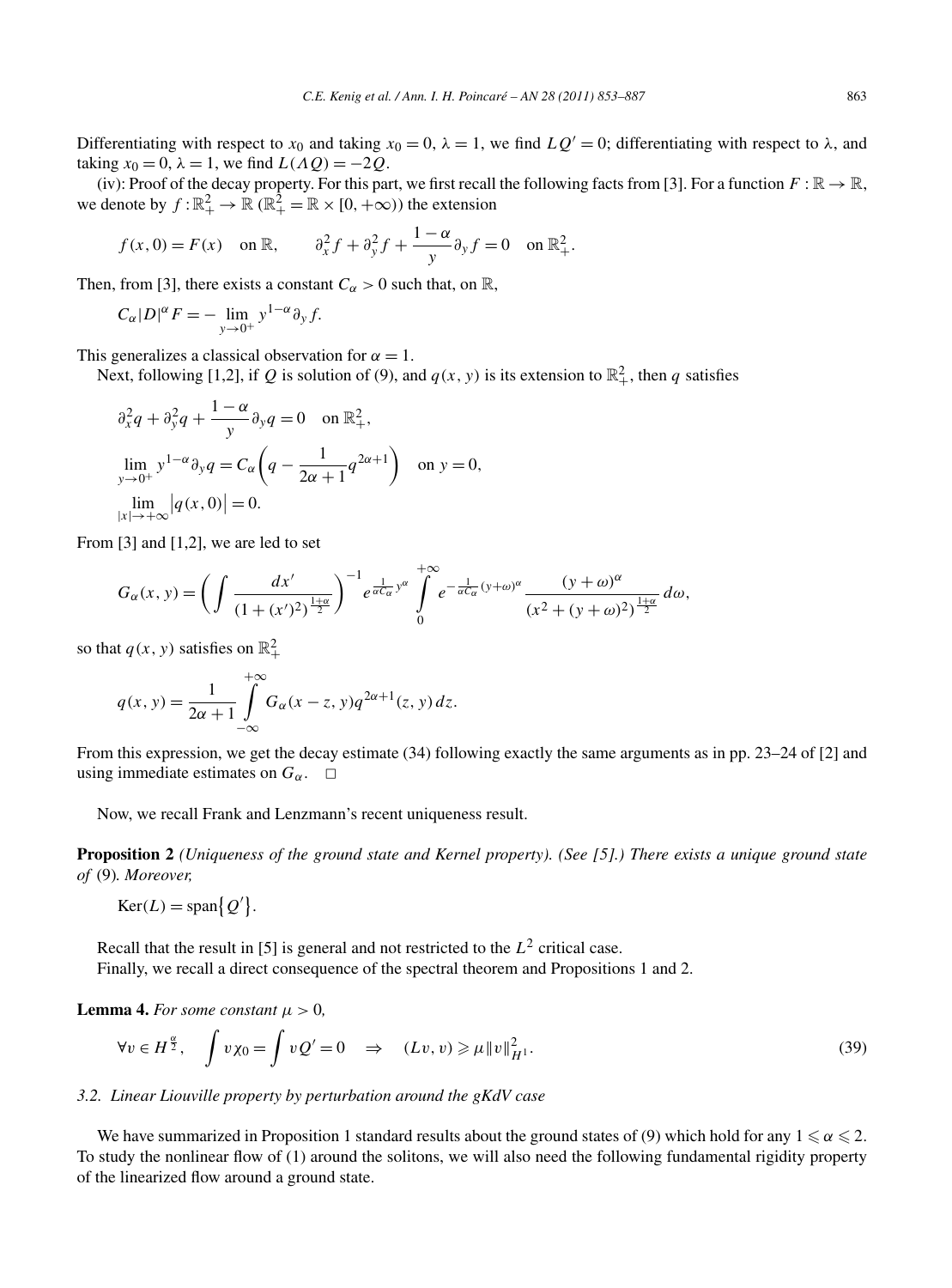**Definition 2** *(Linear Liouville property).* We say that *L* satisfies the *linear Liouville property* if any  $H^{\frac{\alpha}{2}}$  bounded solution *w(t)* of

$$
w_t = \partial_x(Lw), \quad (t, x) \in \mathbb{R},
$$

such that

$$
\forall \epsilon > 0, \ \exists B > 0, \ \forall t \in \mathbb{R}, \quad \int\limits_{|x| > B} \left| w(t, x) \right|^2 dx \leq \epsilon \tag{40}
$$

is necessarily  $w(t, x) \equiv c_0 Q'(x)$  for some  $c_0 \in \mathbb{R}$ .

The linear Liouville property was proved for  $\alpha = 2$  in [19] and [17] by Virial type identities and the variational characterization of *Q*. Note that it is a stronger property than the Kernel property stated in Proposition 2. We are able to prove this property for  $\alpha < 2$  sufficiently close to 2 by perturbation arguments.

**Proposition 3.** *There exists*  $\alpha_0 \in [1, 2)$  *such that for all*  $\alpha_0 \leq \alpha \leq 2$ , the following properties hold.

(i) *There exists a unique* (*positive, even*) *ground state solution*  $Q = Q_{[\alpha]} \in H^1$  *of* (9) *and* 

$$
Q_{[\alpha]} \rightarrow Q_{[2]}
$$
 as  $\alpha \rightarrow 2^-$  in  $H^1$ .

(ii) *Variational characterization of*  $Q: \forall u \in H^{\frac{\alpha}{2}}$ *,* 

$$
E(u) = 0, \quad \int u^2 = \int Q^2, \quad \int ||D|^{\frac{\alpha}{2}} u|^2 = \int ||D|^{\frac{\alpha}{2}} Q|^2 \quad \Rightarrow \quad u = \pm Q(-x_0), \quad x_0 \in \mathbb{R}.
$$
 (41)

(iii) *The linear Liouville property holds true.*

**Proof.** The proof of Proposition 3 is perturbative. Let us denote by  $Q_{[2]}$  the unique positive even solution of (9) given by (10).

(i) Let  $\alpha_n \to 2$  be an increasing sequence and for all *n*, let  $Q_{[\alpha_n]}$  be a solution of (9) given by Proposition 1. First, we claim that  $\lim_{n\to+\infty} Q_{[\alpha_n]} = Q_{[2]}$ . Indeed, from (38) applied to a given function *w*, we obtain  $\int Q_{[\alpha]}^2 \leq C$ . Then, by Lemma 3,  $\|Q_{[\alpha_n]}\|_{H^{\frac{\alpha_n}{2}}} \leq C$ , and using the equation of  $Q_{[\alpha_n]}$ , it follows that  $Q_{[\alpha_n]} \in H^1$  and  $\|Q_{[\alpha_n]}\|_{H^1} \leq C$ . In particular, there exists  $V \in H^1$ , a weak limit in  $H^1$  of a subsequence of  $Q_{[\alpha_n]}$ , still denoted by  $Q_{[\alpha_n]}$ . It is easy to see that  $V \neq 0$ , using Lemma 3. Indeed, since

$$
\int Q_{[\alpha_n]}^2 \leqslant C\|Q_{[\alpha_n]}\|_{L^\infty}^{2\alpha} \int Q_{[\alpha_n]}^2,
$$

it follows that  $Q_{[\alpha_n]}(0) = ||Q_{[\alpha_n]}||_{L^\infty} \ge c_1 > 0$  and since weak  $H^1$  convergence implies uniform convergence on compact sets, we obtain  $V(0) \neq 0$ .

Moreover, we easily check that *V* satisfies Eq. (9) with  $\alpha = 2$  and thus by uniqueness, we deduce  $V = Q_{[2]}$ . To obtain the strong convergence, we just observe that

$$
\limsup_{n\to+\infty}\int Q^2_{[\alpha_n]}\leqslant\int Q^2_{[2]}
$$

follows from the following consequence of Lemma 3

$$
[(\alpha_n + 1)(2\alpha_n + 1)]^{-1} \left( \int Q^2_{[\alpha_n]} \right)^{\alpha_n} = j_{1, [\alpha_n]}(Q_{[\alpha_n]})
$$
  
\$\leq j\_{1, [\alpha\_n]}(Q\_{[2]}) \to j\_{1, [2]}(Q\_{[2]}) = [15]^{-1} \left( \int Q^2\_{[2]} \right)^2.

This gives  $L^2$  strong convergence. To obtain  $H^1$  convergence, we just use the equation of  $Q_{[\alpha_n]}$  and interpolation argument.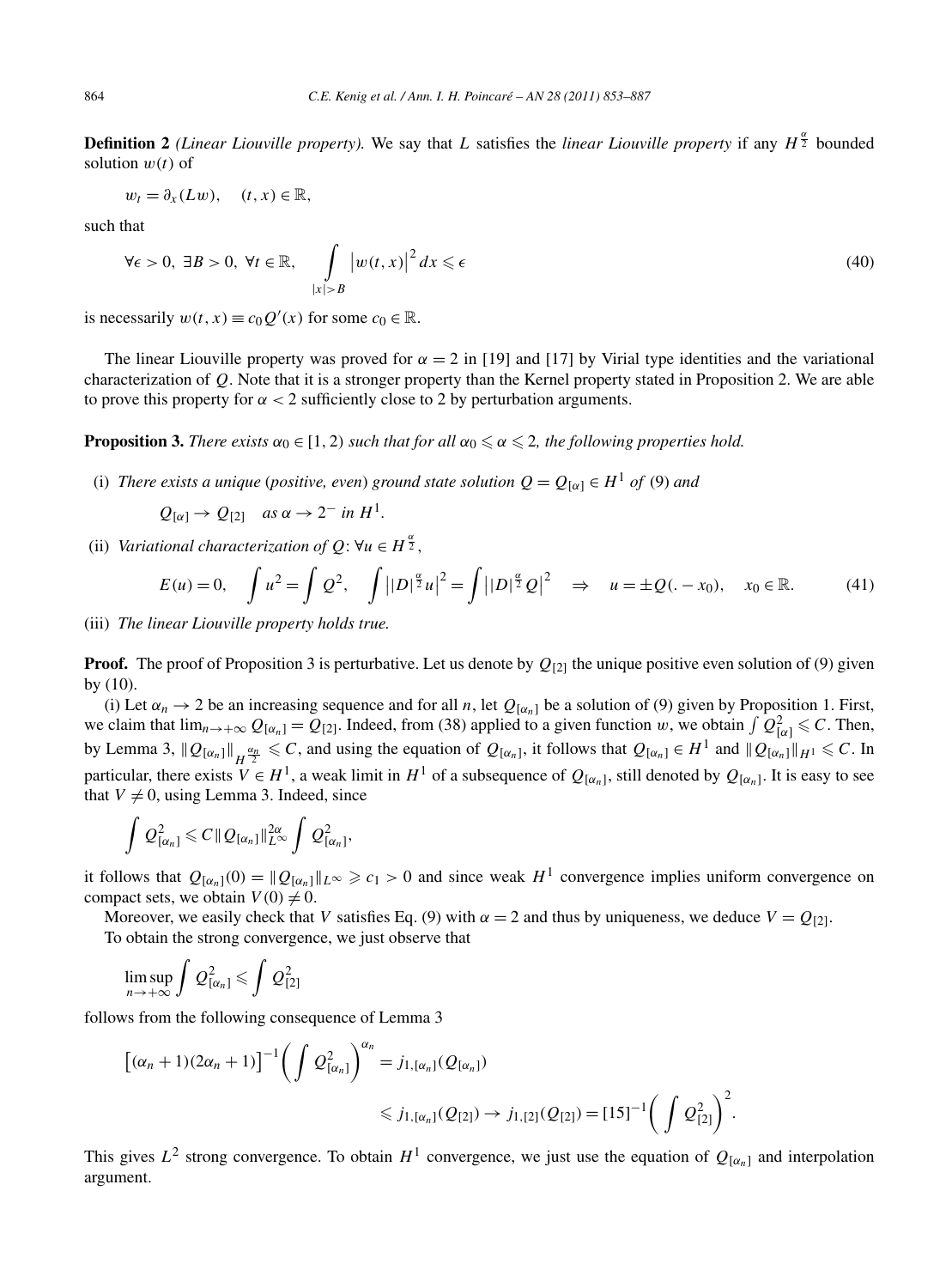Let us give a direct proof of the uniqueness of the ground state for  $\alpha$  close to 2. We consider two sequences  $Q_{[\alpha_n]}$ and  $\widetilde{Q}_{[\alpha_n]}$  of solutions of (9) as in Proposition 1. By the first observation, we have  $Q_{[\alpha_n]} \to Q_{[2]}$  and  $\widetilde{Q}_{[\alpha_n]} \to Q_{[2]}$  in  $H^1(\mathbb{R})$ . Moreover, by the equation satisfied by  $Q_{[\alpha_n]}$  and  $\overline{Q}_{[\alpha_n]}$ , we have

$$
\| |D|^{\alpha_n} (Q_{[\alpha_n]} - \widetilde{Q}_{[\alpha_n]}) \|_{L^2} \leq C \| Q_{[\alpha_n]} - \widetilde{Q}_{[\alpha_n]} \|_{L^2}.
$$
\n
$$
(42)
$$

Let

$$
w_n=\frac{Q_{[\alpha_n]}-\tilde{Q}_{[\alpha_n]}}{\|\tilde{Q}_{[\alpha_n]}-\tilde{Q}_{[\alpha_n]}\|_{H^1}}.
$$

By (42), the sequence  $w_n$  is bounded in  $H^{\frac{3}{2}}$  (say  $\alpha_n > 3/2$ ). A more precise computation using the equations of  $Q_{[\alpha_n]}$ and  $\hat{Q}_{\alpha_n}$  shows that the function  $w_n$  satisfies

$$
||L_{[\alpha_n]}w_n||_{H^1} = |||D|^{\alpha_n}w_n + w_n - Q_{[\alpha_n]}^{2\alpha_n}w_n||_{H^1} \leq C||Q_{[\alpha_n]} - \widetilde{Q}_{[\alpha_n]}||_{L^2}
$$

where we observe a special cancellation. Using this estimate, the bound of the sequence  $(w_n)$  in  $H^{\frac{3}{2}}$  and standard Fourier analysis, we find

$$
\lim_{n\to+\infty}(L_{[2]}w_n,w_n)_{L^2}=0.
$$

It is known that (39) holds for  $\alpha = 2$ , moreover, it can be rewritten as

$$
\forall v \in H^{\frac{\alpha}{2}}, \quad (L_{[2]}v, v) \geqslant \frac{\mu}{2} ||v||_{H^1}^2 - C \bigg( \int v \chi_0 \bigg)^2 - C \bigg( \int v Q' \bigg)^2.
$$

By parity properties, we observe  $\int w_n Q'_{[2]} = 0$ . By the previous equation, and (39), we have

$$
\int w_n \chi_{0,[2]} = \frac{1}{\mu_0} (L_{[2]} \chi_0, w_n) = \frac{1}{\mu_0} (L_{[\alpha_n]} \chi_0, w_n) + o(1) = \frac{1}{\mu_0} (\chi_0, L_{[\alpha_n]} w_n) + o(1),
$$

and thus  $\lim_{n\to+\infty} \int w_n \chi_{0,[2]} = 0$ . Since  $||w_n||_{H^1} = 1$ , we find a contradiction for *n* large enough.

Therefore, there exists  $\alpha_0 \in [1, 2)$  so that there is one and only one solution of (9) satisfying the properties of Proposition 1. See [5] for a general proof.

(ii) Variational characterization. It follows from the arguments of the proof of Proposition 1. Indeed, for such a function *u*, |*u*| is a minimizer of  $J_1$  and satisfies the same equation as Q. By the uniqueness result of (i), it follows that  $|u|$  is a translation of *Q*. Thus, *u* being continuous, it is a translation of *Q* or  $-Q$ .

Using a similar argument and possibly taking  $\alpha_0$  closer to 2, we can prove directly that  $Ker(L_{[\alpha]}) = span\{Q'_{[\alpha]}\}\$ for  $\alpha \in [\alpha_0, 2]$ .

(iii) Now, we prove the linear Liouville property for  $\alpha$  close to 2. The proof is by contradiction and similar to (i), using a compactness argument. For the sake of contradiction, we assume that there exists an increasing sequence  $\alpha_n \to 2$  and functions  $w_n(t, x)$  satisfying

$$
(w_n)_t = (L_{[\alpha_n]}w_n)_x,
$$
  
\n
$$
w_n(t) \neq a_n(t)Q'_{[\alpha_n]}, \quad \sup_{t \in \mathbb{R}} ||w_n(t)||_{H^{\frac{\alpha_n}{2}}} \leq C_n,
$$
  
\n
$$
\forall \epsilon > 0, \exists B_n(\epsilon) > 0, \forall t \in \mathbb{R}, \quad \int_{|x| > B_n(\epsilon)} |w_n(t,x)|^2 dx \leq \epsilon.
$$

We introduce several auxiliary functions defined from  $w_n$ . First, set

$$
\tilde{w}_n(t) = w_n(t) - \frac{\int Q'_{[\alpha_n]} w_n(t)}{\int (Q'_{[\alpha_n]})^2} Q'_{[\alpha_n]},
$$

satisfying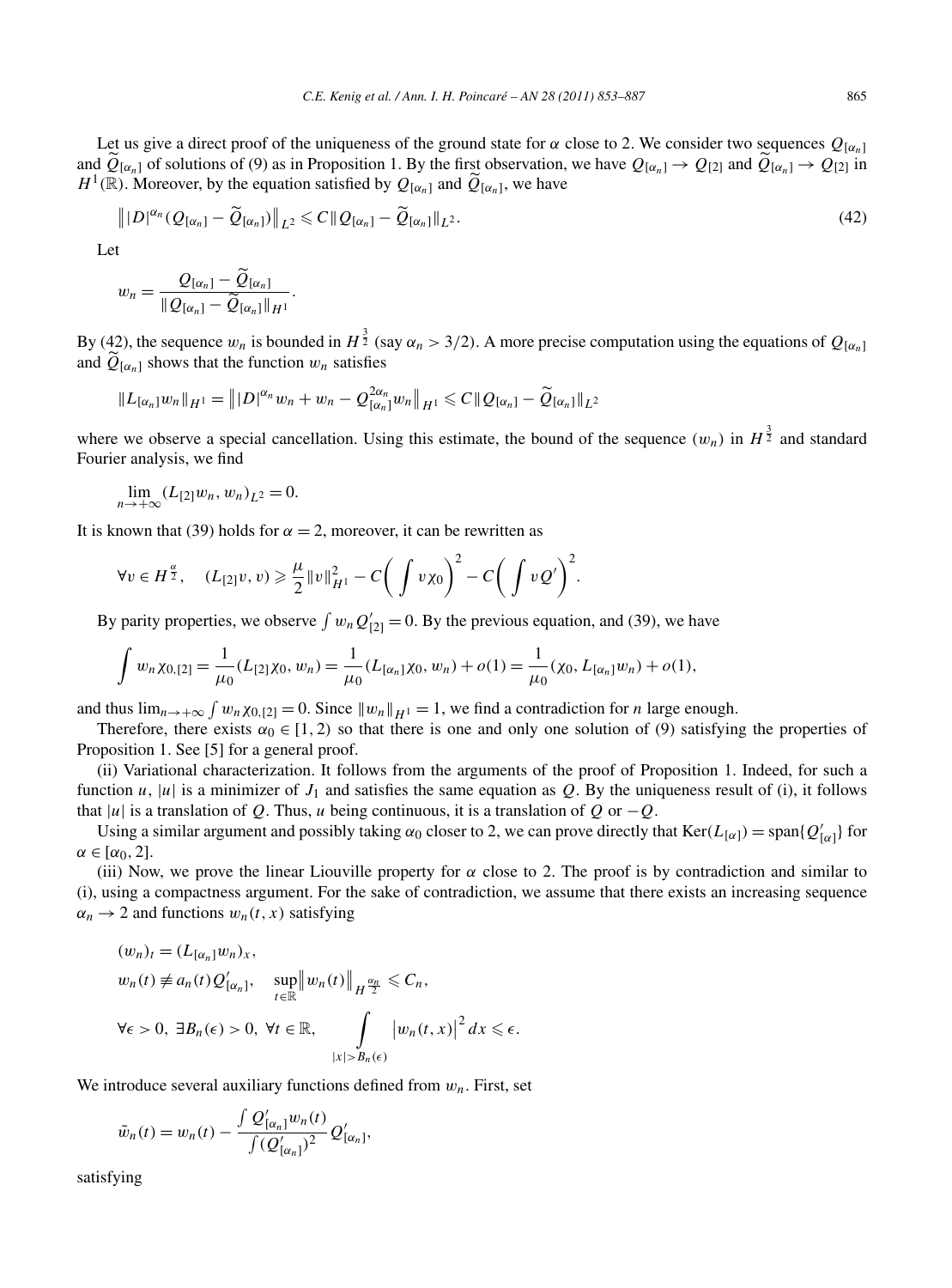$$
(\tilde{w}_n)_t = (L_{[\alpha_n]} \tilde{w}_n)_x + \delta_n(t) Q'_{[\alpha_n]},
$$
  

$$
\tilde{w}_n(t) \neq 0, \quad \sup_{t \in \mathbb{R}} \left\| \tilde{w}_n(t) \right\|_{H^{\frac{\alpha_n}{2}}} \leq C'_n, \quad \int \tilde{w}_n(t) Q'_{[\alpha_n]} = 0,
$$
  

$$
\forall \epsilon > 0, \ \exists B_n(\epsilon) > 0, \ \forall t \in \mathbb{R}, \quad \int_{|x| > B_n(\epsilon)} \left| \tilde{w}_n(t, x) \right|^2 dx \leq \epsilon.
$$

Moreover, using monotonicity arguments on  $\tilde{w}_n(t)$  as in Section 4 of the present paper and Lemma 4 in [17], we find  $(\alpha_n > 3/2)$ 

$$
\forall x_0 > 1, \ \forall t \in \mathbb{R}, \quad \int\limits_{|x| > x_0} \left| \tilde{w}_n(t,x) \right|^2 dx \leqslant \sup_{t \in \mathbb{R}} \left\| \tilde{w}_n(t) \right\|_{L^2}^2 \frac{C}{|x_0|^{\frac{3}{2}}}.
$$

In particular, by Fubini, we obtain

$$
\forall t \in \mathbb{R}, \quad \int |x| |\tilde{w}_n(t)|^2 \leqslant C \sup_{t \in \mathbb{R}} ||\tilde{w}_n(t)||_{L^2}^2.
$$

Multiplying the equation of  $\tilde{w}_n$  by  $x\tilde{w}_n$  and using the argument of Lemma 3, we find, for  $C > 0$ ,

$$
\frac{d}{dt}\int x(\tilde{w}_n(t))^2 \leq -C \| |D|^{\frac{\alpha}{2}} \tilde{w}_n(t) \|_{L^2}^2 + C' \| \tilde{w}_n(t) \|_{L^2}^2,
$$

and thus, for all  $t \in \mathbb{R}$ ,  $\int_{t}^{t+1} |||D|^{\frac{\alpha}{2}} \tilde{w}_n(t)||_{L^2}^2 \leq C \sup_{t \in \mathbb{R}} ||\tilde{w}_n(t)||_{L^2}^2$ . Therefore, from standard arguments, using the equation of  $\tilde{w}_n$ ,

$$
\sup_{t\in\mathbb{R}} \left\|\tilde{w}_n(t)\right\|_{H^{\frac{\alpha_n}{2}}}\leqslant C \sup_{t\in\mathbb{R}} \left\|\tilde{w}_n(t)\right\|_{L^2},
$$

for a constant  $C > 0$  independent of *n*.

Let  $t_n$  be such that  $\|\tilde{w}_n(t_n)\|_{L^2} \geq \frac{1}{2} \sup_{t \in \mathbb{R}} \|\tilde{w}_n(t)\|_{L^2}$  and set

$$
\bar{w}_n(t,x) = \frac{\tilde{w}_n(t_n+t,x)}{\sup_{t \in \mathbb{R}} \|\tilde{w}_n(t)\|_{L^2}},
$$

so that we have

$$
(\bar{w}_n)_t = (L_{[\alpha_n]} \bar{w}_n)_x + \bar{\delta}_n(t) Q'_{[\alpha_n]},
$$
  

$$
\|\bar{w}_n(0)\|_{L^2} \ge \frac{1}{2}, \quad \sup_{t \in \mathbb{R}} \|\bar{w}_n(t)\|_{H^{\frac{\alpha_n}{2}}} \le C, \quad \int \bar{w}_n(t) Q'_{[\alpha_n]} = 0,
$$
  

$$
\bar{\delta}_n(t) = \frac{1}{\int (Q'_{[\alpha_n]})^2} \int \bar{w}_n L_{[\alpha_n]}(Q''_{[\alpha_n]}),
$$
  

$$
\forall x_0 > 1, \forall t \in \mathbb{R}, \quad \int_{|x| > x_0} |\bar{w}_n(t, x)|^2 dx \le \frac{C}{|x_0|^{\frac{3}{2}}}.
$$

Finally, we set

$$
\hat{w}_n(t) = \bar{w}_n(t) - Q'_{[\alpha_n]}\int_0^t \bar{\delta}_n(s) ds,
$$

so that

$$
(\hat{w}_n)_t = (L_{[\alpha_n]} \hat{w}_n)_x, \n\|\hat{w}_n(0)\|_{L^2} \ge \frac{1}{2}, \quad \|\hat{w}_n(0)\|_{H^{\frac{\alpha_n}{2}}} \le C, \quad \int \hat{w}_n(0) Q'_{[\alpha_n]} = 0, \n\forall x_0 > 1, \quad \int_{|x| > x_0} |\hat{w}_n(0, x)|^2 dx \le \frac{C}{|x_0|^{\frac{3}{2}}}.
$$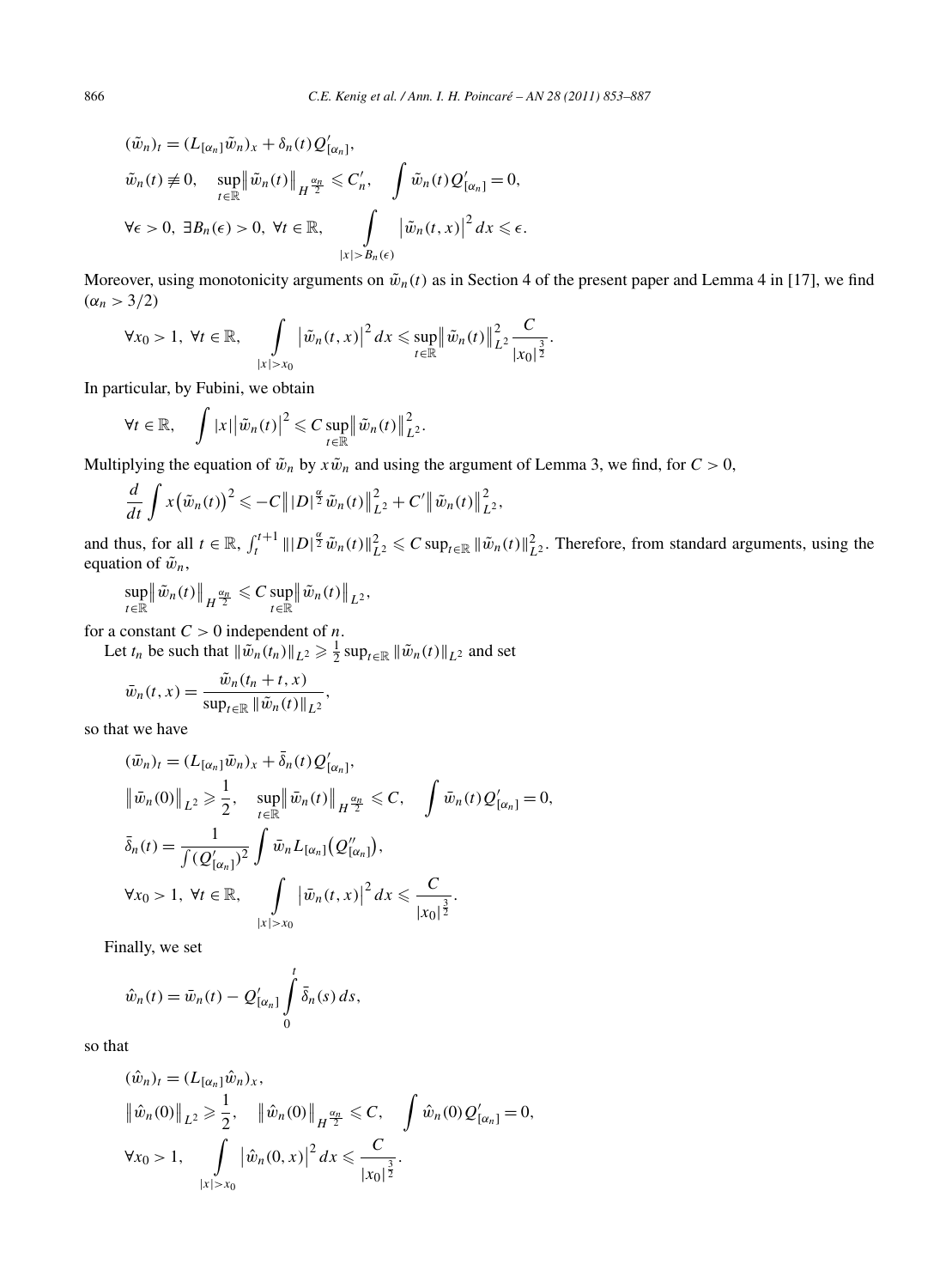We are now able to pass to the strong limit in  $H^{1-}$ , for any  $0 < 1^- < 1$ .

$$
\hat{w}_n(0) \to \hat{w}_0 \not\equiv 0,
$$

and we define the solution  $\hat{w}(t)$  of

$$
(\hat{w})_t = (L_{[2]}\hat{w})_x, \qquad \hat{w}(0) = \hat{w}_0.
$$

By well-posedness argument in  $H^{1-}$ , we have  $\hat{w}_n(t) \to \hat{w}(t)$  in  $H^{1-}$ . Moreover,

$$
\bar{\delta}_n(t) \to \bar{\delta}(t) = \frac{1}{\int (Q'_{[2]})^2} \int \hat{w}(t) L_{[2]}(Q''_{[2]}).
$$

Set  $\bar{w}(t) = \hat{w}(t) + Q'_{[2]} \int_0^t \bar{\delta}(s) ds$ . Then

$$
\forall t \in \mathbb{R}, \quad \bar{w}_n(t) \to \bar{w}(t) \text{ in } H^{1^-},
$$
  
\n
$$
\bar{w}_t = (L_{[2]}\bar{w})_x + \bar{\delta} Q'_{[2]},
$$
  
\n
$$
\bar{w}(0) \neq 0, \quad \int \bar{w}(0) Q'_{[2]} = 0,
$$
  
\n
$$
\forall t \in \mathbb{R}, \forall x_0 > 1, \quad \int_{|x| > x_0} |\bar{w}(t, x)|^2 dx \leq \frac{C}{|x_0|^{\frac{3}{2}}}.
$$

But the existence of such a  $\bar{w}$  is a contradiction with Theorem 1 in [17], i.e. the linear Liouville property for the gKdV case (see also [19]).  $\Box$ 

# **4. Modulation and monotonicity for solutions close to solitons**

In this section, we consider  $1 \le \alpha \le 2$  and Q is the ground state solution of (9).

# *4.1. Modulation*

**Lemma 5** *(Modulation of a solution close to the family of solitons). There exist*  $C, \epsilon_0 > 0$  *such that for any*  $0 < \epsilon < \epsilon_0$ , if  $u(t)$  is an  $H^{\frac{\alpha}{2}}$  solution of (1) such that for  $t_1 < t_2$  and  $\lambda_0(t) > 0$ ,  $\rho_0(t) \in \mathbb{R}$ , defined on [ $t_1, t_2$ ],

$$
\forall t \in [t_1, t_2], \quad \|u(t) - Q_{\lambda_0(t)}\left( -\rho_0(t) \right)\|_{H^{\frac{\alpha}{2}}} < \epsilon,
$$
\n(43)

*then there exist*  $\lambda(t) > 0$ ,  $\rho(t) \in C^1([t_1, t_2])$  *such that* 

$$
\eta(t, y) = \lambda^{\frac{1}{\alpha}}(t)u\left(t, \lambda^{\frac{2}{\alpha}}(t)y + \rho(t)\right) - Q(y)
$$
\n(44)

*satisfies*

$$
\forall t \in [t_1, t_2], \quad \int Q'(y)\eta(t, y) dy = \int \chi_0(y)\eta(t, y) dy = 0, \quad \|\eta(t)\|_{H^{\frac{\alpha}{2}}} \leq C\epsilon,
$$
\n(45)

$$
\left|\frac{\lambda_0(t)}{\lambda(t)}\right| + \left|\rho_0(t) - \rho(t)\right| \leqslant C\epsilon.
$$
\n(46)

*,*

*Moreover, setting*

$$
s = \int_{0}^{t} \frac{dt'}{\lambda^{2+\frac{2}{\alpha}}(t')}, \qquad A\eta = \frac{1}{\alpha}(\eta + 2y\eta_{y}),
$$

*the function*  $\eta(s, x)$  *is a solution of* 

$$
\eta_s - \partial_y(L\eta) = \frac{\lambda_s}{\lambda} \Lambda Q + \left(\frac{\rho_s}{\lambda^{\frac{2}{\alpha}}} - 1\right) Q' + \frac{\lambda_s}{\lambda} \Lambda \eta + \left(\frac{\rho_s}{\lambda^{\frac{2}{\alpha}}} - 1\right) \eta_y - \partial_y(\mathcal{R}(\eta))
$$
  
where  $\mathcal{R}(\eta) = \frac{1}{2\alpha + 1} |Q + \eta|^{2\alpha} (Q + \eta) - \frac{1}{2\alpha + 1} Q^{2\alpha + 1} - Q^{2\alpha} \eta,$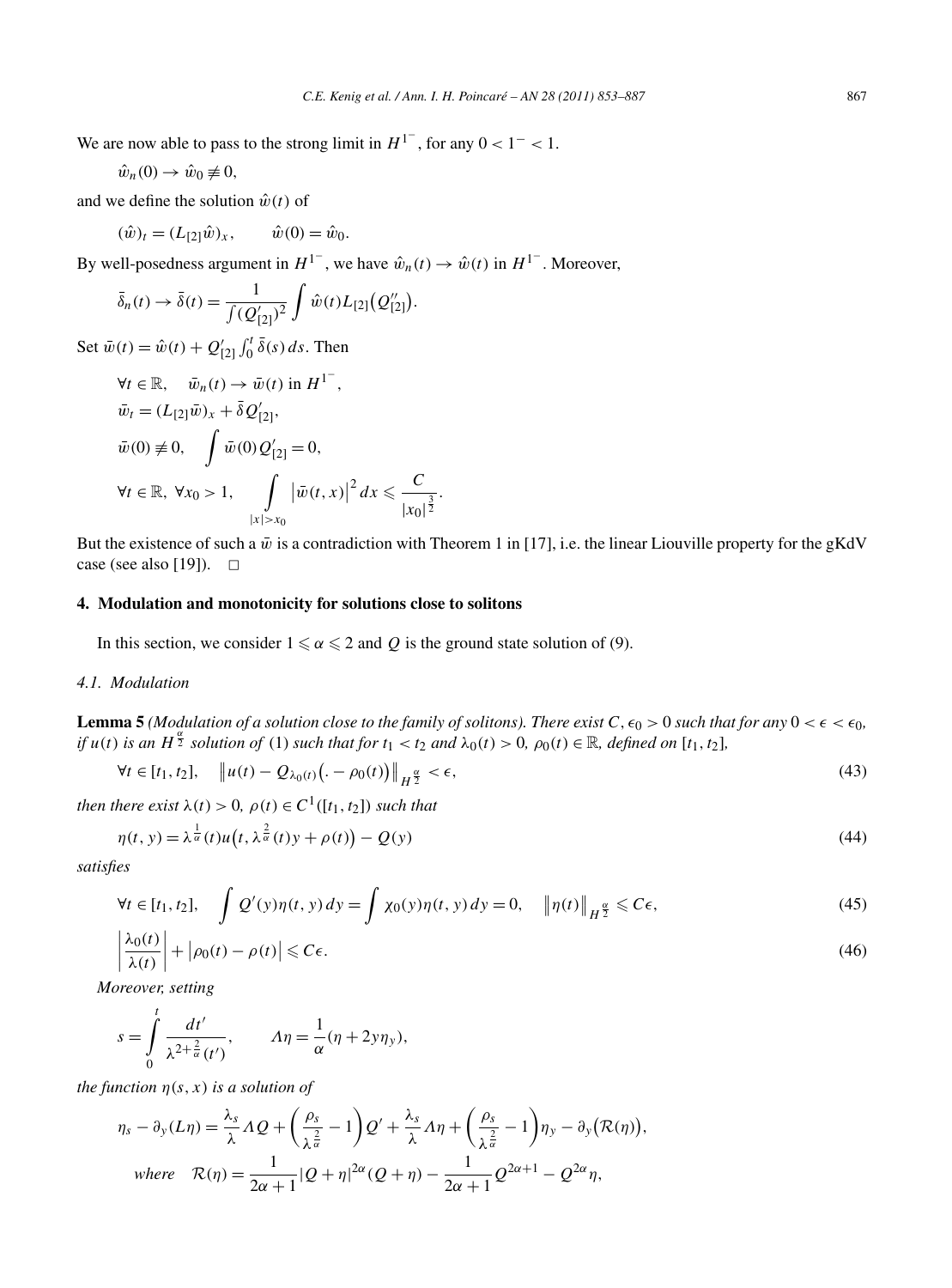*and the following holds*

$$
\left|\frac{\rho_s(s)}{\lambda^{\frac{2}{\alpha}}(s)}-1\right|+\left|\frac{\lambda_s(s)}{\lambda(s)}\right|\leqslant C\bigg(\int\frac{\eta^2(s,y)}{1+y^2}dy\bigg)^{\frac{1}{2}}\leqslant C\|\eta(s)\|_{L^2}.\tag{47}
$$

**Sketch of the proof of Lemma 5.** This result is completely proved for  $\alpha = 2$  in [18]. For  $1 \le \alpha < 2$ , the proof is exactly the same. In particular, the existence of the modulation parameters  $(\lambda(t), \rho(t))$  such that (45) hold is based on the implicit function theorem.

Then, the equation of  $\eta(t)$ ,  $\lambda(t)$  and  $\rho(t)$  is easily obtained from the equation of  $u(t)$ , and the estimates (47) on  $\lambda_s$ ,  $\rho_s$  follow from the equation of *η* multiplied by  $\chi_0$  and  $Q'$ . Indeed, let us first introduce

$$
v(t, y) = \lambda^{\frac{1}{\alpha}}(t)u(t, \lambda^{\frac{2}{\alpha}}y + \rho(t)).
$$

Then,  $v(t, y)$  satisfies

$$
\lambda^{\frac{2\alpha+2}{\alpha}}v_t - \partial_y(|D|^{\alpha}v) + |v|^{2\alpha}\partial_yv - \lambda^{\frac{2\alpha+2}{\alpha}}\frac{\lambda_t}{\lambda}Av - \lambda^{\frac{2\alpha+2}{\alpha}}\frac{\rho_t}{\lambda^{\frac{2}{\alpha}}}\partial_yv = 0.
$$

Using the new time variable *s*, since  $\lambda^{\frac{2\alpha+2}{\alpha}} ds = dt$ ,

$$
v_s - \partial_y \left( |D|^\alpha v + v - \frac{1}{1+2\alpha} |v|^{2\alpha} v \right) = \frac{\lambda_s}{\lambda} \Lambda v + \left( \frac{\rho_s}{\lambda^{\frac{2}{\alpha}}} - 1 \right) \partial_y v.
$$

Now, expanding  $v = Q + \eta$  and using the equation of Q, we find

$$
\eta_s - \partial_y(L\eta) = \frac{\lambda_s}{\lambda} \Lambda Q + \left(\frac{\rho_s}{\lambda^{\frac{2}{\alpha}}} - 1\right) Q' + \frac{\lambda_s}{\lambda} \Lambda \eta + \left(\frac{\rho_s}{\lambda^{\frac{2}{\alpha}}} - 1\right) \eta_y
$$

$$
- \partial_y \left(\frac{1}{2\alpha + 1} |Q + \eta|^{2\alpha} (Q + \eta) - \frac{1}{2\alpha + 1} Q^{2\alpha + 1} - Q^{2\alpha} \eta\right).
$$

To prove (47), we multiply the above equation by  $\chi_0$  and then by  $Q'$  and we use the orthogonality conditions (45). Indeed, using decay properties of  $\chi_0$  and *Q*<sup>'</sup> (proved as in Proposition 1(iv) and  $(\Lambda Q, \chi_0) = -\frac{1}{\mu_0}(\Lambda Q, L\chi_0)$  $\frac{2}{\mu_0}(Q, \chi_0) \neq 0$ ,  $(Q', \chi_0) = 0$ ,  $(\Lambda Q, Q') = 0$ , we obtain

$$
\left|\frac{\lambda_s}{\lambda}\right| + \left|\frac{\rho_s}{\lambda^{\frac{2}{\alpha}}}-1\right| \leqslant C\bigg(\int \frac{\eta^2}{1+\gamma^2}dy\bigg)^{\frac{1}{2}} + C\bigg(\bigg|\frac{\lambda_s}{\lambda}\bigg| + \bigg|\frac{\rho_s}{\lambda^{\frac{2}{\alpha}}}-1\bigg|\bigg) \|\eta\|_{L^2},
$$

and for  $\epsilon_0$  small enough, we obtain (47).  $\Box$ 

### *4.2. Monotonicity argument on u(t)*

This section contains the main new argument of this paper, i.e. the extension to Eq. (1) of the *L*<sup>2</sup> monotonicity arguments proved in [19,22] for the gKdV equation and in [11] for the BO equation. With respect to the gKdV case, the difficulty comes from the nonlocal character of the operator in (1). Note that in [11], using special symmetry arguments and harmonic extensions, we could overcome the difficulty created the nonlocal operator |*D*|. For the general case of Eq. (1) with  $1 < \alpha < 2$ , we can prove similar results using pseudo-differential operators tools. This is the objective of this section.

Using the standard notation  $\langle x \rangle^2 = 1 + x^2$ , we set, for  $\frac{1}{2} < r \leq \frac{1}{2}(\alpha + 1)$  to be chosen later

$$
\varphi(x) = \int_{-\infty}^{x} \frac{ds}{\langle s \rangle^{2r}}, \qquad \phi(x) = \frac{1}{\langle s \rangle^{r}} = \sqrt{\varphi'}.
$$

For  $A > 1$  to be chosen, let

$$
\varphi_A(x) = \varphi\bigg(\frac{x}{A}\bigg).
$$

We now claim the following  $L^2$  monotonicity results.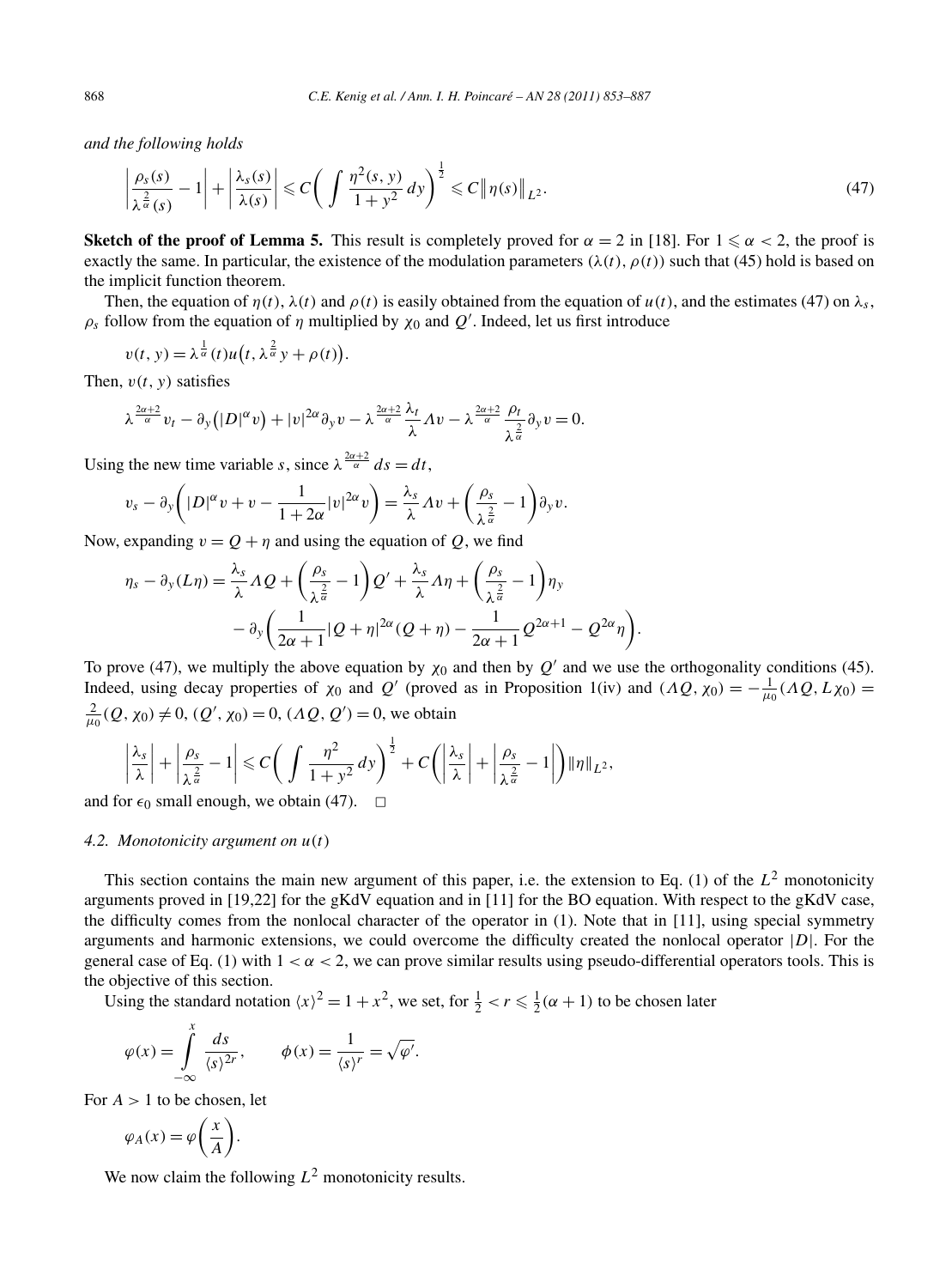**Proposition 4.** Let  $r \in (\frac{1}{2}, \frac{1}{2}(\alpha + 1)]$  and  $0 < \mu < 1$ . Under the assumptions of Lemma 5, assuming in addition

$$
\forall t \in [t_1, t_2], \quad \lambda(t) \leq 2 \tag{48}
$$

*for*  $\epsilon_0 = \epsilon_0(\mu, r)$  *small enough and*  $A = A(\mu, r)$  *large enough, there exists*  $C_0 = C(\mu, r, A) > 0$  *such that for all*  $x_0 > 1$ ,

(i) *Monotonicity on the right of the soliton*:

$$
\int u^2(t_2, x)\varphi_A(x - \rho(t_2) - x_0) dx
$$
  
\$\leqslant \int u^2(t\_1, x)\varphi\_A(x - \rho(t\_1) - \mu(\rho(t\_2) - \rho(t\_1)) - x\_0) dx + \frac{C\_0}{x\_0^{2r - 1}}.\$

(ii) *Monotonicity on the left of the soliton*:

$$
\int u^2(t_2, x)\varphi_A(x - \rho(t_2) + \mu(\rho(t_2) - \rho(t_1)) + x_0) dx
$$
  
\$\leqslant \int u^2(t\_1, x)\varphi\_A(x - \rho(t\_1) + x\_0) dx + \frac{C\_0}{x\_0^{2r-1}}.\$ (50)

The case  $\alpha = 1$  is treated in [11] by different techniques. For  $\alpha = 2$ , the error term is in fact exponential in  $x_0$ . See e.g. [19].

**Proof.** Let  $u(t)$  be a solution of (1) under the assumptions of Lemma 5. By standard regularization arguments (density arguments and continuous dependence of the solution of  $(1)$  upon the initial data), we may assume that  $u(t)$  is smooth (see Remark 2). We prove (49). Estimate (50) is then deduced from (49),  $L^2$ -norm conservation and the symmetry  $x \rightarrow -x$ ,  $t \rightarrow -t$  of the equation.

For  $0 < \mu < 1$ ,  $x_0 > 1$  and any  $t \in [t_1, t_2]$ ,  $x \in \mathbb{R}$ , set

$$
\tilde{x} = x - x_0 - \rho(t) - \mu(\rho(t_2) - \rho(t)), \quad M_{\varphi}(t) = M_{\varphi, A, x_0, t_2}(t) = \frac{1}{2} \int u^2(t, x) \varphi_A(\tilde{x}) dx.
$$

By direct computations, we have the following generalization of the well-known Kato identity [10]

$$
\frac{d}{dt}M_{\varphi}(t) = \frac{\mu - 1}{2} \rho_t \int u^2 \varphi_A'(\tilde{x}) dx + \int u_t u \varphi_A(\tilde{x}) dx \n= \frac{\mu - 1}{2} \rho_t \int u^2 \varphi_A'(\tilde{x}) dx - \int (\partial_x (-|D|^{\alpha} u) + |u|^{2\alpha} u_x) u \varphi_A(\tilde{x}) dx \n= \frac{\mu - 1}{2} \rho_t \int u^2 \varphi_A'(\tilde{x}) dx + \int (-|D|^{\alpha} u) (u_x \varphi_A(\tilde{x}) + u \varphi_A'(\tilde{x})) dx \n+ \frac{1}{2(\alpha + 1)} \int |u|^{2\alpha + 2} \varphi_A'(\tilde{x}) dx.
$$
\n(52)

Two terms in the right-hand side of (52) are treated by the following two lemmas.

**Lemma 6.** *Let*  $\alpha \in [1, 2]$ *, and*  $r \in (\frac{1}{2}, \frac{1}{2}(\alpha + 1))$ *. There exists*  $C > 0$  *such that, for all*  $u \in S$ *,* 

$$
\int \left(-|D|^{\alpha}u\right)u_{x}\varphi(x) \leqslant -\frac{(\alpha-1)}{2}\int \left(|D|^{\frac{\alpha}{2}}(\phi u)\right)^{2}+C\int u^{2}\varphi'(x)\,dx.
$$

**Lemma 7.** *Let*  $\alpha \in [1, 2]$ *, and*  $r \in (\frac{1}{2}, \frac{1}{2}(\alpha + 1))$ *. There exists*  $C > 0$  *such that, for all*  $u \in S$ *,* 

$$
\int \left(-|D|^{\alpha}u\right)u\varphi'(x)\,dx \leqslant -\int \left(|D|^{\frac{\alpha}{2}}(\phi u)\right)^2 + C\int u^2\varphi'(x)\,dx.
$$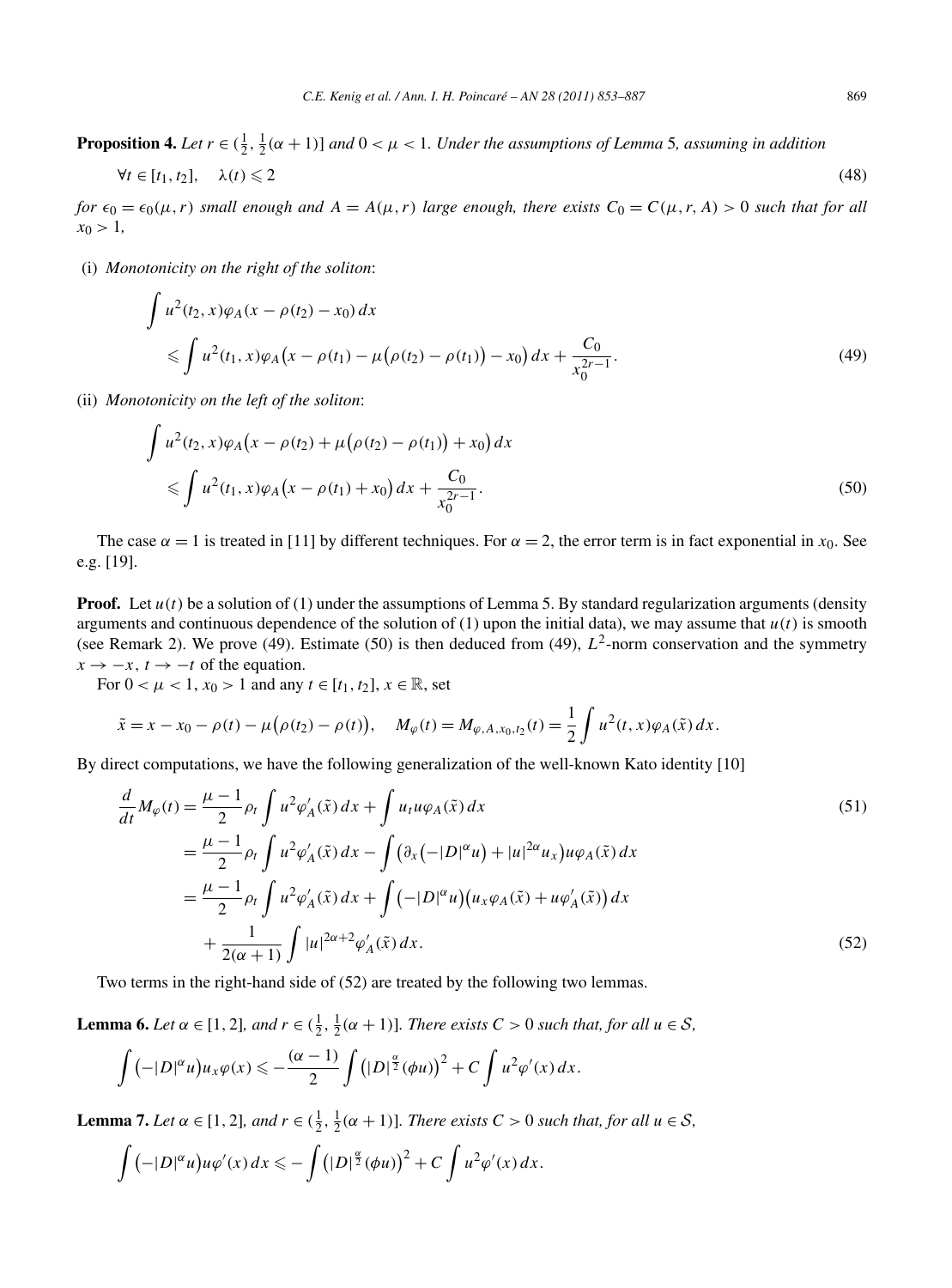Assuming Lemmas 6–7, we finish the proof of the proposition. First, note that from Lemmas 6 and 7, by changing variables ( $x' = x/A$ ), we find for any  $u \in S$ ,

$$
\int \left(-|D|^{\alpha}u\right)u_{x}\varphi_{A}(x) \leqslant -\frac{(\alpha-1)}{2}\int \left(|D|^{\frac{\alpha}{2}}\left(u\sqrt{\varphi_{A}'}\right)\right)^{2} + \frac{C}{A^{\alpha}}\int u^{2}\varphi_{A}'(x)\,dx,\tag{53}
$$

$$
\int \left(-|D|^{\alpha}u\right)u\varphi_A'(x)\,dx \leqslant -\int \left(|D|^{\frac{\alpha}{2}}\left(u\sqrt{\varphi_A'}\right)\right)^2 + \frac{C}{A^{\alpha}}\int u^2\varphi_A'(x)\,dx. \tag{54}
$$

By (52), (53), (54), we find

$$
M_{\varphi}'(t) \leqslant -\frac{1}{2} \left( \rho_t (1-\mu) - \frac{C}{A^{\alpha}} \right) \int u^2(t) \varphi_A'(\tilde{x}) \, dx + \frac{1}{2(\alpha+1)} \int |u|^{2\alpha+2} \varphi_A'(\tilde{x}) \, dx.
$$

Note that from (47) for  $\epsilon_0$  small enough

$$
\frac{1}{\lambda^2} \left| \frac{\rho_s}{\lambda^{\frac{2}{\alpha}}} - 1 \right| = \left| \rho_t - \frac{1}{\lambda^2} \right| \leqslant \frac{1}{10} \frac{1}{\lambda^2}.
$$

In particular, since  $\lambda < 2$ ,  $\rho_t > 1/5$ . Choosing *A* large enough, we find

$$
M_{\varphi}'(t) \leq -\frac{1-\mu}{4} \rho_t \int u^2(t) \varphi'_A(\tilde{x}) dx + \frac{1}{2(\alpha+1)} \int |u|^{2\alpha+2} \varphi'_A(\tilde{x}) dx.
$$

The constant  $A > 0$  is now fixed.

Now, we estimate the nonlinear term as in [19], using the decomposition (44) and the decay of  $Q$  (34). Let  $a_0$  to be fixed later. We decompose the nonlinear term as follows

$$
\int |u|^{2\alpha+2} \varphi'_A(\tilde{x}) dx = \mathbf{I} + \mathbf{II},
$$

where

$$
\mathbf{I} = \int_{|x - \rho(t)| > a_0} |u|^{2\alpha + 2} \varphi'_A(\tilde{x}) dx \text{ and } \mathbf{II} = \int_{|x - \rho(t)| < a_0} |u|^{2\alpha + 2} \varphi'_A(\tilde{x}) dx.
$$

On the one hand

$$
\mathbf{I} \leq \|u(t)\|_{L^{\infty}(|x-\rho(t)|>a_0)}^{2\alpha} \int u^2 \varphi'_A(\tilde{x})
$$
  
\n
$$
\leq C (\|\mathcal{Q}_{\lambda(t)}\|_{L^{\infty}(|x|>a_0)}^{2\alpha} + \|\lambda^{-\frac{1}{\alpha}}\eta(t,\lambda^{-\frac{2}{\alpha}} \cdot)\|_{L^{\infty}(|x|>a_0)}^{2\alpha}) \int u^2 \varphi'_A(\tilde{x})
$$
  
\n
$$
\leq C\lambda^{-2}(t) (\|\mathcal{Q}\|_{L^{\infty}(|y|\geq 2^{-\frac{2}{\alpha}}a_0)}^{2\alpha} + \|\eta\|_{L^{\infty}}^{2\alpha}) \int u^2 \varphi'_A(\tilde{x})
$$
  
\n
$$
\leq C\rho_t (\|\mathcal{Q}\|_{L^{\infty}(|y|\geq 2^{-\frac{2}{\alpha}}a_0)}^{2\alpha} + \|\eta\|_{H^{\frac{2\alpha}{2}}}^{2\alpha}) \int u^2 \varphi'_A(\tilde{x}) \leq \frac{1-\mu}{8} \rho_t \int u^2 \varphi'_A(\tilde{x}),
$$

for  $a_0$  large enough and  $\epsilon_0$  small enough (recall that  $\lambda(t) \leq 2$ ,  $1 \leq \alpha \leq 2$ ). On the other hand,  $a_0$  being now fixed, by (44) and (47),

$$
||u(t)||_{L^{\infty}}^{2\alpha} \leqslant \frac{C}{\lambda^2(t)} \leqslant C'\rho_t.
$$

Thus, by the definition of  $\varphi_A$ 

$$
\mathbf{II} \leq \|u(t)\|_{L^2}^2 \|u(t)\|_{L^\infty}^{2\alpha} \|\varphi'_A(\tilde{x})\|_{L^\infty(|x-\rho(t)|
$$

Estimate (49) is thus obtained by integration on  $[t_1, t_2]$ .  $\Box$ 

Now, we prove Lemmas 6–7.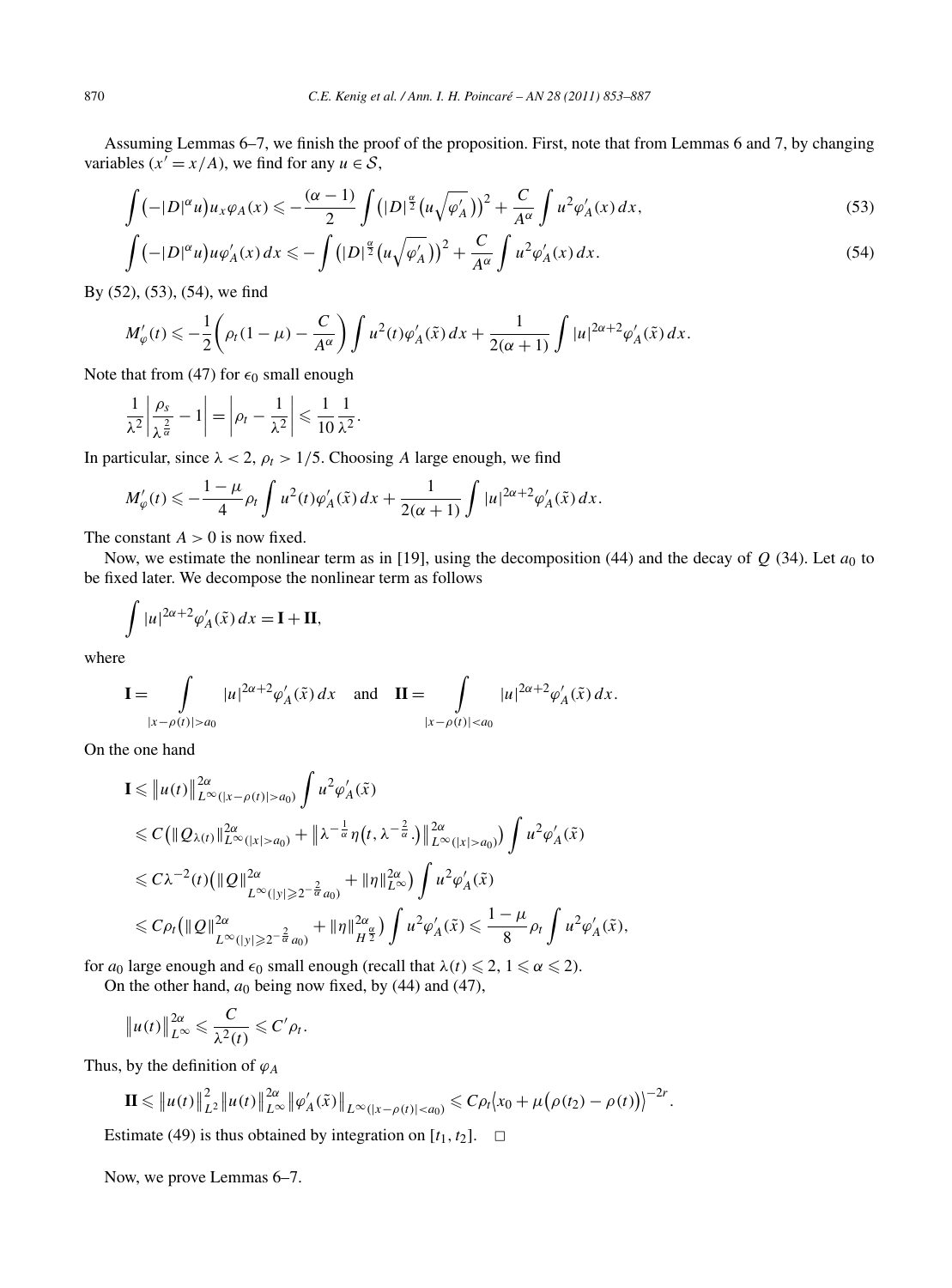**Proof of Lemma 6.** We use commutator arguments and pseudo-differential operators tools. We recall here some well-known results which can be found for instance in Hörmander [9, Chapter 18]. For simplicity we denote by  $(u|v) = \int u(x)\overline{v(x)} dx$  and  $||u||^2 = (u|u)$ .

We denote by  $S^{m,q}$  the symbolic class of symbol defined by

$$
a(x,\xi) \in S^{m,q} \quad \Leftrightarrow \quad \begin{cases} a \in \mathcal{C}^{\infty}(\mathbb{R}^2), \\ \forall k, \beta \in \mathbb{N}, \ \exists C_{k,\beta} > 0 \text{ such that } \left| \partial_x^k \partial_{\xi}^{\beta} a(x,\xi) \right| \leq C_{k,\beta} \langle x \rangle^{q-k} \langle \xi \rangle^{m-\beta}. \end{cases} \tag{55}
$$

Following Hörmander's notation, we have  $S^{m,q} = S(\langle x \rangle^q \langle \xi \rangle^m, g)$  where  $g = \frac{dx^2}{\langle x \rangle^2} + \frac{d\xi^2}{\langle \xi \rangle^2}$ . We define the operator associated to *a* by the following formula for  $u \in S$ ,

$$
a(x,D)u = \frac{1}{2\pi} \int e^{ix\xi} a(x,\xi) \hat{u}(\xi) d\xi
$$
\n(56)

where the Fourier transform is defined by  $\hat{u}(\xi) = \int e^{-ix\xi} u(x) dx$ . We recall here some results about the pseudodifferential calculus.

Let 
$$
a(x, \xi) \in S^{m,q}
$$
,  $\exists C > 0$ ,  $\forall u \in S$  then  $||a(x, D)u|| \le C ||\langle x \rangle^q \langle D \rangle^m u||$ . (57)

Let  $a(x, \xi) \in S^{m,q}$ , there exists  $b(x, \xi) \in S^{m,q}$  such that  $a(x, D)^* = b(x, D)$ 

moreover, there exists  $r_0(x, \xi) \in S^{m-3, q-3}$  such that

$$
b(x,\xi) = \overline{a(x,\xi)} + \frac{1}{i}\partial_x\partial_\xi \overline{a(x,\xi)} - \frac{1}{2}\partial_x^2\partial_\xi^2 \overline{a(x,\xi)} + r_0(x,\xi). \tag{58}
$$

We recall that  $A^*$  is the unique operator satisfying for all *u* and *v* in S,  $(Au|v) = (u|A^*v)$ . We remark that  $\partial_x \partial_{\xi} \overline{a(x,\xi)} \in S^{m-1,q-1}$  and  $\partial_x^2 \partial_{\xi}^2 \overline{a(x,\xi)} \in S^{m-2,q-2}$ .

Let 
$$
a(x, \xi) \in S^{m,q}
$$
 and  $b(x, \xi) \in S^{m',q'}$  then there exists  $c(x, \xi) \in S^{m+m', q+q'}$   
such that  $a(x, D)b(x, D) = c(x, D)$ . (59)

Remark that following (56), we have  $a(x, D)D = c(x, D)$  where  $c(x, \xi) = a(x, \xi)\xi$ .

Let  $a(x, \xi) \in S^{m,q}$  and  $b(x, \xi) \in S^{m', q'}$  then there exists  $c(x, \xi) \in S^{m+m'-1, q+q'-1}$ such that  $[a(x, D), b(x, D)] = c(x, D)$  moreover

there exists 
$$
r_0(x, \xi) \in S^{m+m'-2, q+q'-2}
$$
 such that  $c(x, \xi) = \frac{1}{i} \{a, b\}(x, \xi) + r_0(x, \xi)$ . (60)

We recall for operators *A* and *B* we have  $[A, B] = AB - BA$  and  $\{a, b\} = \partial_{\xi}a\partial_{x}b - \partial_{x}a\partial_{\xi}b$ . In some cases we have exact formula, for instance  $[D, a(x, D)] = \frac{1}{i}(\partial_x a)(x, D)$ .

In Lemma 6 *u* is real-valued but it is convenient to write the integral in the following form

$$
\int \left( -|D|^{\alpha} u \right) u_x \varphi(x) = \operatorname{Im} \left( \varphi(x) D u ||D|^{\alpha} u \right) = -\frac{i}{2} \left( \left( |D|^{\alpha} \varphi D - D \varphi |D|^{\alpha} \right) u |u \right). \tag{61}
$$

Let  $\chi \in C_0^{\infty}(\mathbb{R})$  such that  $0 \le \chi \le 1$ ,  $\chi(\xi) = 1$  if  $|\xi| \le 1$  and  $\chi(\xi) = 0$  if  $|\xi| \ge 2$ . We set

$$
T = |D|^{\alpha} \varphi D - D\varphi |D|^{\alpha} = T_1 + T_2 \quad \text{where}
$$
  
\n
$$
T_1 = |D|^{\alpha} (1 - \chi(D)) \varphi D - D\varphi (1 - \chi(D)) |D|^{\alpha},
$$
  
\n
$$
T_2 = |D|^{\alpha} \chi(D) \varphi D - D\varphi \chi(D) |D|^{\alpha}.
$$
\n(62)

The proof of Lemma 6 follows from (61), (62) and the two following claims.

**Claim 1.** *There exists*  $C > 0$  *such that for all*  $u \in S$  *we have* 

$$
i(T_1u|u) = (\alpha - 1)(\phi|D|^{\alpha}(1 - \chi(D))\phi u|u) + R
$$
\n(63)

*where R satisfies*  $|R| \leq C \|\phi u\|^2$ .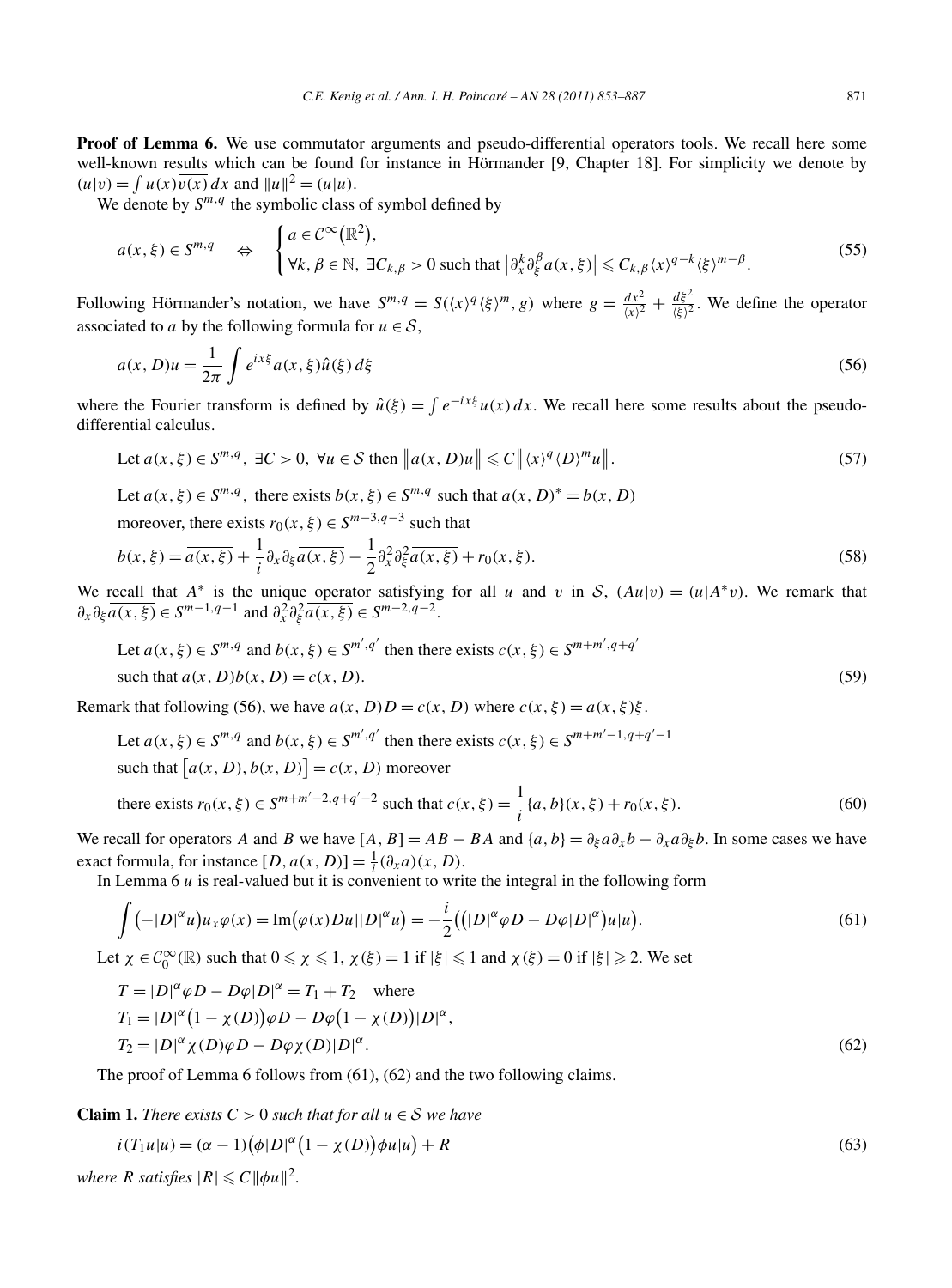**Claim 2.** *There exists*  $C > 0$  *such that for all*  $u \in S$  *we have* 

$$
i(T_2u|u) = (\alpha - 1)(\phi|D|^{\alpha}\chi(D)\phi u|u) + R
$$
\n(64)

*where R satisfies*  $|R| \leq C \|\phi u\|^2$ .

**Proof of Claim 1.** In the following we set  $a(x, \xi) = \varphi(x) |\xi|^{\alpha} (1 - \chi(\xi))$  and we have  $a(x, \xi) \in S^{\alpha,0}$ . With this notation we have  $T_1 = a(x, D)^*D - Da(x, D)$ . Following (58), the symbol of  $a(x, D)^*$  is  $a(x, \xi) + \frac{1}{i}\partial_x\partial_\xi a(x, \xi) - \frac{1}{2}\partial_x^2 a(x, \xi) + r_0(x, \xi)$  where  $r_0(x, \xi) \in S^{\alpha-3,-3}$ . We obtain following (60) and remark below  $\frac{1}{2}\partial_x^2 \partial_{\xi}^2 a(x,\xi) + r_0(x,\xi)$  where  $r_0(x,\xi) \in S^{\alpha-3,-3}$ . We obtain, following (60) and remark below,

$$
T_1 = [a(x, D), D] + \frac{1}{i} (\partial_x \partial_{\xi} a)(x, D)D - \frac{1}{2} (\partial_x^2 \partial_{\xi}^2) a(x, D)D + r_1(x, D)
$$
  
=  $i(\partial_x a)(x, D) + \frac{1}{i} (\partial_x \partial_{\xi} a)(x, D)D - \frac{1}{2} (\partial_x^2 \partial_{\xi}^2 a)(x, D)D + r_1(x, D)$  (65)

where  $r_1(x,\xi) = r_0(x,\xi)\xi \in S^{\alpha-2,-3} \subset S^{0,-2r}$ . We have, by (57)

$$
\left| \left( r_1(x, D)u | u \right) \right| = \left| \left( \langle x \rangle^r r_1(x, D)u | \langle x \rangle^{-r} u \right) \right| \leq C \left| \frac{u}{\langle x \rangle^r} \right|^2 \tag{66}
$$

because  $\langle x \rangle^r r_1(x, D) = r_2(x, D)$  where  $r_2(x, \xi) \in S^{0, -r}$ .

We remark that the symbol of  $(\partial_x^2 \partial_{\xi}^2 a)(x, D)D$  is real-valued, we can apply the following claim.

**Claim 3.** *Let*  $b(x, \xi) \in S^{m,q}$ , *real-valued then there exists*  $C > 0$  *such that for all*  $u \in S$ *, we have* 

$$
\left|\operatorname{Im}\left(b(x,D)u|u\right)\right| \leqslant C\left\|\left\langle x\right\rangle^{\frac{q-1}{2}}\left\langle D\right\rangle^{\frac{m-1}{2}}u\right\|^2. \tag{67}
$$

By definition  $(T_1u|u) = 2i \text{Im}(Du|a(x,D)u)$ , it is sufficient to consider the imaginary part of the term of (65). In particular Im( $(\partial_x^2 \partial_{\xi}^2 a)(x, D)Du|u)$  and we have  $(\partial_x^2 \partial_{\xi}^2 a)(x, \xi)\xi \in S^{\alpha-1,-2}$ . Claim 3 gives

$$
\left|\operatorname{Im}\left(\left(\partial_x^2 \partial_\xi^2 a\right)(x, D)Du|u\right)\right| \leq C \left\|\langle x\rangle^{-\frac{3}{2}} \langle D\rangle^{\frac{\alpha-2}{2}} u\right\|^2 \leq C \left\|\frac{u}{\langle x\rangle^r}\right\|^2
$$
\n(68)

\nving (57) and  $\langle x\rangle^{-\frac{3}{2}} \langle \xi \rangle^{\frac{\alpha-2}{2}} \leq S^{\frac{\alpha-2}{2}, -\frac{3}{2}} \subseteq S^{0, -2r}$ 

following (57) and  $\langle x \rangle^{-\frac{3}{2}} \langle \xi \rangle^{\frac{\alpha-2}{2}} \in S^{\frac{\alpha-2}{2}, -\frac{3}{2}} \subset S^{0, -2r}$ .

**Proof of Claim 3.** We have  $2i \text{Im}(b(x, D)u|u) = ((b(x, D) - b(x, D)^*)u|u)$ . By (58) we have  $b(x, D)^* = b(x, D) +$  $r_0(x, D)$  where  $r_0(x, \xi) \in S^{m-1, q-1}$ . We have  $2i \operatorname{Im}(b(x, D)u|u) = (\langle x \rangle)^{-\frac{q-1}{2}} \langle D \rangle^{-\frac{m-1}{2}} r_0(x, D)u|\langle x \rangle^{\frac{q-1}{2}} \langle D \rangle^{\frac{m-1}{2}} u$ and following (59)  $\langle x \rangle^{-\frac{q-1}{2}}$   $\langle D \rangle^{-\frac{m-1}{2}}$   $r_0(x, D) = c(x, D)$  where  $c(x, \xi) \in S^{\frac{m-1}{2}, \frac{q-1}{2}}$ . We conclude by (57). **□** 

Following (65), (66), (68) and notation of Claim 1, we have

$$
(T_1u|u) = (i((\partial_x a)(x, D) - (\partial_x \partial_{\xi} a)(x, D)D)u|u) + R.
$$
\n(69)

We have

$$
(\partial_x a)(x,\xi) - (\partial_x \partial_{\xi} a)(x,\xi)\xi = \varphi'(x)|\xi|^{\alpha} (1 - \chi(\xi))
$$
  

$$
- \alpha \varphi'(x)|\xi|^{\alpha - 2} |\xi|^2 (1 - \chi(\xi)) + \varphi'(x)|\xi|^{\alpha} \chi'(\xi)
$$
  

$$
= (1 - \alpha)\varphi'(x)|\xi|^{\alpha} (1 - \chi(\xi)) + \varphi'(x)|\xi|^{\alpha} \chi'(\xi).
$$
 (70)

We have  $\varphi'(x)|\xi|^{\alpha}\chi'(\xi) \in S^{0,-2r}$  because  $\chi'$  is compact supported in  $\mathbb{R}\setminus 0$ . We have

$$
\left| \left( \varphi'(x) \right) |D|^{\alpha} \chi'(D) u |u \right| \right| = \left| \left( \langle x \rangle^{r} \varphi'(x) \right) |D|^{\alpha} \chi'(D) u | \langle x \rangle^{-r} u \right| \leq C \left| \frac{u}{\langle x \rangle^{r}} \right|^{2}
$$
\n
$$
(71)
$$

following (59) and (57). By (69), (70) and (71), we obtain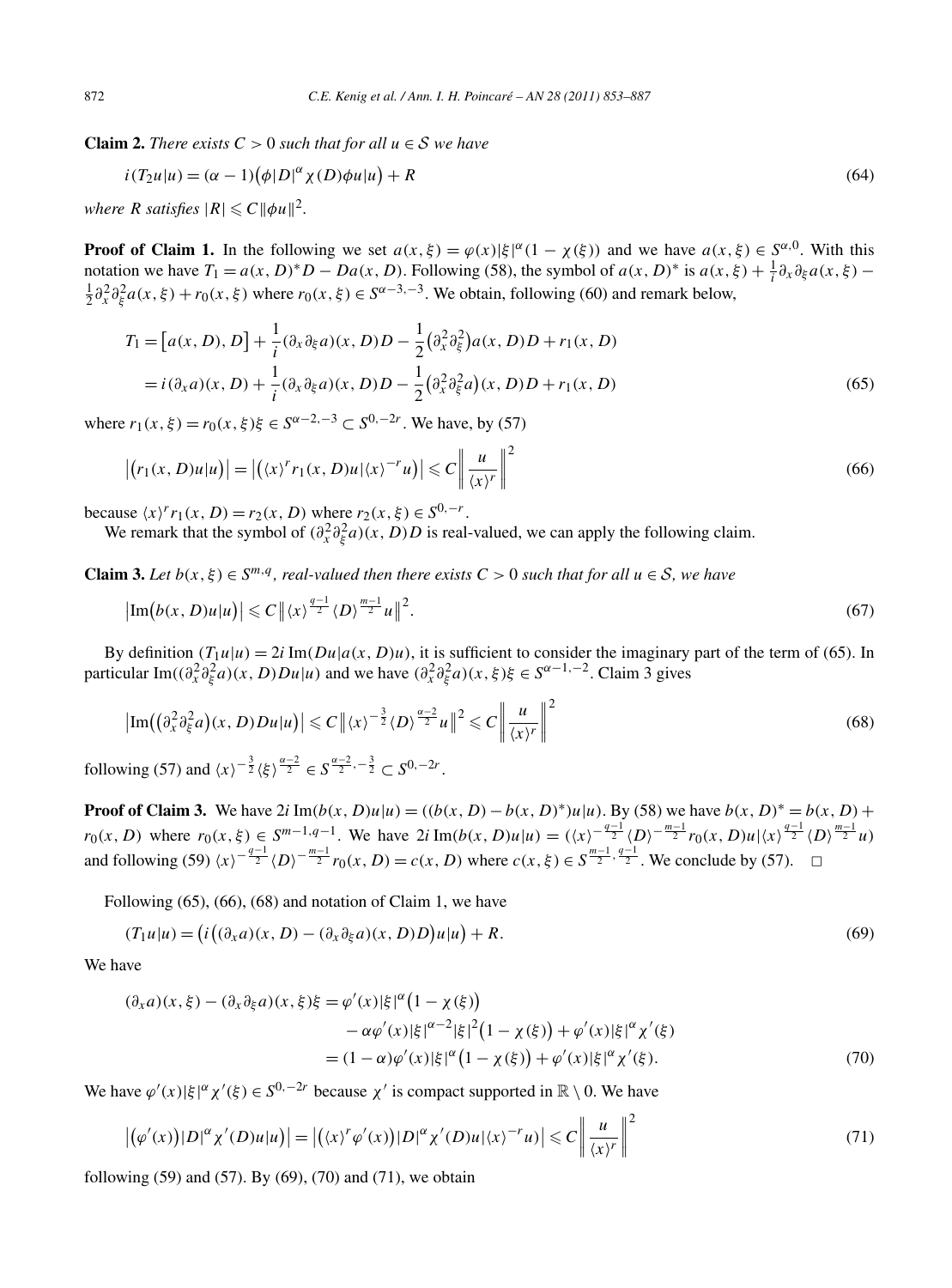$$
(T_1u|u) = (1 - \alpha)(i\phi^2|D|^{\alpha}(1 - \chi(D))u|u) + R
$$
  
=  $(1 - \alpha)((i\phi|D|^{\alpha}(1 - \chi(D))\phi u|u) + (i\phi[\phi, |D|^{\alpha}(1 - \chi(D))]u|u)) + R.$  (72)

Following (60), we have  $i[\phi, |D|^{\alpha}(1 - \chi(D))] = c(x, D) + r_0(x, D)$  where  $c(x, \xi) = {\phi, |\xi|^{\alpha}(1 - \chi(\xi))}$  $-\phi'(x)\partial_{\xi}(|\xi|^{\alpha}(1-\chi(\xi)))$  and  $r_0(x,\xi) \in S^{\alpha-2,-r-2} \subset S^{0,-r}$  then  $|(r_0(x,D)u|\phi u)| \leq C ||\langle x \rangle^{-r}u||^2$ . We have  $\phi(x)c(x,\xi) \in S^{\alpha-1,-2r-1} \subset S^{1,-2r+1}$  and real-valued, we can apply Claim 3 to obtain  $|\text{Im}(\phi(x)c(x,D)u|u)| \leq$  $C \frac{||}{||x|}$ <sup>-*ru*</sup>  $||^2$ . With (72), this proves Claim 1. <del>□</del>

**Proof of Claim 2.** Since  $[D, a(x, D)] = \frac{1}{i}(\partial_x a)(x, D)$  for any  $a(x, D)$ ,

$$
T_2 = |D|^{\alpha} D\chi(D)\varphi(x) - \varphi(x)|D|^{\alpha} D\chi(D) + i|D|^{\alpha} \chi(D)\varphi'(x) + i\varphi'(x)|D|^{\alpha} \chi(D)
$$
  
= 
$$
[|D|^{\alpha} D\chi(D), \varphi(x)] + 2i\varphi|D|^{\alpha} \chi(D)\varphi + i[[|D|^{\alpha} \chi(D), \varphi], \varphi] = A_1 + A_2 + A_3.
$$
 (73)

We remark that  $D|D|^{\alpha} \chi(D)u = g * u$  where  $\hat{g}(\xi) = |\xi|^{\alpha} \xi \chi(\xi)$ .

**Claim 4.** Let  $A_1 = [|D|^\alpha D_X(D), \varphi]$ , then there exists  $C > 0$  such that for all  $u \in S$ ,

$$
i(A_1u|u) = (\alpha+1)(\phi|D|^{\alpha}\chi(D)\phi u|u) + R
$$
\n(74)

 $where \, |R| \leqslant C ||\langle x \rangle^{-r} u||^2$ . In particular,

$$
i((A_1 + A_2)u|u) = (\alpha - 1)(\phi|D|^{\alpha}\chi(D)\phi u|u) + R.
$$
\n(75)

**Proof.** We have, by a direct computation  $[|D|^{\alpha}D\chi(D), \varphi]u(x) = \int g(x - y)(\varphi(y) - \varphi(x))u(y) dy$ . To prove Claim 4 we need the following two claims, proved below.

**Claim 5.** *There exists*  $C > 0$  *such that we have* 

$$
\varphi(y) - \varphi(x) = \frac{y - x}{\langle x \rangle^r \langle y \rangle^r} + Q(x, y) \tag{76}
$$

*where*  $O(x, y)$  *satisfies* 

$$
\left|Q(x,y)\right| \leqslant C \frac{|x-y|^2}{(\langle x\rangle + \langle y\rangle)^{2r+1}} \quad \text{if } |x-y| \leqslant \frac{1}{2}(\langle x\rangle + \langle y\rangle),\tag{77}
$$

$$
\left| Q(x, y) \right| \leq C + C \frac{|x - y|}{\langle x \rangle^r \langle y \rangle^r} \quad \text{if } |x - y| \geq \frac{1}{2} (\langle x \rangle + \langle y \rangle). \tag{78}
$$

We remark that if  $|x - y| \le \frac{1}{2}(\langle x \rangle + \langle y \rangle)$  then  $\langle x \rangle \sim \langle y \rangle$  and if  $|x - y| \ge \frac{1}{2}(\langle x \rangle + \langle y \rangle)$  then  $\langle x - y \rangle \sim |x - y|$  $\langle x \rangle + \langle y \rangle$ .

**Claim 6.** Let  $Ku(x) = \int Q(x, y)g(x - y)u(y) dy$ , there exists  $C > 0$  such that for all  $u \in S$  we have

$$
\left| \left( K u | u \right) \right| \leqslant C \left\| \left\langle x \right\rangle^{-r} u \right\|^2. \tag{79}
$$

Following Claims 5 and 6, we have  $A_1u = \phi(h * (\phi u)) + Ru$  where  $|(Ru|u)| \leq C ||\langle x \rangle^{-r}u||^2$  and  $h(x) = -xg(x)$ . By definition of *g* we have

$$
h(x) = \frac{1}{2\pi} \int -xe^{ix\xi} \xi |\xi|^{\alpha} \chi(\xi) d\xi
$$
  
= 
$$
\frac{i}{2\pi} \int \partial_{\xi} (e^{ix\xi}) \xi |\xi|^{\alpha} \chi(\xi) d\xi
$$
  
= 
$$
\frac{-i}{2\pi} \int e^{ix\xi} \partial_{\xi} (\xi |\xi|^{\alpha} \chi(\xi)) d\xi.
$$
 (80)

In the last equality we use that  $\xi |\xi|^{\alpha}$  is a C<sup>1</sup> function, and we have  $\partial_{\xi} (\xi |\xi|^{\alpha} \chi(\xi)) = (\alpha + 1)|\xi|^{\alpha} \chi(\xi) + \xi |\xi|^{\alpha} \chi'(\xi)$ . Then we have  $h(x) = h_1(x) + h_2(x)$  where  $\hat{h}_1(\xi) = -i(\alpha + 1)|\xi|^\alpha \chi(\xi)$  and  $\hat{h}_2(\xi) = -i\xi|\xi|^\alpha \chi'(\xi)$ . We have  $\phi(h_1 * h_2)$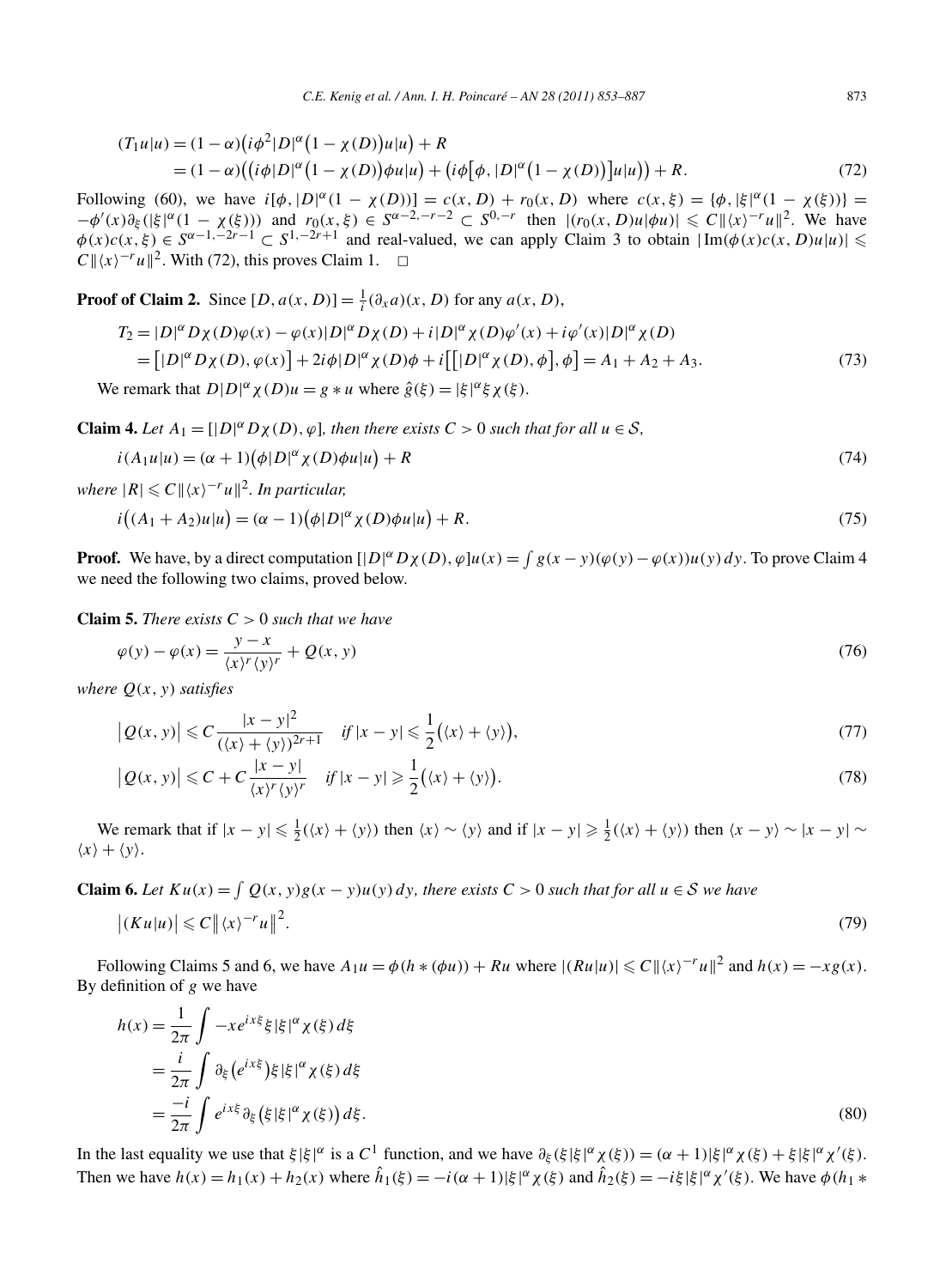$(\phi u)$ ) =  $-i(\alpha + 1)(\phi|D|^{\alpha}\chi(D)\phi u)(x)$ . This term gives the first term of the right-hand side of (74). We have  $\phi(h_2 * h_1)$  $(\phi u)$  =  $(\phi D|D|^{\alpha} \chi'(D) \phi u)(x)$  and by (59),  $D|D|^{\alpha} \chi'(D) \phi$  is an operator with symbol in  $S^{0,-r}$  (we recall  $\chi'$  is supported in  $1 \leq \frac{1}{5} \leq 2$ , we have by (57),  $|(D|D|^{\alpha} \chi'(D)\phi u|\phi u)| \leq C ||\langle x \rangle^{-r} u||^2$ . This proves Claim 4.  $\Box$ 

**Proof of Claim 5.** By definition  $\varphi$  is bounded then (78) is obvious. We have  $\varphi(y) - \varphi(x) = \int_x^y \frac{1}{\langle s \rangle^{2r}} ds$  then  $Q(x, y) = \int_x^y \left(\frac{1}{\langle s \rangle^2} - \frac{1}{\langle s \rangle^2}x\right) ds$ . We have  $\int_x^y (\frac{1}{\langle s \rangle^{2r}} - \frac{1}{\langle x \rangle^r \langle y \rangle^r}) ds$ . We have

$$
\frac{1}{\langle s \rangle^{2r}} - \frac{1}{\langle x \rangle^r \langle y \rangle^r} = \frac{1}{\langle s \rangle^r} \left( \frac{1}{\langle s \rangle^r} - \frac{1}{\langle x \rangle^r} \right) + \frac{1}{\langle x \rangle^r} \left( \frac{1}{\langle s \rangle^r} - \frac{1}{\langle y \rangle^r} \right).
$$
(81)

We have  $\langle s \rangle \le \langle x \rangle + \langle y \rangle$  because  $s \in [x, y]$ , and  $\langle s \rangle \ge \inf(\langle x \rangle, \langle y \rangle) \sim \langle x \rangle \sim \langle y \rangle \sim \langle x \rangle + \langle y \rangle$  if  $|x - y| \le \frac{1}{2}(\langle x \rangle + \langle y \rangle)$ . To prove (77), it is sufficient to prove

$$
\left|\frac{1}{\langle s\rangle^r} - \frac{1}{\langle x\rangle^r}\right| \leqslant C \frac{|s-x|}{\langle x\rangle^{r+1}}.\tag{82}
$$

Writing  $\frac{1}{\langle s \rangle^r} - \frac{1}{\langle x \rangle^r} = \int_x^s \psi(t) dt$  where  $\psi(t) = \partial_t(\frac{1}{\langle t \rangle^r})$ , we have  $|\psi(t)| \leq C \frac{1}{\langle t \rangle^{r+1}}$ , this gives (82).  $\Box$ 

**Proof of Claim 6.** Writing  $((Ku)(x))u(x) = (\langle x \rangle K(\langle y \rangle^r \langle y \rangle^{-r}u)(x)|\langle x \rangle^{-r}u(x))$ , it is sufficient to prove that  $\langle x \rangle^r K(\langle y \rangle^r v)(x)$  defines a bounded operator on  $L^2$ . The kernel of this operator is  $H(x, y) = \langle x \rangle^r \langle y \rangle^r Q(x, y) g(x - y)$  $y$ ) =  $H_1(x, y) + H_2(x, y)$ , where  $H_1$  and  $H_2$  are  $H$  restricted respectively to the regions  $|x - y| \le \frac{1}{2}(\langle x \rangle + \langle y \rangle)$  and  $|x - y|$  ≥  $\frac{1}{2}(\langle x \rangle + \langle y \rangle)$ . Following Lemma A.2, we have  $|g(x - y)| \leq \frac{C}{\langle x - y \rangle^{\alpha + 2}}$ .

From Claim 5 we have

$$
|H_1(x, y)| \leq C \frac{\langle x \rangle^r \langle y \rangle^r |x - y|^2}{\langle x - y \rangle^{\alpha+2} (\langle x \rangle + \langle y \rangle)^{2r+1}}
$$
  
\n
$$
\leq \frac{C}{\langle x - y \rangle^{\alpha} (\langle x \rangle + \langle y \rangle)}
$$
  
\n
$$
\leq \frac{C}{\langle x - y \rangle^{\alpha+1}}
$$
 (83)

and

$$
\left|H_2(x,y)\right| \leq C \frac{\langle x \rangle^r \langle y \rangle^r}{\langle x-y \rangle^{\alpha+2}} \left(C + \frac{C|x-y|}{\langle x \rangle^r \langle y \rangle^r}\right)
$$
  

$$
\leq C \frac{\langle x \rangle^r \langle y \rangle^r}{\langle x-y \rangle^{\alpha+2}} + \frac{C}{\langle x-y \rangle^{\alpha+1}} = H_3(x,y) + H_4(x,y).
$$
 (84)

We claim  $\int H_3(x, y) dy \leq C$  (and by symmetry  $\int H_3(x, y) dx \leq C$ ). Indeed,

$$
\int H_3(x, y) dy \leq \int_{|y| < |x|} H_3(x, y) dy + \int_{|y| > |x|} H_3(x, y) dy
$$
\n
$$
\leq C \langle x \rangle^{r - (\alpha + 2)} \int_{|y| < |x|} \langle y \rangle^r dy + C \langle x \rangle^r \int_{|y| > |x|} \langle y \rangle^{r - (\alpha + 2)} dy \leq C \langle x \rangle^{2r - (\alpha + 1)} \leq C.
$$

The same estimate is trivially true for  $H_1$  and  $H_4$ . Thus, by Schur's lemma, the operator with kernel  $H$  is bounded on  $L^2$ .  $\Box$ 

**Claim 7.** Let 
$$
A_3 = i[[|D|^{\alpha} \chi(D), \phi], \phi]
$$
, there exists  $C > 0$  such that for all  $u \in S$  we have  $|(A_3 u|u)| \leq C ||\langle x \rangle^{-r} u||^2$ . (85)

**Proof.** We set  $h(x) = \frac{1}{2\pi} \int e^{ix\xi} |\xi|^{\alpha} \chi(\xi) d\xi$ . Following Lemma A.2, there exists  $C > 0$  such that  $|h(x)| \leq \frac{C}{\langle x^{\alpha+1} \cdot \mathcal{R}^{\alpha+1}}$ . We have  $[ [ |D|^\alpha \chi(D), \phi], \phi] u = \int h(x - y) (\phi(x) - \phi(y))^2 u(y) dy$ . We need the following claim to continue.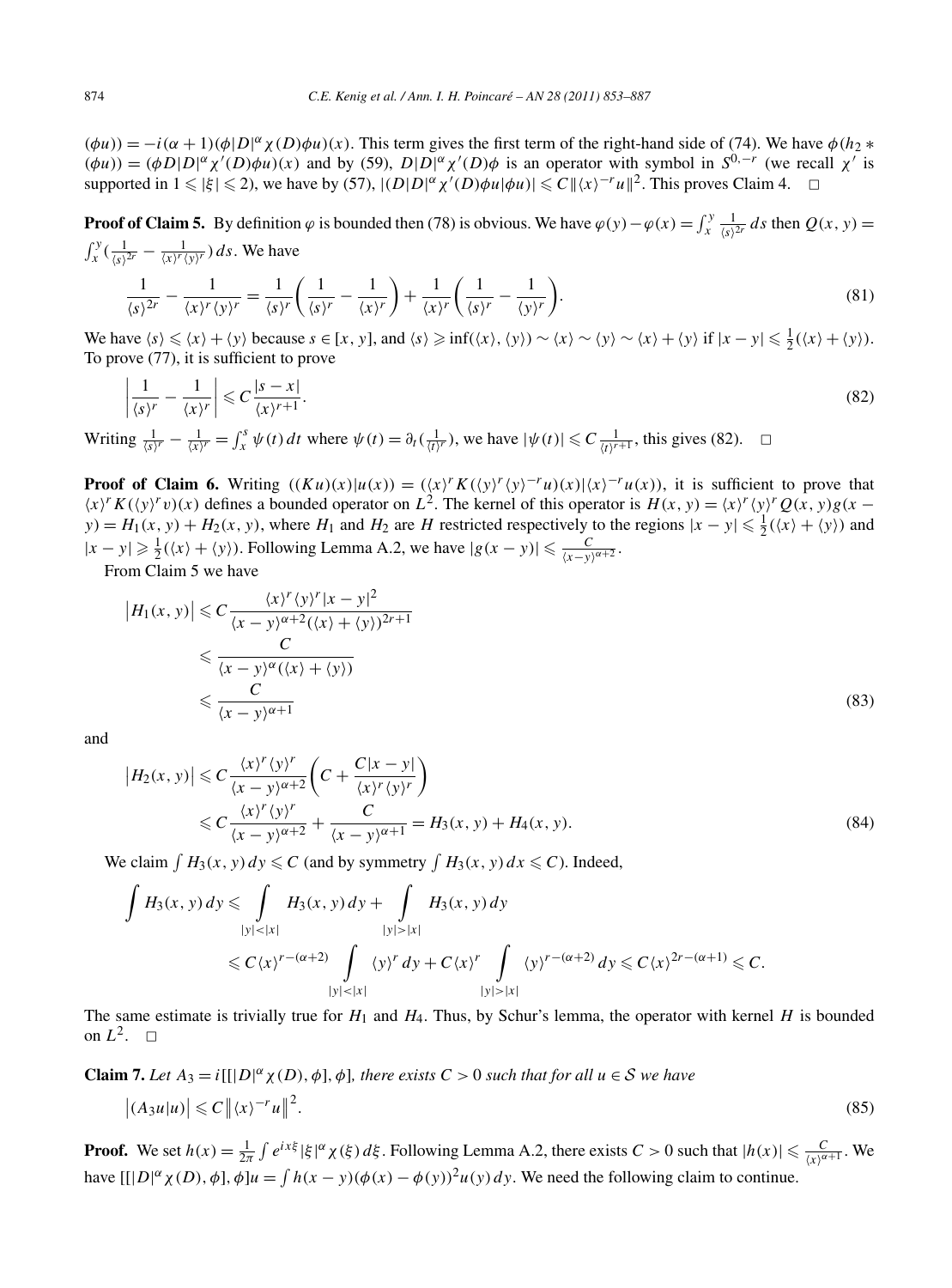**Claim 8.** *There exists*  $C > 0$  *such that* 

$$
\left|\phi(x) - \phi(y)\right| \leq C \frac{|x - y|}{(\langle x \rangle + \langle y \rangle)^{r+1}} \quad \text{if } |x - y| \leq \frac{1}{2} (\langle x \rangle + \langle y \rangle),
$$

$$
\left|\phi(x) - \phi(y)\right| \leq \frac{1}{\langle x \rangle^r} + \frac{1}{\langle y \rangle^r} \quad \text{if } |x - y| \geq \frac{1}{2} (\langle x \rangle + \langle y \rangle).
$$

**Proof.** We have  $\phi(x) - \phi(y) = \int_y^x \zeta(s) ds$  where  $\zeta = \partial_s(\frac{1}{\langle s \rangle^r})$  and we have  $|\zeta(s)| \leq \frac{C}{\langle s \rangle^{r+1}}$ . If  $|x - y| \leq \frac{1}{2}(\langle x \rangle + \langle y \rangle)$ , we have  $\langle s \rangle \sim \langle x \rangle \sim \langle y \rangle \sim \langle x \rangle + \langle y \rangle$ , this gives the first inequality. The second one is obvious.  $\Box$ 

We argue as in the proof of Claim 6. Let  $R(x, y) = \frac{x}{^r h(x - y) (\phi(x) - \phi(y))^2 \langle y \rangle^r} = R_1(x, y) + R_2(x, y)$  where *R*<sub>1</sub> and *R*<sub>2</sub> are *R* restricted respectively to the regions  $|x - y| \le \frac{1}{2}(\langle x \rangle + \langle y \rangle)$  and  $|x - y| \ge \frac{1}{2}(\langle x \rangle + \langle y \rangle)$ . It is sufficient to prove that *R* defines a bounded operator on  $L^2$ .

We have

$$
|R_1(x, y)| \leq C \frac{\langle x \rangle^r \langle y \rangle^r |x - y|^2}{\langle x - y \rangle^{\alpha+1} (\langle x \rangle + \langle y \rangle)^{2r+2}}
$$
  

$$
\leq C \frac{C}{\langle x - y \rangle^{\alpha+1}}
$$
 (86)

and

$$
\left| R_2(x, y) \right| \leqslant C \frac{\langle x \rangle^r \langle y \rangle^r}{\langle x - y \rangle^{\alpha + 1}} \left( \frac{1}{\langle x \rangle^{2r}} + \frac{1}{\langle y \rangle^{2r}} \right)
$$
  
 
$$
\leqslant \frac{C \langle x \rangle^r}{\langle x - y \rangle^{\alpha + 1} \langle y \rangle^r} + \frac{C \langle y \rangle^r}{\langle x - y \rangle^{\alpha + 1} \langle x \rangle^r} = R_3(x, y) + R_4(x, y).
$$
 (87)

By symmetry, it is now sufficient to prove that  $R_3$  defines a bounded operator on  $L^2$ . We have

$$
\int R_3(x, y) \langle x \rangle^{-\frac{1}{2}} dx \leq C \langle y \rangle^{-r} \quad \text{and} \quad \int R_3(x, y) \langle y \rangle^{-r} dy \leq C \langle x \rangle^{-\frac{1}{2}} \tag{88}
$$

if  $r \leq \frac{\alpha+1}{2}$ . Using a variant of Schur's lemma (see e.g. [8, Theorem 5.2]), the operator with kernel  $R(x, y)$  is bounded on  $L^2$ .  $\Box$ 

By (73), Claims 4 and 7 we obtain  $i(T_2u|u) = (\alpha - 1)(\phi|D|^{\alpha} \chi(D)\phi u|u) + R$  where *R* satisfies the required estimates to prove Claim 2.  $\Box$ 

Lemma 6 follows from Claims 1 and 2.  $\Box$ 

# **Proof of Lemma 7.** We have

$$
\int \left(\left(-|D|^{\alpha}u\right)u\varphi'\,dx\right) = \left(-\phi^2|D|^{\alpha}u|u\right) = \left(-\phi|D|^{\alpha}\phi u|u\right) - \left(\phi\big[\phi,|D|^{\alpha}\big]u|u\right). \tag{89}
$$

As the left-hand side is real, we can take the real part of the last term and we have

$$
2\operatorname{Re}(\phi[\phi, |D|^{\alpha}]u|u) = (\phi[\phi, |D|^{\alpha}]u|u) + (u|\phi[\phi, |D|^{\alpha}]u)
$$
  
=  $(\phi[\phi, |D|^{\alpha}]u|u) - ([\phi, |D|^{\alpha}]\phi u|u) = ([\phi, [\phi, |D|^{\alpha}]]u|u).$  (90)

By pseudo-differential calculus (60), the symbol of  $[\phi, [\phi, [D]^{\alpha}(1 - \chi(D))]]$  is in  $S^{\alpha-2,-2r-2} \subset S^{0,-2r}$  and then it satisfies

$$
\left| \left( \left[ \phi, \left[ \phi, |D|^\alpha \left( 1 - \chi(D) \right) \right] \right] u | u \right) \right| \leq C \| \langle x \rangle^{-r} u \|^2. \tag{91}
$$

The term  $([\phi, [\phi, D]^{\alpha} \chi(D)]]u|u) \leq C ||\langle x \rangle^{-r} u||^2$  by Claim 7. This proves that

$$
\int \left( -|D|^{\alpha} u \right) u \varphi' dx \leqslant -\left\| |D|^{\frac{\alpha}{2}} (\phi u) \right\|^2 + C \left\| \langle x \rangle^{-r} u \right\|^2, \tag{92}
$$

and completes the proof of Lemma 7.  $\Box$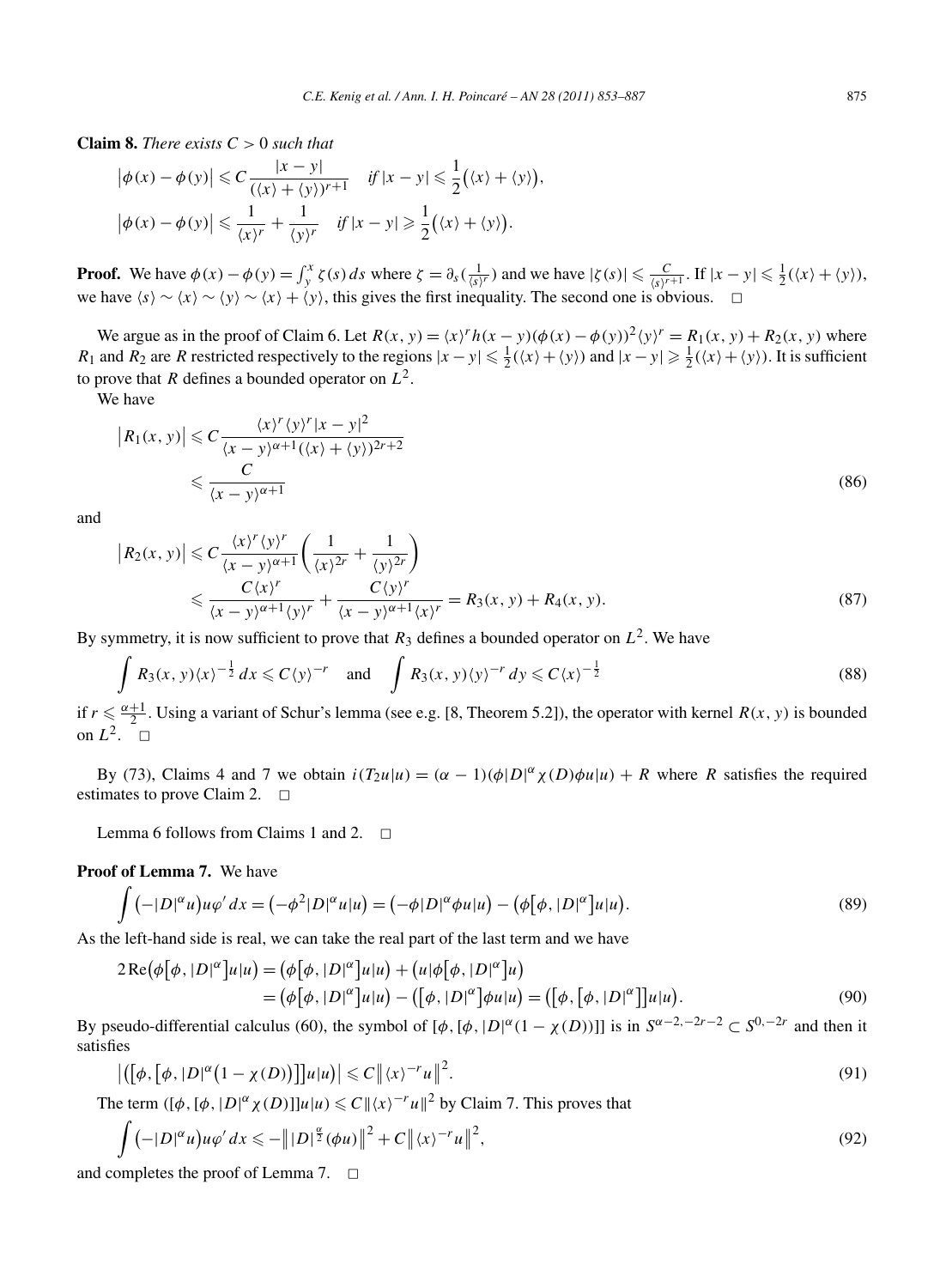#### *4.3. Monotonicity result on η(t)*

For future use, we also state a monotonicity result for  $\eta(t)$ , restricted to the regular regime, i.e. the situation where the solution stays close to a fixed soliton.

**Proposition 5.** Let  $r \in (\frac{1}{2}, \frac{1}{2}(\alpha+1))$  and  $0 < \mu < 1$ . Under the assumptions of Lemma 5, with the restriction  $\lambda_0(t) = 1$ , *for*  $\epsilon_0 = \epsilon_0(\mu, r)$  *small enough and*  $A = A(\mu, r)$  *large enough, there exists*  $C = C(\mu, r, A) > 0$  *such that for all*  $x_0 > 1$ ,

$$
\int \eta^2(s_2, y) \left[ \varphi_A \left( \lambda^{\frac{2}{\alpha}}(s_2) y - x_0 \right) - \varphi_A(-x_0) \right] dy
$$
\n
$$
\leq \int \eta^2(s_1, y) \left[ \varphi_A \left( \lambda^{\frac{2}{\alpha}}(s_1) y - x_0 - \mu(s_2 - s_1) \right) - \varphi_A(-x_0 - \mu(s_2 - s_1)) \right] dx
$$
\n
$$
+ C \int_{s_1}^{s_2} \frac{\|\eta(s)\|_{L^2}^2}{(x_0 + \mu(s_2 - s))^{2r}} ds. \tag{93}
$$

**Sketch of proof.** Using Lemmas 6–7, the proof is similar to the one of Proposition 2 in [11], the only difference being the additional scaling parameter  $\lambda(s)$  (close to 1) in the present situation. Let

$$
\tilde{y} = \lambda^{\frac{2}{\alpha}}(s)y - x_0 - \mu(s_2 - s),
$$
  $M_{\eta}(s) = \frac{1}{2} \int \eta^2(s) [\varphi_A(\tilde{y}) - \varphi_A(-x_0 - \mu(s_2 - s))].$ 

Using the equation of  $\eta(s)$  (see Lemma 5), Lemmas 6–7 and estimates on  $\varphi_A$ , as in [11], one finds

$$
M'_{\eta}(s) \leqslant \frac{C \|\eta(s)\|_{L^2}^2}{(x_0 + \mu (s_2 - s))^{2r}},
$$

and the result follows by integration on  $[s_1, s_2]$ .  $\Box$ 

# **5. Nonlinear Liouville property and asymptotic stability**

This section is devoted to the regular regime: we study rigidity properties of the nonlinear equation (1) in a neighborhood of a soliton. In this section,  $α_0 < α < 2$ , where  $α_0$  is given by Proposition 3 and *Q* denotes the ground state solution of (9). Note that we could also work with a general  $1 \le \alpha < 2$ , assuming the linear Liouville property.

#### *5.1. Nonlinear Liouville property*

**Proposition 6** *(Nonlinear Liouville property). Let*  $\alpha_0 < \alpha < 2$ . There exists  $\epsilon > 0$  such that if  $u(t)$  is a global  $(t \in \mathbb{R})$ *solution of* (1) *satisfying for some*  $x_0(t)$ *,* 

$$
\forall t \in \mathbb{R}, \quad \left\| u(t) - Q\left( -x_0(t) \right) \right\|_{H^{\frac{\alpha}{2}}} \leq \epsilon,
$$
\n
$$
(94)
$$

$$
\forall \delta > 0, \ \exists B > 0, \ \forall t \in \mathbb{R}, \quad \int\limits_{|x| > B} \left| u\big(t, x - x_0(t)\big) \right|^2 dx \leq \delta, \tag{95}
$$

*then*  $u(t, x) \equiv Q_{\lambda_0}(x - x_0 - \lambda_0^{-2}t)$  *for some*  $x_0 \in \mathbb{R}$  *and some*  $\lambda_0$  *close to* 1*.* 

**Proof.** The proof of Proposition 6 is by contradiction. Assume that there exists a sequence  $u_n(t)$  of global  $H^{\frac{3}{2}}$ solutions of (1) close to a translation of *Q* for all time and such that their decomposition parameters  $\eta_n(t)$ ,  $\lambda_n(t)$ ,  $\rho_n(t)$  given by Lemma 5 satisfy

$$
\sup_{s \in \mathbb{R}} (|\lambda_n(s) - 1| + ||\eta_n(s)||_{H^{\frac{\alpha}{2}}}) \to 0 \quad \text{as } n \to +\infty,
$$
\n
$$
\eta_n \neq 0,
$$
\n(96)

$$
\eta_n \neq 0
$$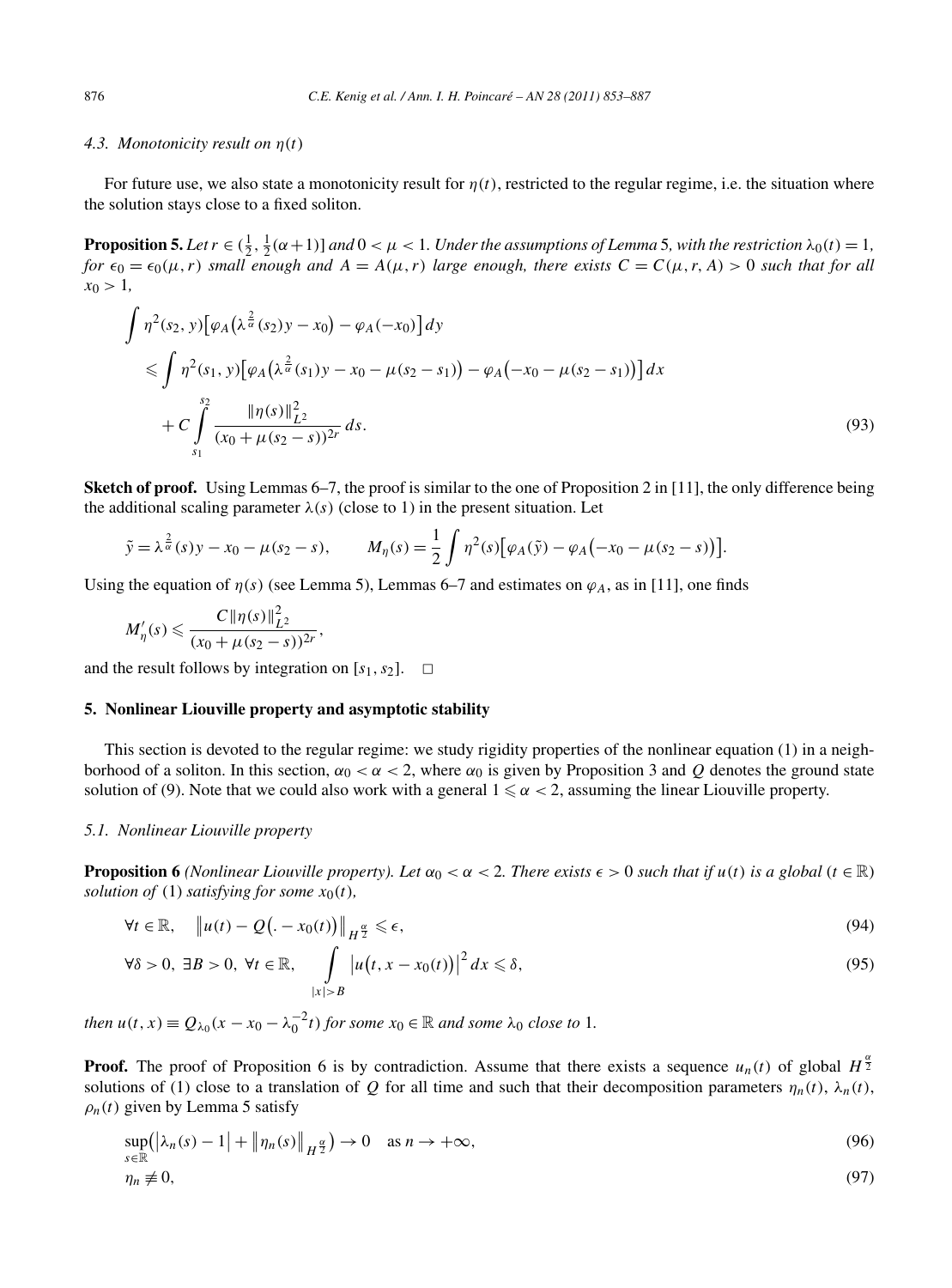$$
\forall n, \ \forall \delta, \ \exists B_{n,\delta} > 0, \ \forall t \in \mathbb{R}, \quad \int\limits_{|x| > B_{n,\delta}} \left| u_n\big(t, x + \rho_n(t)\big) \right|^2 dx \leq \delta. \tag{98}
$$

We follow the strategy of [11], proof of Theorem 2. Define  $0 \neq b_n = \sup_{s \in \mathbb{R}} ||\eta_n(s)||_{L^2}$ ,  $b_n \to 0$  as  $n \to +\infty$ . Then, there exists  $s_n$  such that  $\|\eta_n(s_n)\|_{L^2} \geq \frac{1}{2}b_n$ . We set

$$
w_n(s, y) = \frac{\eta_n(s_n + s, y)}{b_n},
$$

and we claim the following convergence result for the sequence *(wn)*.

**Lemma 8.** There exists a subsequence of  $(w_n)$ , denoted  $(w_{n'})$  and  $w \in C(\mathbb{R}, L^2(\mathbb{R})) \cap L^\infty(\mathbb{R}, L^2(\mathbb{R}))$  such that

$$
\forall s \in \mathbb{R}, \quad w_{n'}(s) \to w(s) \quad \text{in } L^2(\mathbb{R}) \text{ weak as } n \to +\infty.
$$

*Moreover,*  $w(s)$  *satisfies for some continuous functions*  $\beta(s)$ *,*  $\gamma(s)$ *,* 

$$
w_s = (Lw)_y + \beta(s)Q' + \gamma(s)AQ \quad on \mathbb{R} \times \mathbb{R},
$$
  
\n
$$
w \neq 0, \quad \int \chi_0 w = \int Q'w = 0,
$$
  
\n
$$
\forall s \in \mathbb{R}, \ \forall y_0 > 1, \quad \int_{|y| > y_0} w^2(s, y) dy \leq \frac{C}{y_0^{\alpha}}.
$$

**Sketch of the proof of Lemma 8.** We proceed as in [11, proof of Proposition 5].

*Decay estimate.* From Proposition 5 (with  $r = \frac{\alpha+1}{2}$ ,  $s_2 = s$  and  $s_1 \to -\infty$ ) and (98), it follows that

$$
\forall y_0 > 1, \ \forall s \in \mathbb{R}, \quad \int_{|y| > y_0} \eta_n^2(s, y) \, dy \leqslant \frac{Cb_n^2}{y_0^\alpha}, \quad \int_{|y| > y_0} w_n^2(s, y) \, dy \leqslant \frac{C}{y_0^\alpha}.
$$
\n(99)

*Local smoothing estimate.* As in [11], we obtain using the equation of  $w_n(s)$ 

$$
\int_{0}^{1} \int |D^{\frac{\alpha}{2}}(w_n(s, y)\sqrt{\varphi'(y)})|^2 dy ds \leq C.
$$
\n(100)

*Compactness in*  $L^2$ . Following (99) and (100), there exists  $\tau_n \in [0, 1]$  and a subsequence of  $(w_n)$  still denoted by *(w<sub>n</sub>*), *s*<sub>0</sub> ∈ [0, 1] and  $w_{s_0}$  ∈  $L^2$  such that

 $w_n(\tau_n) \to w_{s_0}$  in  $L^2$ ,  $\tau_n \to s_0$  as  $n \to +\infty$ .

Moreover,  $\int w_{s_0} Q' = \int w_{s_0} \chi_0 = 0$ . Next, note that

$$
w_{ns} = \partial_y(Lw_n) - \partial_y\left(\frac{1}{b_n}\mathcal{R}(b_nw_n)\right) + \frac{1}{b_n}\frac{\lambda_{ns}}{\lambda_n}(AQ + b_n\Lambda w_n) + \frac{1}{b_n}\left(\frac{\rho_{ns}}{\lambda_n^{\frac{2}{\alpha}}} - 1\right)\partial_y(Q + b_nw_n)
$$
  
=  $\partial_y(Lw_n) - \partial_y\left(\frac{1}{b_n}\mathcal{R}(b_nw_n)\right) + \beta_nQ' + \gamma_n\Lambda Q + b_nF'_n + b_nG_n + b_n\tilde{\beta}_nw_n + b_n\tilde{\gamma}_n\Lambda w_n,$ 

where

$$
\beta_n = \frac{1}{\int (Q')^2} \int w_n L(Q''), \qquad \tilde{\beta}_n = \frac{1}{b_n} \left( \frac{\rho_{ns}}{\lambda_n^{\frac{2}{\alpha}}} - 1 \right), \qquad F_n = \frac{1}{b_n} (\tilde{\beta}_n - \beta_n) Q,
$$
  

$$
\gamma_n = \frac{1}{\int \Lambda Q \chi_0} \int w_n L(\chi'_0), \qquad \tilde{\gamma}_n = \frac{1}{b_n} \frac{\lambda_{ns}}{\lambda_n}, \qquad G_n = \frac{1}{b_n} (\tilde{\gamma}_n - \gamma_n) \Lambda Q.
$$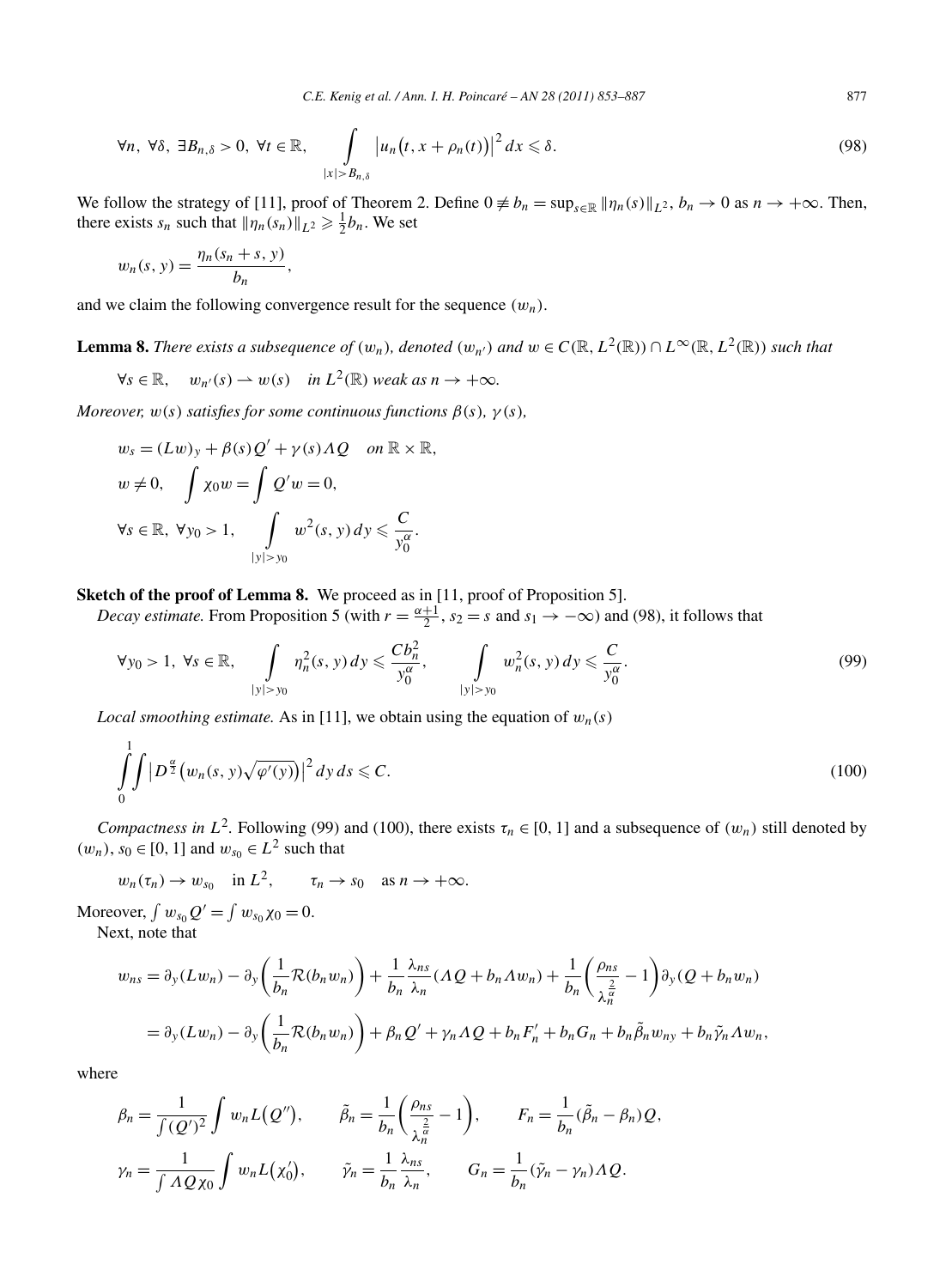Set

$$
\tilde{w}_n(s) = w_n(s) - \Lambda Q \int_{\tau_n}^s \gamma_n(s') ds' - Q' \int_{\tau_n}^s \left( \beta_n(s') + 2 \int_{\tau_n}^{s'} \gamma_n(s'') ds'' \right) ds',
$$

then

$$
\tilde{w}_{ns} = \partial_y (L\tilde{w}_n) - \partial_y \left(\frac{1}{b_n} \mathcal{R}(b_n w_n)\right) + b_n F'_n + b_n G_n + b_n \tilde{\beta}_n w_{ny} + b_n \tilde{\gamma}_n A w_n.
$$

Consider  $\tilde{w}(s, y)$  the unique global solution of

 $\tilde{w}_s = \partial_y(L\tilde{w})$  on  $\mathbb{R} \times \mathbb{R}$ ,  $\tilde{w}(s_0) = w_{s_0}$  on  $\mathbb{R}$ .

Then (see proof of Lemma 9 in [11]), we have

 $\forall s \in \mathbb{R}, \quad \tilde{w}_n(s) \to \tilde{w}(s) \quad \text{in } L^2 \text{ weak.}$ 

Finally, Lemma 8 is proved with

$$
w(s, y) = \tilde{w}(s, y) + A Q \int_{s_0}^{s} \gamma(s') ds' + Q' \int_{s_0}^{s} \left( \beta(s') + 2 \int_{s_0}^{s'} \gamma(s'') ds'' \right) ds'
$$

where

$$
\gamma(s) = \frac{1}{\int A Q \chi_0} \int \tilde{w} L(\chi'_0), \qquad \beta(s) = \frac{1}{\int (Q')^2} \int \left( \tilde{w} + A Q \int_{s_0}^s \gamma(s') ds' \right) L(Q''). \qquad \Box
$$

We finish the proof of Proposition 6 by observing that the function  $w(s, y)$  constructed in Lemma 8 contradicts the linear Liouville property, thus reaching the desired contradiction. Indeed, using the strategy of the proof of Corollary 1 in [17], we obtain

$$
w(s, y) = a(t) \Lambda Q + b(t) Q'.
$$

But since  $\int w\chi_0 = \int wQ' = 0$ , we obtain  $a(t) = b(t) \equiv 0$  and thus  $w \equiv 0$ , which is a contradiction.  $\Box$ 

## *5.2. Asymptotic stability in the bounded regime*

The next proposition is not used in the proof of Theorem 2 but it is stated as a consequence of Proposition 6 and the monotonicity arguments of Section 4.

**Proposition 7** *(Asymptotic stability). Assume*  $\alpha_0 < \alpha \leq 2$ . There exists  $\epsilon > 0$  such that if  $u(t)$  is a global  $(t \in \mathbb{R})$ *solution of* (1) *satisfying*

$$
\forall t \in \mathbb{R}, \quad \inf_{x_0 \in \mathbb{R}} \| u(t) - Q(\theta - x_0) \|_{H^{\frac{\alpha}{2}}} \leq \epsilon,
$$
\n(101)

*then there exist*  $\lambda(t) > 0$ ,  $\rho(t) \in \mathbb{R}$  *such that* 

1

$$
\eta(t, y) = \lambda^{\frac{1}{\alpha}}(t)u(t, \lambda^{\frac{2}{\alpha}}(t)y + \rho(t)) - Q(y)
$$

*satisfies*

 $\eta(t) \rightharpoonup 0$  *in*  $H^{\frac{\alpha}{2}}$  *as*  $t \rightarrow +\infty$ *.* 

Except for the presence of the scaling parameter, it is similar to the proof of Theorem 2 from Theorem 1 in [11]. It is also close to the original proof for the gKdV equation in [19]. We thus omit the proof.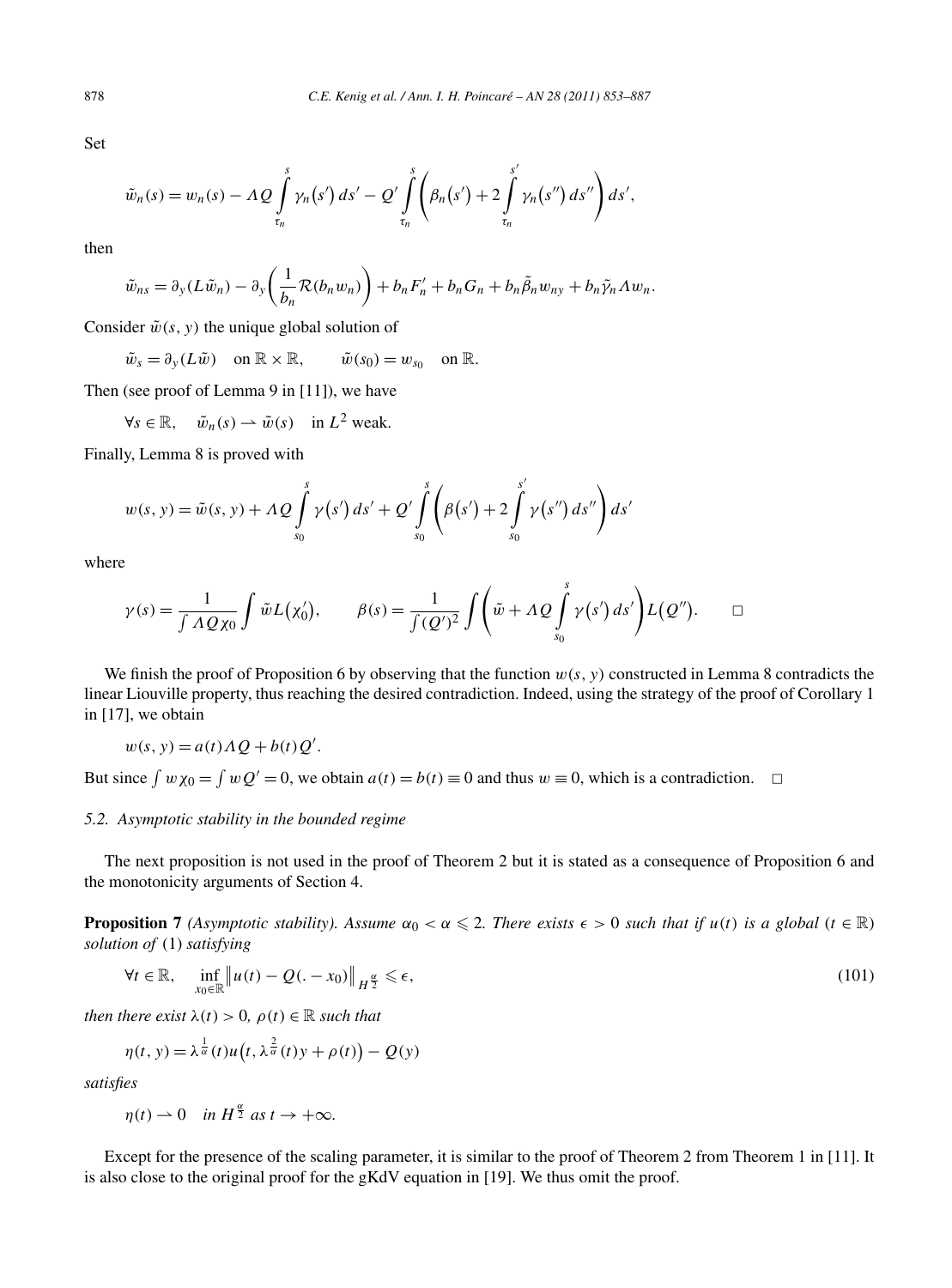# **6. Finite or infinite time blow-up in the energy space**

In this section, we prove Theorem 2 following the strategy of [22] and using the classification result given by Proposition 6.

Let  $\alpha \in (\alpha_0, 2]$  where  $\alpha_0$  be given by Proposition 3. Consider an initial data  $u(0) \in H^{\frac{\alpha}{2}}(\mathbb{R})$  such that

$$
E(u(0)) < 0
$$
 and  $0 < \beta(u(0)) = \int u^2(0) - \int Q^2 < \beta_0$ ,

where  $\beta_0$  is small enough (to be chosen) and  $u(t)$  the corresponding solution of (1). Let [0, T),  $0 < T \leq +\infty$  be the maximal interval of existence of  $u(t)$  as a solution of (1) in  $H^{\frac{\alpha}{2}}$  (for  $t \ge 0$ ).

We need the following variational result concerning negative energy  $H^{\frac{\alpha}{2}}$  functions, with  $L^2$  norm close to the  $L^2$ norm of *Q*.

**Lemma 9.** There exists  $\beta_0 > 0$  such that for all  $v \in H^{\frac{\alpha}{2}}$ , if  $E(v) < 0$  and  $\beta(v) < \beta_0$  then there exist  $x_0 \in \mathbb{R}$ ,  $\lambda_0 > 0$ ,  $\epsilon = \pm 1$  *such that* 

$$
\|Q-\epsilon\lambda_0^{\frac{1}{\alpha}}v(\lambda_0^{\frac{2}{\alpha}}(x+x_0))\|_{H^{\frac{\alpha}{2}}}\leq \delta(\beta),
$$

*where*  $\delta(\beta) \rightarrow 0$  *as*  $\beta \rightarrow 0$ *.* 

We omit the proof since it is similar to the one of Lemma 1 in [22], using (41).

By conservation of mass, of energy and under the assumptions on  $u(0)$ , for  $\beta_0$  small enough, it follows from Lemma 9 applied to  $u(t)$  for all  $t \in [0, T)$ , that  $u(t)$  is close to  $\pm Q_{\lambda_0(t)}(x - \rho_0(t))$  for some  $\lambda_0(t)$ ,  $\rho_0(t)$ . Without loss of generality, and by continuity in  $H^{\frac{\alpha}{2}}$ , we assume that *u* is close to  $+Q$  (up to scaling and translation), by possibly considering −*u* instead of *u* and using the invariance of the equation.

Now, from Lemma 5, possibly taking  $\beta_0$  smaller, there exist  $\lambda(t)$ ,  $\rho(t)$  on [0, T) such that, for all  $t \in [0, T)$ ,

$$
\eta(t, y) = \lambda^{\frac{1}{\alpha}}(t)u(t, \lambda^{\frac{2}{\alpha}}(t)y + \rho(t)) - Q(y)
$$

satisfies

$$
\int Q'(y)\eta(t, y) dy = \int \chi_0(y)\eta(t, y) dy = 0,
$$
\n(102)

$$
\|\eta(t)\|_{H^{\frac{\alpha}{2}}} \leqslant C\sqrt{\beta(u(0))},\tag{103}
$$

$$
\left|\frac{\lambda_s}{\lambda}\right| + \left|\left(\frac{\rho_s}{\lambda^{\frac{2}{\alpha}}}-1\right)\right| \leqslant C\sqrt{\beta\big(\mu(0)\big)}.
$$
\n(104)

Note that Lemmas 9 and 5 only give  $\|\eta\|_{H^{\frac{\alpha}{2}}} \leq C\delta(\beta(0))$ , where  $\delta(\beta)$  is defined in Lemma 9, but not explicit. Actually, in this context, this estimate can be refined to get (103) by using energy arguments, exactly as in the proof of Lemma 3 in [22].

Now, we prove that

- either the solution  $u(t)$  ceases to exist in finite time  $0 < T < +\infty$  and consequently by Theorem 1,  $\lim_{t\to T} \|u(t)\|_{H^{\frac{\alpha}{2}}} = +\infty;$
- or it exists for all time and then  $\lim_{t\to+\infty} ||u(t)||_{H^{\frac{\alpha}{2}}} = +\infty$ .

The proof is by contradiction. Assume on the contrary that the solution  $u(t)$  is globally defined in  $H^{\frac{\alpha}{2}}$  for  $t \geq 0$ and that there exists an increasing sequence  $\bar{t}_m \to +\infty$  and  $c_0 > 0$  such that

$$
\|u(\bar{t}_m)\|_{H^{\frac{\alpha}{2}}}\leqslant c_0.\tag{105}
$$

We proceed in four steps to reach a contradiction.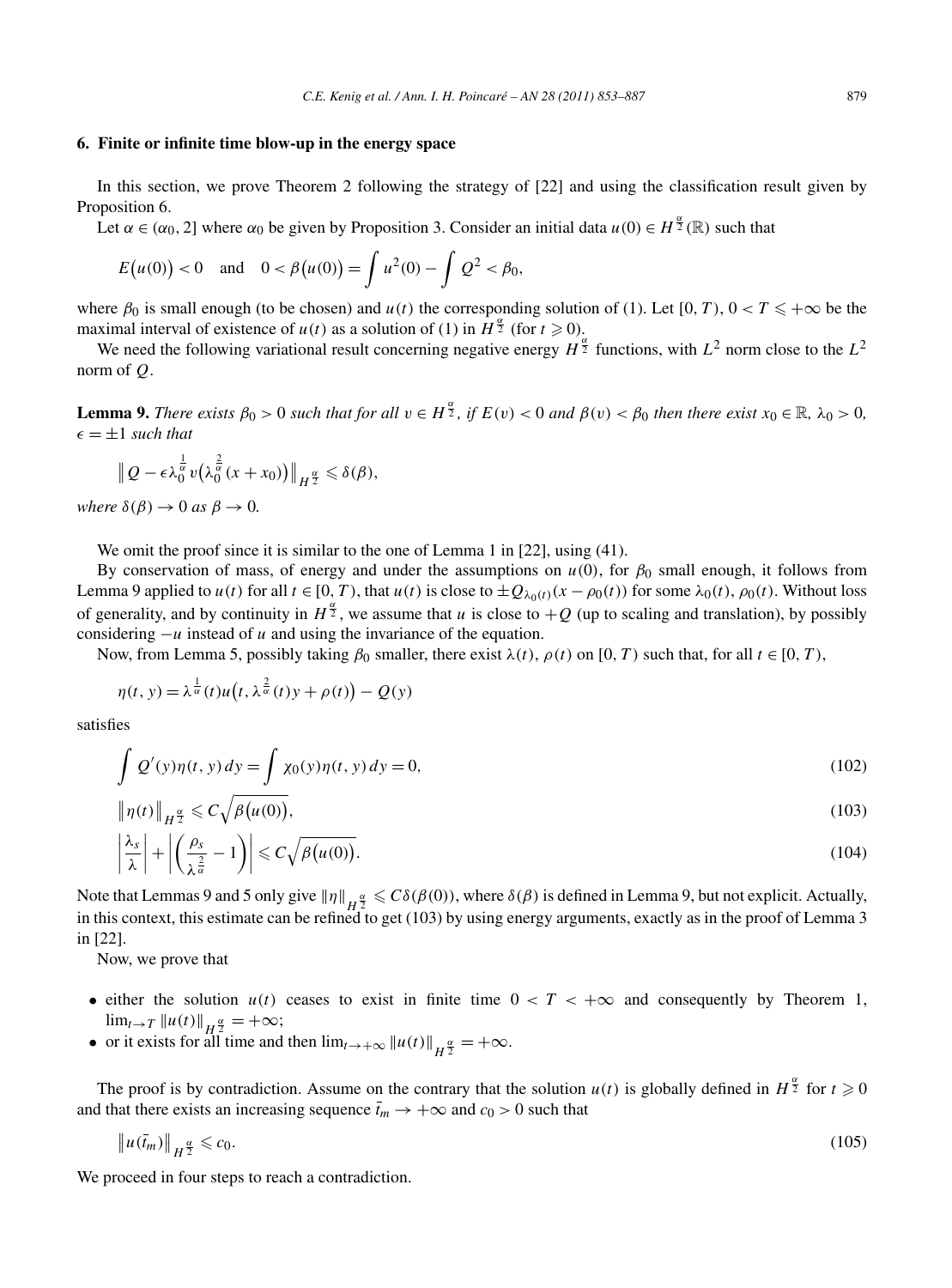**Step 1.** Renormalisation and reduction of the problem. We recall that  $||u(t)||_{L^2}$  is bounded and we define

$$
\ell = \liminf_{t \to +\infty} ||D|^{\frac{\alpha}{2}} u_n(t)||_{L^2} < \infty.
$$

Note first that  $\ell > 0$ . Indeed, for all time t,  $\int |u(t)|^{2\alpha+2} > -(\alpha+1)(2\alpha+1)E(u(0)) > 0$  and by the Gagliardo– Nirenberg inequality (8), we obtain  $\ell > 0$ . From the definition of  $\ell$ , there exists  $t_0$  such that

$$
||D|^{\frac{\alpha}{2}}u(t_0)||_{L^2} \le \ell(1+\beta_0)
$$
 and  $\forall t \ge t_0$ ,  $||D|^{\frac{\alpha}{2}}u(t)||_{L^2} \ge \ell(1-\beta_0)$ .

We consider the following rescaled version of  $u(t, x)$ : let  $\bar{\lambda} = \frac{||D||^{\frac{\alpha}{2}}Q||_{L^2}}{\ell}$  and

$$
\bar{u}(t,x) = \bar{\lambda}^{\frac{1}{\alpha}} u(\bar{\lambda}^{2+\frac{2}{\alpha}}t + t_0, \bar{\lambda}^{\frac{2}{\alpha}}x).
$$

Note that  $||Q||^2_{L^2} < ||\bar{u}(0)||^2_{L^2} < ||Q||^2_{L^2} + \beta_0$ ,  $E(\bar{u}(0)) < 0$ ,  $\beta(\bar{u}(0)) < \beta_0$ ,  $\bar{u}(t)$  is still a solution of (1) in  $H^{\frac{\alpha}{2}}$  defined for all  $t \ge 0$ , and for all  $t \ge 0$ ,  $||D|^{\frac{\alpha}{2}}\bar{u}(t)||_{L^2} \ge (1 - \beta_0)||D|^{\frac{\alpha}{2}}Q||_{L^2}$ . Moreover, there exists a sequence  $t_m \to +\infty$ , such that

$$
\lim_{m \to +\infty} ||D|^{\frac{\alpha}{2}} \bar{u}(t_m)||_{L^2} = ||D|^{\frac{\alpha}{2}} Q||_{L^2} \text{ and } \lim_{m \to +\infty} t_{m+1} - t_m = +\infty.
$$

Let  $\bar{\eta}(t)$ ,  $\bar{\lambda}(t)$  and  $\bar{\rho}(t)$  be the parameters of the decomposition of  $\bar{u}(t)$  given by Lemmas 9 and 5. Then, for  $\beta_0 > 0$ small enough,

 $\forall t \geqslant 0, \quad \bar{\lambda}(t) \leqslant 2.$ 

From the bound of  $\bar{u}(t_m)$  in  $H^{\frac{\alpha}{2}}$ , there exists  $\tilde{u}(0) \in H^{\frac{\alpha}{2}}$  such that after possibly extracting a subsequence (still denoted by  $(t_m)$ 

 $\bar{u}(t_m, . + \rho(t_m)) \to \tilde{u}(0) \text{ in } H^{\frac{\alpha}{2}} \text{ as } m \to +\infty.$ 

Taking  $\beta_0$  small enough, it is clear that  $\tilde{u}(0)$  is close to Q and in particular cannot be zero. Let now  $\tilde{u}(t)$  be the maximal solution of (1) in  $H^{\frac{\alpha}{2}}$  corresponding to  $\tilde{u}(0)$  given by Theorem 1. We denote by  $(-T_1, T_2)$  the maximal interval of existence of  $\tilde{u}(t)$ . Without a further analysis through Steps 2–4 below, we do not know if  $\tilde{u}(t)$  is globally defined for  $t > 0$  or  $t < 0$ .

**Step 2.** First properties of the limiting problem.

## **Lemma 10.** *The following holds*

$$
0 < \beta(\tilde{u}(0)) \leq \beta_0 \quad \text{and} \quad E(\tilde{u}(0)) < 0. \tag{106}
$$

**Proof.** Let

$$
v_m(x) = \bar{u}\left(t_m, x + \rho(t_m)\right) \to \tilde{u}(0) \quad \text{in } H^{\frac{\alpha}{2}} \text{ as } m \to +\infty. \tag{107}
$$

By weak convergence

$$
\beta(\tilde{u}(0)) \leq \liminf_{m \to +\infty} \beta(v_m) < \beta_0.
$$

The positivity  $\beta(\tilde{u}(0)) > 0$  is a consequence of the negativity of the energy of  $\tilde{u}(0)$  and (38), which we prove now.

Let  $\chi \in C_0^{\infty}(\mathbb{R})$  such that  $0 \le \chi \le 1$ ,  $\chi(x) = 1$  if  $|x| \le 1$  and  $\chi(x) = 0$  if  $|x| \ge 2$ . Let  $\chi_A(x) = \chi(x/A)$ , for  $A > 1$ . Then,

$$
E(v_m) = \left\| (|D|^{\frac{\alpha}{2}}v_m)\sqrt{\chi_A} \right\|_{L^2}^2 - \frac{1}{(1+\alpha)(2\alpha+1)}\int |v_m\chi_A|^{2\alpha+2} + E(v_m(1-\chi_A)) + R_{m,A} + \tilde{R}_{m,A},
$$

where

$$
R_{m,A} = ||D|^{\frac{\alpha}{2}}v_m||_{L^2}^2 - ||(|D|^{\frac{\alpha}{2}}v_m)\sqrt{\chi_A}||_{L^2}^2 - ||D|^{\frac{\alpha}{2}}(v_m(1-\chi_A))||_{L^2}^2,
$$
  

$$
\tilde{R}_{m,A} = -\frac{1}{(1+\alpha)(2\alpha+1)}\int |v_m|^{2\alpha+2}(1-\chi_A^{2\alpha+2}-(1-\chi_A)^{2\alpha+2}).
$$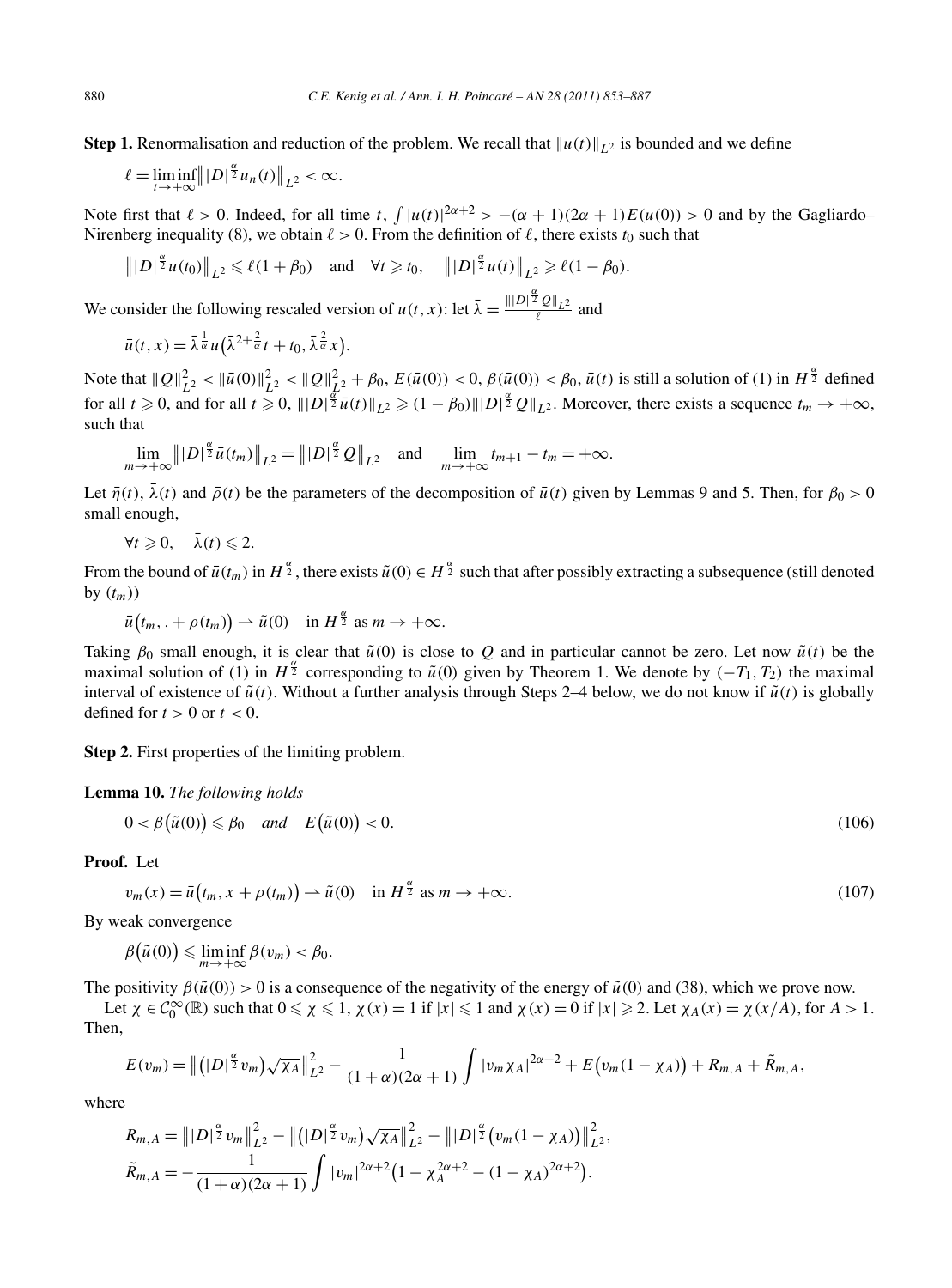First, we control the term *Rm,A*. Note that from standard arguments, for all *u*,

$$
\left|\| |D|^{\frac{\alpha}{2}}(1-\chi_A)u\|-\|(1-\chi_A)|D|^{\frac{\alpha}{2}}u\|\right|\leq C\left\| [|D|^{\frac{\alpha}{2}},(1-\chi_A)]u\right\|=C\left\| [|D|^{\frac{\alpha}{2}},\chi_A]u\right\|\leq C\frac{C}{A^{\frac{\alpha}{2}}}\|u\|,
$$

and so

$$
||D|^{\frac{\alpha}{2}}(1-\chi_A)u||^2 \leq (1+A^{-\frac{\alpha}{2}})||(1-\chi_A)|D|^{\frac{\alpha}{2}}u||^2+\frac{C}{A^{\frac{\alpha}{2}}}||u||^2.
$$

Combining these two estimates, we get

$$
R_{m,A}\geqslant -CA^{-\frac{\alpha}{2}}\|v_m\|_{H^{\frac{\alpha}{2}}}^2\geqslant -CA^{-\frac{\alpha}{2}}.
$$

Next, we control  $\tilde{R}_{m,A}$ . By weak convergence in  $H^{\frac{\alpha}{2}}$  and the properties of  $\chi_A$ , we have

$$
\lim_{m \to +\infty} \tilde{R}_{m,A} = -\frac{1}{(1+\alpha)(2\alpha+1)} \int |\tilde{u}(0)|^{2\alpha+2} \left(1 - \chi_A^{2\alpha+2} - (1 - \chi_A)^{2\alpha+2}\right) = \tilde{R}_A.
$$

Moreover, from the definition of  $\chi_A$ , the following holds  $\lim_{A\to+\infty} \tilde{R}_A = 0$ .

Finally, by (38) (Gagliardo–Nirenberg with best constant), we have  $E(v_m(1 - \chi_A)) \ge 0$  since for *A* large and  $\beta_0$ small, for all *m*,  $\int v_m^2 (1 - \chi_A)^2 \leq \frac{1}{2} \int Q^2$ .

Therefore,

$$
0 > E(\bar{u}(0)) = E(v_m) \ge ||\left(|D|^{\frac{\alpha}{2}}v_m\right)\sqrt{\chi_A}||_{L^2}^2 - \frac{1}{(1+\alpha)(2\alpha+1)}\int |v_m\chi_A|^{2\alpha+2} -CA^{-\frac{\alpha}{2}}\|\tilde{u}(0)\|_{L^2}^2 + \tilde{R}_{m,A}
$$

and passing to the limit as  $m \to +\infty$ , we get

$$
0 > E(\bar{u}(0)) \geq \left\| (|D|^{\frac{\alpha}{2}} \tilde{u}(0)) \sqrt{\chi_A} \right\|_{L^2}^2 - \frac{1}{(1+\alpha)(2\alpha+1)} \int |\tilde{u}(0)\chi_A|^{2\alpha+2} - CA^{-\frac{\alpha}{2}} \left\| \tilde{u}(0) \right\|_{L^2}^2 + \tilde{R}_A.
$$

Finally, passing to the limit as  $A \to +\infty$ , we obtain  $0 > E(\bar{u}(0)) \ge E(\tilde{u}(0))$ .  $\Box$ 

*Lemma 11. For all t* ∈  $(-T_1, T_2)$ *,* 

$$
\bar{u}\left(t_m+t,\,\bar{\rho}\left(t_m\right)+\ldots\right)\rightharpoonup\tilde{u}\left(t\right)\quad\text{in}\,\,H^{\frac{\alpha}{2}}(\mathbb{R})\text{ as }m\to+\infty.\tag{108}
$$

Moreover, if  $\tilde{\eta}(t, x)$ ,  $\tilde{\lambda}(t)$  and  $\tilde{\rho}(t)$  are the parameters of the decomposition of  $\tilde{u}(t, x)$ , then for all  $t \in (-T_1, T_2)$ ,

$$
\bar{\lambda}(t_m + t) \to \tilde{\lambda}(t), \qquad \bar{\rho}(t_m + t) - \bar{\rho}(t_m) \to \tilde{\rho}(t). \tag{109}
$$

The first part of Lemma 11 follows from Theorem 3. By Lemmas 10 and 9,  $\tilde{u}(t)$  is close to  $Q$  (up to scaling and translation) for all  $t \in (-T_1, T_2)$ , and we can apply Lemma 5 to obtain a refined decomposition of  $\tilde{u}(t)$  around *Q*, denoted by  $\tilde{\eta}(t)$ ,  $\lambda(t)$  and  $\tilde{\rho}(t)$ . Then (109) follows from standard limiting and uniqueness arguments which we omit. See [22], Lemma 8, Corollary 2 and references therein.

**Step 3.** Decay properties of the limiting problem by monotonicity properties.

**Lemma 12.** For all 
$$
t \in (-T_1, T_2)
$$
, for all  $x_0 > 1$ ,  
\n
$$
\|\tilde{u}(t)\|^2_{L^2(|x - \tilde{\rho}(t)| \ge x_0)} \le C|x_0|^{-\alpha}.
$$
\n(110)

**Proof.** The main ingredient of the proof is Proposition 4 applied to  $\bar{u}(t)$ . Fix  $\mu = \frac{1}{2}$ ,  $r = \frac{\alpha+1}{2}$ , A large enough, and let  $C_0 = C(\frac{1}{2}, r, A) > 0$  be the constant given by Proposition 4.

First, we prove the decay estimates on the right. Let  $t \in (-T_1, T_2)$  and *m* be such that  $t_m + t > 0$ . From (49) applied to  $\bar{u}$ ,  $t_2 = t_m + t$  and  $t_1 = 0$ , we have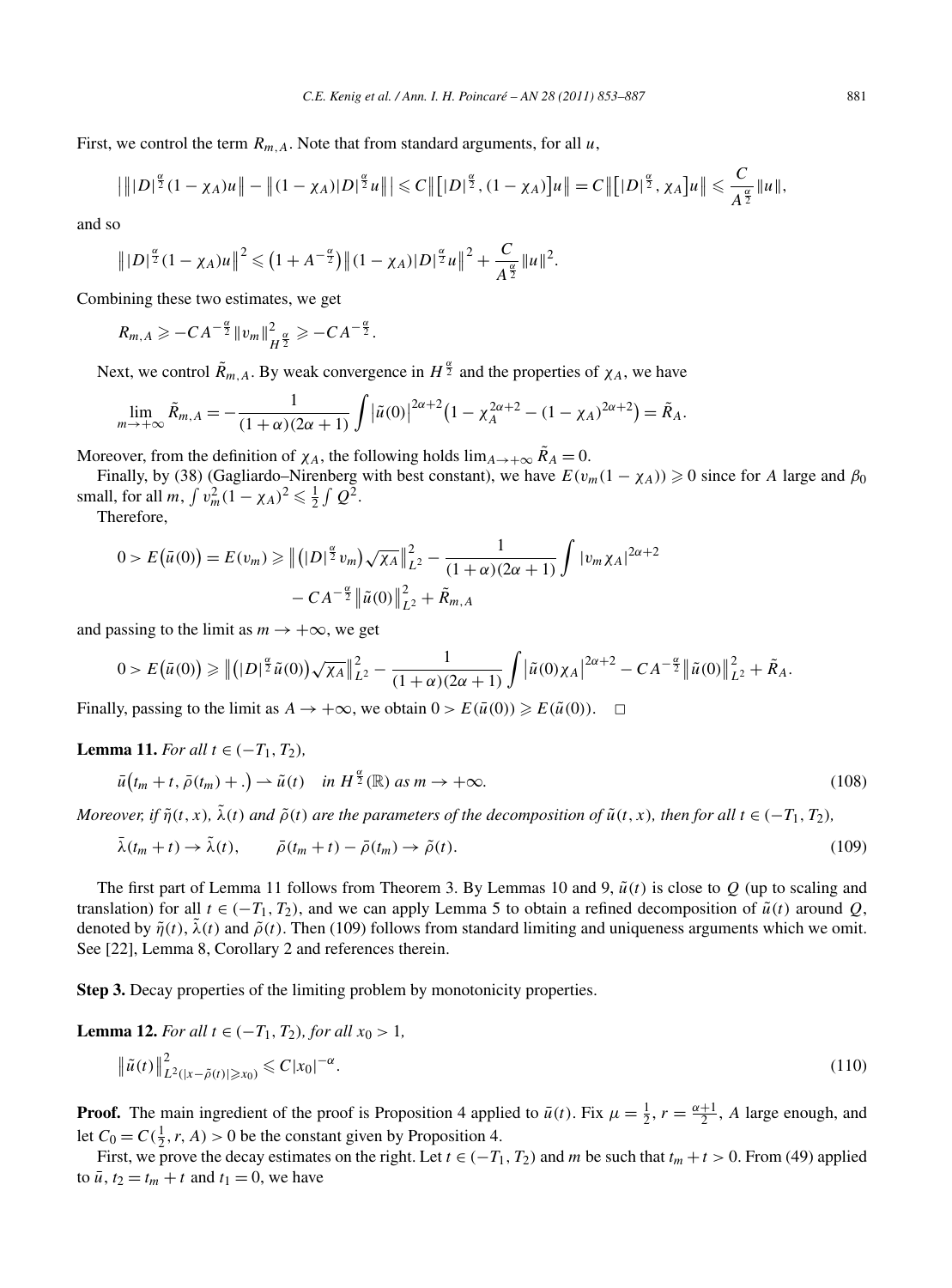$$
\int \bar{u}^2(t_m + t, x)\varphi_A(x - \bar{\rho}(t_m + t) - x_0) dx
$$
  
\$\leqslant \int \bar{u}^2(0, x)\varphi\_A(x - \bar{\rho}(0) - \frac{1}{2}(\bar{\rho}(t\_m + t) - \bar{\rho}(0)) - x\_0\bigg) dx + \frac{C\_0}{x\_0^{2r-1}}.\$

Thus, passing to the limit as  $m \to +\infty$ , using  $\bar{\rho}(t_m + t) \to +\infty$  when  $m \to +\infty$ , we have

$$
\limsup_{m \to +\infty} \int \bar{u}^2(t_m + t, x)\varphi_A(x - \bar{\rho}(t_m + t) - x_0) dx \leq \frac{C_0}{x_0^{2r - 1}}.
$$
\n(111)

It follows from the previous estimate and Lemma 11 that

$$
\int \tilde{u}^2(t,x)\varphi_A\big(x-\tilde{\rho}(t)-x_0\big)\,dx\leqslant \frac{C_0}{x_0^{2r-1}}.
$$

Second, we prove decay estimate on the left. Let  $t \in (-T_1, T_2)$  and let *m*, *m'* be such that  $t_m > t_{m'} + t$ . Using (50), we obtain

$$
\int \bar{u}^2(t_m, x)\varphi_A\bigg(x - \bar{\rho}(t_m) + \frac{1}{2}(\bar{\rho}(t_m) - \bar{\rho}(t_{m'} + t)) + x_0\bigg) dx
$$
  
\$\leqslant \int \bar{u}^2(t\_{m'} + t, x)\varphi\_A\big(x - \bar{\rho}(t\_{m'} + t) + x\_0\big) dx + \frac{C\_0}{x\_0^{2r-1}}.\$

By Lemma 11, we have on the one hand, for  $m'$  fixed,

$$
\liminf_{m\to+\infty}\int \bar{u}^2(t_m,x)\varphi_A\bigg(x-\bar{\rho}(t_m)+\frac{1}{2}(\bar{\rho}(t_m)-\bar{\rho}(t_{m'}))+x_0\bigg)dx\geqslant \int \tilde{u}^2(t),
$$

and on the other hand, using (111),

$$
\limsup_{m'\to+\infty} \int \bar{u}^2(t_{m'}+t,x)\varphi_A\big(x-\bar{\rho}(t_{m'}+t)+x_0\big)dx
$$
  
\$\leqslant \int \tilde{u}^2(t,x)\varphi\_A\big(x-\tilde{\rho}(t)+x\_0\big)dx+\frac{C\_0}{x\_0^{2r-1}}}.\$

It follows that

$$
\int \tilde{u}^2(t,x)\big(1-\varphi_A\big(x-\tilde{\rho}(t)+x_0\big)\big)\,dx\leqslant \frac{2C_0}{x_0^{2r-1}}.
$$

Lemma 12 is now proved.  $\square$ 

**Step 4.** Conclusion of the proof by rigidity properties. From (106) and Lemma 9, we have

$$
\left|\tilde{\lambda}(0) - 1\right| \leq \delta(\beta_0), \quad \text{where } \lim_{\beta_0 \to 0} \delta(\beta_0) = 0. \tag{112}
$$

We claim the following lemma to be used as a bootstrap argument on the behavior of  $\tilde{\lambda}(t)$ .

**Lemma 13.** *Assume further that for*  $-T_1 < -t_1 < 0 < t_2 < T_2$ *,* 

$$
\forall t \in (-t_1, t_2), \quad |\tilde{\lambda}(t) - 1| \leqslant \frac{1}{2},\tag{113}
$$

*then for some*  $\epsilon > 0$ ,

$$
\forall t \in (-t_1, t_2), \quad \tilde{\eta}(t) \in L^1(\mathbb{R}) \quad and \quad \int \left| \tilde{\eta}(t, x) \right| dx \leqslant C \beta_0^{\epsilon}.
$$
 (114)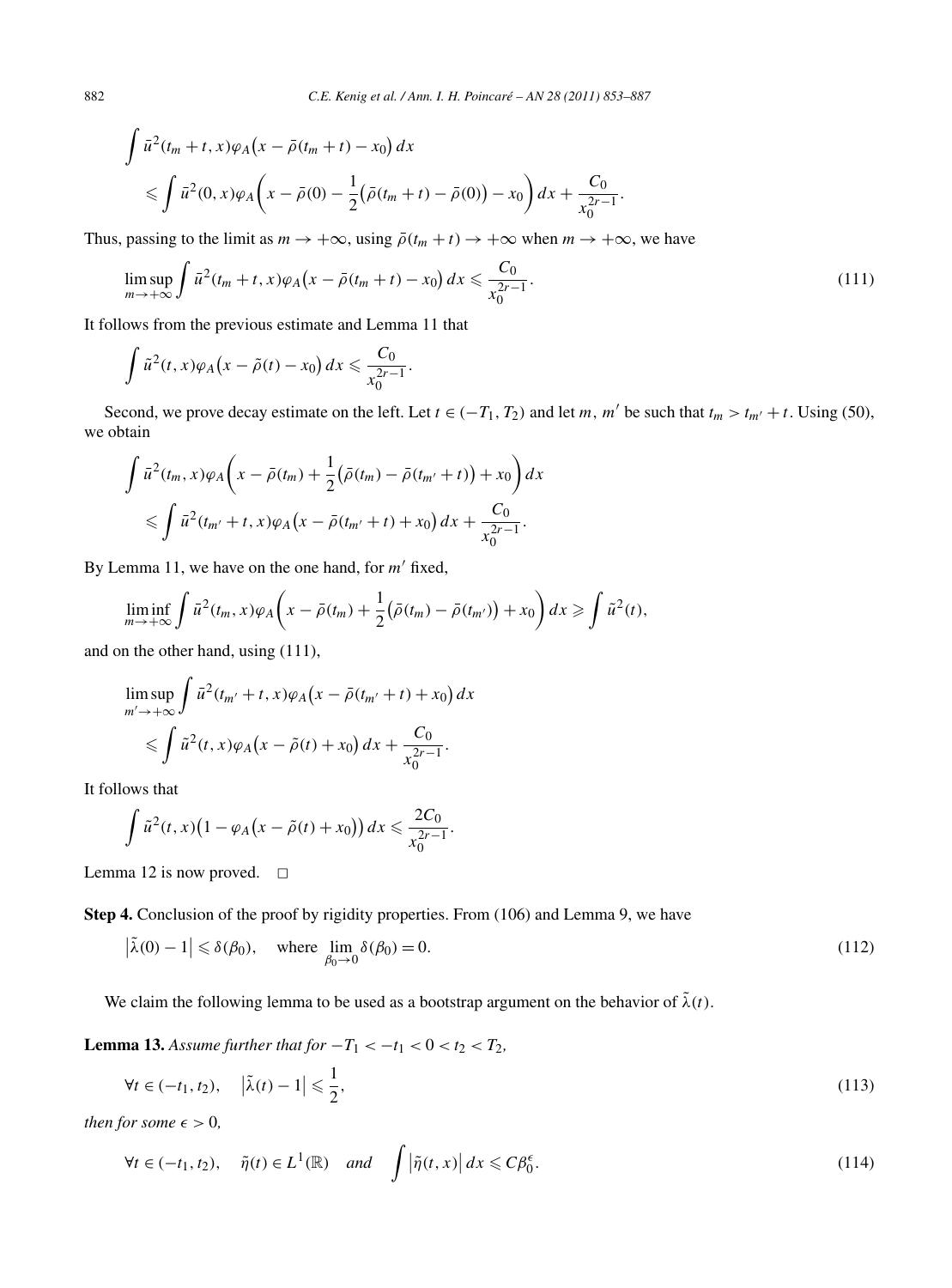Assuming Lemma 13, we finish the proof of Theorem 2. Using the invariant

$$
\forall t \in (-T_1, T_2), \quad \int \tilde{u}(t) = \int \tilde{u}(0)
$$

and Lemma 13, we prove that the solution  $\tilde{u}(t)$  is global (i.e.  $T_1 = T_2 = \infty$ ) and

$$
\left|\tilde{\lambda}(0)-1\right|\leqslant \tilde{\delta}(\beta_0), \qquad \lim_{\beta_0\to 0} \tilde{\delta}(\beta_0)=0.
$$

By (113), (114), for all *t* ∈  $(-t_1, t_2)$ , we have

$$
\left|\int \tilde{u}(t)-\int Q_{\tilde{\lambda}(t)}\right|\leqslant C\beta_0^{\epsilon},
$$

and so since  $\int Q_{\lambda} = \lambda^{\frac{1}{\alpha}} \int Q$ ,

$$
\left|\tilde{\lambda}(t)^{\frac{1}{\alpha}} - \tilde{\lambda}(0)^{\frac{1}{\alpha}}\right| \leq \left|\int Q_{\tilde{\lambda}(0)} - \int Q_{\tilde{\lambda}(t)}\right| \leqslant C\beta_0^{\epsilon}.
$$
\n(115)

Therefore, by a standard continuity argument, (112), (113) and thus (115) are satisfied on  $(-T_1, T_2)$ . Thus,  $\tilde{u}(t)$  is bounded on  $(-T_1, T_2)$  in  $H^{\frac{\alpha}{2}}$ , which proves that  $T_1 = T_2 = \infty$ , and means that  $\tilde{u}(t)$  is global. Moreover, (115) is satisfied for all  $t \in \mathbb{R}$ . By Proposition 6,  $\tilde{u}$  has to be a soliton but this is a contradiction with  $E(\tilde{u}(0)) < 0$ , since the energy of a soliton is zero. This concludes the proof of Theorem 2 assuming Lemma 13. Thus, we only have to prove Lemma 13.

**Proof of Lemma 13.** We prove the result for  $t \in (0, t_2)$ , the proof being the same for negative times. Let  $0 < \epsilon <$  $\frac{1}{2}(\alpha - 1)$  small to be chosen later. As long as (113) is satisfied, we have by Lemma 12,

$$
x_0^{\epsilon} \int\limits_{|x|>x_0} \tilde{u}^2(t,x+\tilde{\rho}(t)) dx \leqslant C|x_0|^{-\alpha+\epsilon}.
$$

Integrating this estimate in  $x_0$  and using the Fubini theorem, we obtain

$$
\int |x|^{1+\epsilon} \tilde{u}^2(t, x + \tilde{\rho}(t)) dx \leq C. \tag{116}
$$

By the definition of  $\tilde{\eta}(t)$  and the decay properties of *Q*, as long as (113) is satisfied, we obtain

$$
\int |x|^{1+\epsilon} \tilde{\eta}^2(t, x) dx \leqslant C. \tag{117}
$$

In particular, by Hölder inequality,

$$
\int \left| \tilde{\eta}(t) \right| \leq \left\| \tilde{\eta} \right\|_{L^{\infty}}^{\epsilon} \int \left| \tilde{\eta}(t) \right|^{1-\epsilon} \leq \left\| \tilde{\eta}(t) \right\|_{L^{\infty}}^{\epsilon} \left( \int \left| \tilde{\eta}(t) \right|^2 (1+|x|)^{\frac{1}{(1-\epsilon)^2}} \right)^{\frac{1-\epsilon}{2}} \left( \int \left( 1+|x| \right)^{-\frac{1}{1-\epsilon^2}} \right)^{\frac{1+\epsilon}{2}} \leq C \left\| \tilde{\eta} \right\|_{L^{\infty}}^{\epsilon}
$$

and the result follows from  $\|\tilde{\eta}\|_{L^{\infty}} \le \|\tilde{\eta}\|_{H^{\frac{\alpha}{2}}}$  and Lemma 5.  $\Box$ 

#### **Acknowledgements**

Part of this work was done while the second author was visiting the University of Chicago. He would like to thank the Department of Mathematics for its hospitality. The first author was supported in part by NSF grant DMS-0968472. The second author was supported in part by the French Agence Nationale de la Recherche, ANR ONDENONLIN.

At the time when this paper was submitted for publication, Frank and Lenzmann's uniqueness result [5] was not known. The authors would like to thank R.L. Frank and E. Lenzmann for communicating their work.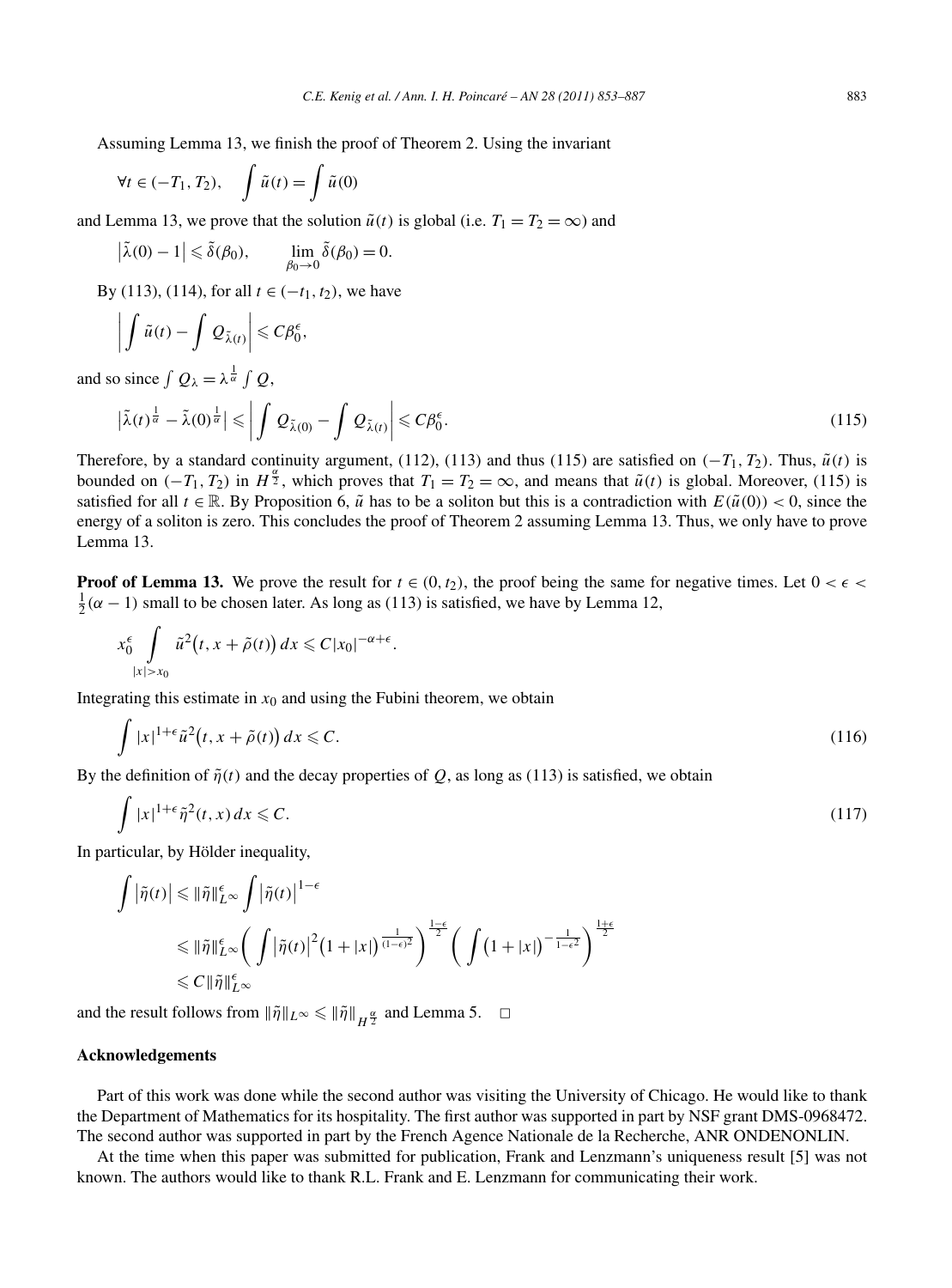## **Appendix A**

In the appendix, we gather the proof of standard results for reader's convenience.

**Lemma A.1.** *Let*  $r > \frac{1}{2}$  *and*  $\alpha > -1$ *. Let* 

$$
g(x) = g_{\alpha,r}(x) = |D|^{\alpha} \left(\frac{1}{\langle x \rangle^{2r}}\right) \quad \text{and} \quad h(\xi) = \int e^{-ix\xi} \frac{1}{\langle x \rangle^{2r}} dx \quad \text{so that } \hat{g}(\xi) = |\xi|^{\alpha} h(\xi).
$$

*Then*

(i) *There exists*  $C > 0$  *such that* 

$$
|g_{\alpha,r}(x)| \leqslant \frac{C}{\langle x \rangle^{\alpha+1}}.
$$

(ii) *The function h is continuous, and for any*  $M > 0$ *, there exists*  $C_M > 0$  *such that*  $|h(\xi)| \leqslant \frac{C_M}{\langle \xi \rangle^M}$ *. Moreover,*  $h \in C^{\infty}(\mathbb{R} \setminus \{0\})$  *and for all*  $\beta \in \mathbb{N}$ *, q > 0, there exists*  $C_{\beta,q}$  > 0 *such that* 

$$
\left|\partial_{\xi}^{\beta}h(\xi)\right|\leqslant \frac{C_{\beta,q}}{|\xi|^{\beta}\langle\xi\rangle^{q}}.
$$

**Proof.** The proof is standard. Clearly *h* is a continuous and bounded function. By integration by part we have

$$
(i\xi)^N h(\xi) = \int (-\partial_x)^N \left( e^{-ix\xi} \right) \frac{1}{\langle x \rangle^{2r}} dx
$$
  
= 
$$
\int e^{-ix\xi} \left( \partial_x \right)^N \left( \frac{1}{\langle x \rangle^{2r}} \right) dx.
$$
 (118)

We have  $|(\partial_x)^N(\frac{1}{\langle x \rangle^{2r}})| \leq \frac{C}{\langle x \rangle^{2r+N}}$  which is an integrable function and so  $\xi^N h(\xi)$  is bounded. This gives the first part of (ii).

Let  $\chi \in C_0^{\infty}(\mathbb{R})$  such that  $0 \le \chi \le 1$ ,  $\chi(\xi) = 1$  if  $|\xi| \le 1$  and  $\chi(\xi) = 0$  if  $|\xi| \ge 2$ , we set  $h_N(\xi) =$  $\int e^{-ix\xi} \frac{1}{\langle x \rangle^{2r}} \chi(\frac{x}{N}) dx$ ,  $h_N \to h$  uniformly and in particular in  $\mathcal{D}'$ , then  $\partial_{\xi}^{\beta} h_N \to \partial_{\xi}^{\beta} h$  in  $\mathcal{D}'$ . Let  $M > 0$  to be fixed below, we have for some non-important constants *C*,

$$
\xi^{M} \partial_{\xi}^{\beta} h_{N}(\xi) = C_{\beta} \int e^{-ix\xi} \frac{\xi^{M} x^{\beta}}{\langle x \rangle^{2r}} \chi\left(\frac{x}{N}\right) dx
$$
  
\n
$$
= C_{\beta,M} \int \partial_{x}^{M} \left(e^{-ix\xi}\right) \frac{x^{\beta}}{\langle x \rangle^{2r}} \chi\left(\frac{x}{N}\right) dx
$$
  
\n
$$
= \sum_{M_{1}+M_{2}=M} C_{\beta,M_{1},M_{2}} \int e^{-ix\xi} \partial_{x}^{M_{1}} \left(\frac{x^{\beta}}{\langle x \rangle^{2r}}\right) \frac{1}{N^{M_{2}}} \partial_{x}^{M_{2}}(\chi) \left(\frac{x}{N}\right) dx.
$$
 (119)

We have  $|\partial_x^{M_1}(\frac{x^{\beta}}{\langle x \rangle^{2r}})| \leqslant \frac{C}{\langle x \rangle^{2r-\beta+M_1}}$ .

If  $M_2 \ge 1$ , the integral is restricted to  $N \le |x| \le 2N$  and we have

$$
\left| \int e^{-ix\xi} \partial_x^{M_1} \left( \frac{x^{\beta}}{\langle x \rangle^{2r}} \right) \frac{1}{N^{M_2}} \partial_x^{M_2}(\chi) \left( \frac{x}{N} \right) dx \right| \leq \frac{C}{N^{2r - \beta + M - 1}}
$$
\nthus terms so to 0 if 2x - \beta + M = 1 > 0.

then these terms go to 0 if  $2r - \beta + M - 1 > 0$ .

If  $M_2 = 0$ ,  $\frac{1}{\langle x \rangle^{2r-\beta+M}}$  is integrable if  $2r - \beta + M - 1 > 0$ . This implies that

$$
\xi^M \partial_{\xi}^{\beta} h_N(\xi) \to C_{\beta,M} \int e^{-ix\xi} \partial_{x}^{M} \left( \frac{x^{\beta}}{\langle x \rangle^{2r}} \right) dx
$$

uniformly and since  $\xi^M \partial_{\xi}^{\beta} h_N \to \xi^M \partial_{\xi}^{\beta} h$  in  $\mathcal{D}'$ , we obtain

$$
\xi^M \partial_{\xi}^{\beta} h(\xi) = C_{\beta,M} \int e^{-ix\xi} \partial_{x}^{M} \left( \frac{x^{\beta}}{\langle x \rangle^{2r}} \right) dx.
$$
\n(121)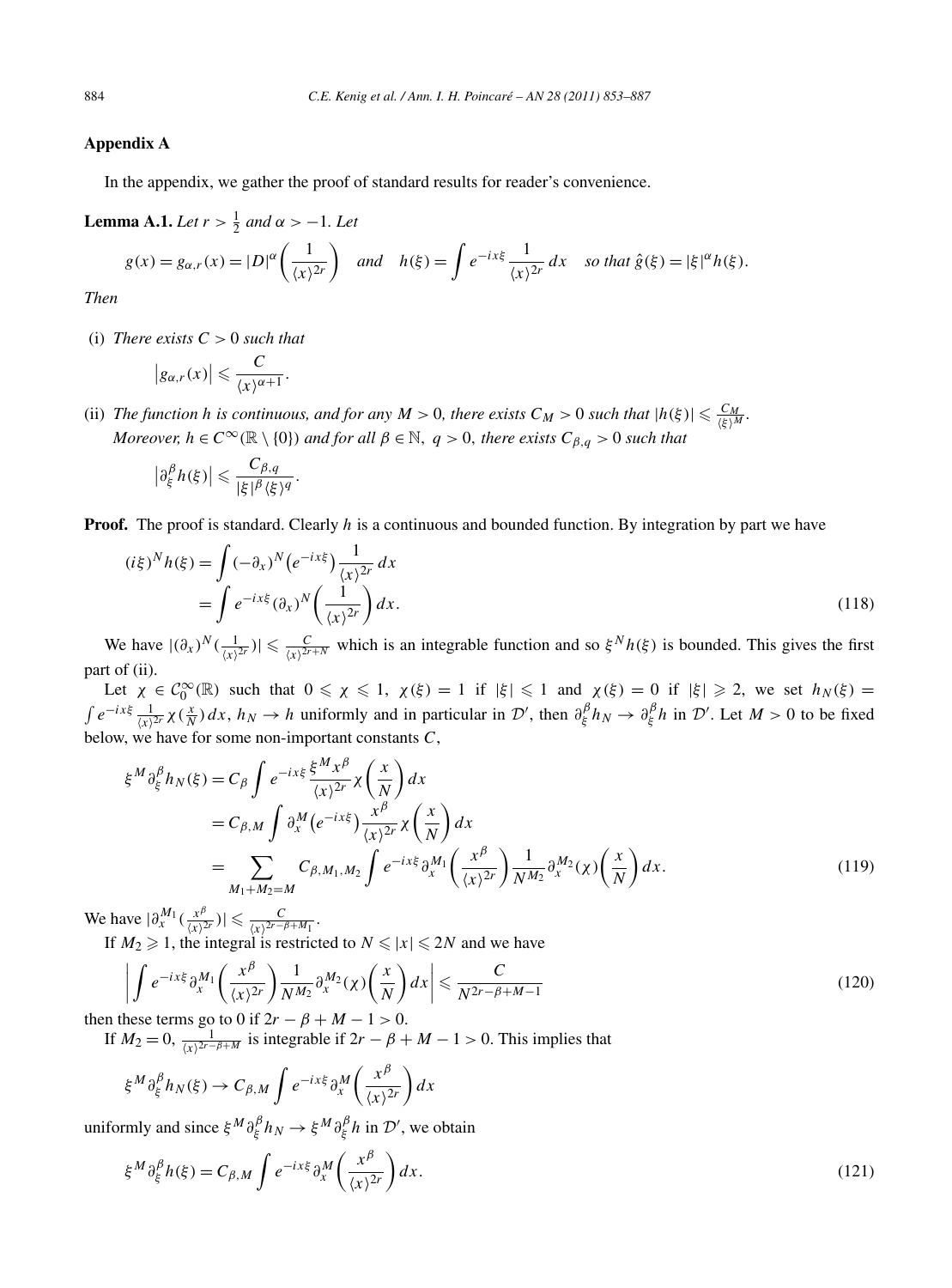If we take  $M = \beta$  we obtain the second part of the estimate (ii) if  $|\xi| \leq 1$ . If we take  $M = \beta + q$  we obtain the second part of the estimate (ii) if  $|\xi| \geq 1$ .

Now, we prove (i). We set  $g_{\alpha,r}(x) = \frac{1}{2\pi}(g_1(x) + g_2(x))$  where

$$
g_1(x) = \int e^{ix\xi} |\xi|^{\alpha} h(\xi) (1 - \chi(\xi)) d\xi,
$$
  
\n
$$
g_2(x) = \int e^{ix\xi} |\xi|^{\alpha} h(\xi) \chi(\xi) d\xi.
$$
\n(122)

Following (ii),  $|\xi|^{\alpha} h(\xi)$  is integrable, thus  $g_1$  is continuous and bounded and for all  $M > 0$ ,

$$
\left|\partial_{\xi}^{\beta}\left(|\xi|^{\alpha}h(\xi)\left(1-\chi(\xi)\right)\right)\right| \leqslant \frac{C}{\langle\xi\rangle^M} \tag{123}
$$

moreover, by integration by part, we have

$$
x^{\beta}g_1(x) = \int i^{\beta} e^{ix\xi} \partial_{\xi}^{\beta} \left( |\xi|^{\alpha} h(\xi) \left( 1 - \chi(\xi) \right) \right) d\xi, \tag{124}
$$

(123) and (124) give that  $x^{\beta}g_1(x)$  bounded for all  $\beta$ .

To estimate  $g_2$  we assume  $x \ge 1$ , the case  $x \le -1$  follows by the same way. We set  $x\xi = \sigma$ . We have

$$
g_2(x) = x^{-\alpha - 1} \int e^{i\sigma} |\sigma|^{\alpha} h\left(\frac{\sigma}{x}\right) \chi\left(\frac{\sigma}{x}\right) d\sigma = x^{-\alpha - 1} (k_1(x) + k_2(x)) \quad \text{where}
$$
  
\n
$$
k_1(x) = \int e^{i\sigma} \chi(\sigma) |\sigma|^{\alpha} h\left(\frac{\sigma}{x}\right) \chi\left(\frac{\sigma}{x}\right) d\sigma
$$
  
\n
$$
k_2(x) = \int e^{i\sigma} (1 - \chi(\sigma)) |\sigma|^{\alpha} h\left(\frac{\sigma}{x}\right) \chi\left(\frac{\sigma}{x}\right) d\sigma.
$$
\n(125)

Obviously  $k_1$  is bounded. By integration by part we have

$$
k_2(x) = \int (-i\partial_{\sigma})^N (e^{i\sigma}) (1 - \chi(\sigma)) |\sigma|^{\alpha} h\left(\frac{\sigma}{x}\right) \chi\left(\frac{\sigma}{x}\right) d\sigma
$$
  
= 
$$
\sum_{N_1, N_2, N_3} \int e^{i\sigma} \partial_{\sigma}^{N_1} ((1 - \chi(\sigma)) |\sigma|^{\alpha}) \frac{1}{x^{N_2 + N_3}} (\partial_{\sigma}^{N_2} h) \left(\frac{\sigma}{x}\right) (\partial_{\sigma}^{N_3} \chi) \left(\frac{\sigma}{x}\right) d\sigma.
$$
 (126)

We have  $|\partial_{\sigma}^{N}((1 - \chi(\sigma))|\sigma|^{\alpha})| \leq \frac{C}{\langle \sigma \rangle^{N-\alpha}}$ . If  $N_3 \geq 1$ ,  $x \leq |\sigma| \leq 2x$  and we obtain

$$
\int \left| \partial_{\sigma}^{N_1} \left( (1 - \chi(\sigma)) |\sigma|^{\alpha} \right) \frac{1}{x^{N_2 + N_3}} \left( \partial_{\sigma}^{N_2} h \right) \left( \frac{\sigma}{x} \right) \left( \partial_{\sigma}^{N_3} \chi \right) \left( \frac{\sigma}{x} \right) \right| d\sigma \leq \frac{C}{\langle x \rangle^{N - \alpha - 1}} \tag{127}
$$

which is bounded if  $N \ge \alpha + 1$ .

If  $N_3 = 0$ , following (ii), we have

$$
\int \left| \partial_{\sigma}^{N_1} \left( (1 - \chi(\sigma)) |\sigma|^{\alpha} \right) \frac{1}{x^{N_2}} (\partial_{\sigma}^{N_2} h) \left( \frac{\sigma}{x} \right) \chi \left( \frac{\sigma}{x} \right) \right| d\sigma \le \int \frac{C}{\langle \sigma \rangle^{N - \alpha}} d\sigma \tag{128}
$$

which is bounded for *N* large enough. This proves (i).  $\Box$ 

**Lemma A.2.** Let  $p(\xi)$  a homogeneous function of degree  $\beta > -1$ . Let  $\chi \in C_0^{\infty}(\mathbb{R})$  such that  $0 \le \chi \le 1$ ,  $\chi(\xi) = 1$  if  $|\xi| \leq 1$  *and*  $\chi(\xi) = 0$  *if*  $|\xi| \geq 2$ *. Let* 

$$
k(x) = \frac{1}{2\pi} \int e^{ix\xi} p(\xi) \chi(\xi) d\xi
$$
\n(129)

*then for all*  $q \in \mathbb{N}$ *, there exists*  $C_q > 0$  *such that for all*  $x \in \mathbb{R}$ 

$$
\left|\partial_x^q k(x)\right| \leqslant \frac{C_q}{\langle x \rangle^{\beta+q+1}}.\tag{130}
$$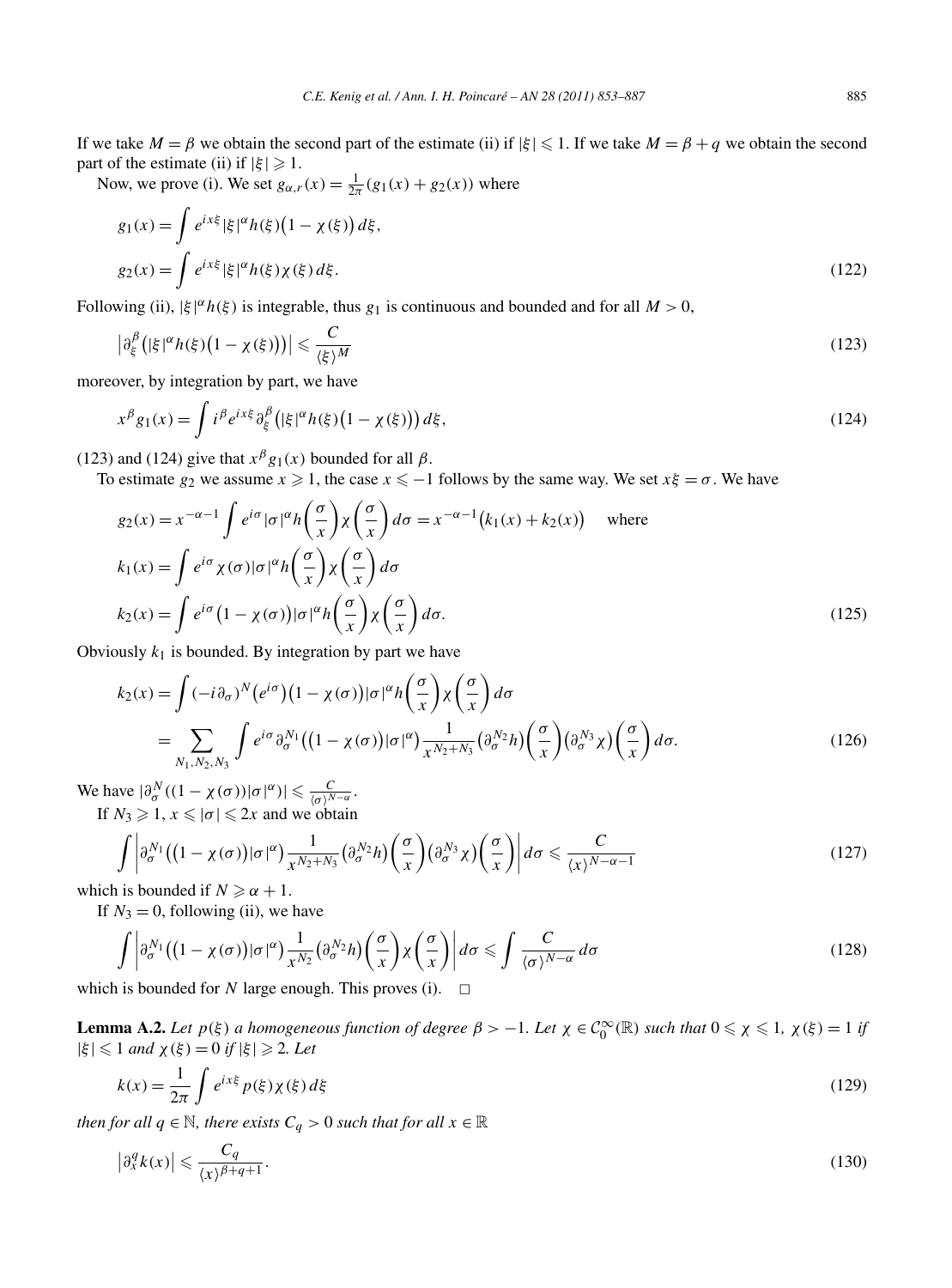**Proof.** The proof is standard. We have  $\partial_x^q k(x) = \frac{1}{2\pi} \int e^{ix\xi} (i\xi)^q p(\xi) \chi(\xi) d\xi$  and as  $(i\xi)^q p(\xi)$  is homogeneous of degree  $\beta + q$ , it is sufficient to prove Lemma A.2 for  $q = 0$ . We shall prove the estimate for  $x \ge 1$ , the case  $x \le -1$ follows by the same way. We set  $y = x\xi$  in integral, we have  $\int e^{ix\xi} (i\xi)^q p(\xi) \chi(\xi) d\xi = \frac{1}{x^{\beta+1}} \int e^{iy} p(y) \chi(\frac{y}{x}) dy$ . Lemma A.2 will be proved if we prove that  $\int e^{iy} p(y) \chi(\frac{y}{x}) dy$  is bounded. We set  $J_1 = \int e^{iy} p(y) \chi(y) \chi(\frac{y}{x}) dy$  and  $J_2 = \int e^{iy} p(y) (1 - \chi(y)) \chi(\frac{y}{x}) dy$ . We remark that  $J_1$  does not depend of *x* if *x* is large enough. We prove that  $J_2$  is bounded by integration by part. For  $N > \beta + 1$  we have  $\partial_y^N e^{iy} = i^N e^{iy}$  and by integration by part we have

$$
J_2 = \sum_{N_1 + N_2 + N_3 = N} C_{N_1, N_2, N_3} \int e^{iy} \partial_y^{N_1} p(y) \partial_y^{N_2} (1 - \chi(y)) \frac{1}{x^{N_3}} (\partial_y^{N_3} \chi) \left(\frac{y}{x}\right) dy.
$$
 (131)

If  $N_2 \geq 1$  we integrate on compact domain and these integrals are bounded.

If  $N_3 \ge 1$  in these integrals we have  $x \le |y| \le 2x$  and

$$
\left| e^{iy} \partial_y^{N_1} p(y) \left( 1 - \chi(y) \right) \frac{1}{x^{N_3}} \left( \partial_y^{N_3} \chi \right) \left( \frac{y}{x} \right) \right| \leq C |x|^{\beta - N_1 - N_2} \leq C |x|^{-1}
$$
\n(132)

then these integrals are bounded.

If  $N_2 = N_3 = 0$ 

$$
\left| e^{iy} \partial_y^N p(y) \left( 1 - \chi(y) \right) \chi \left( \frac{y}{x} \right) \right| \leqslant C |y|^{\beta - N} \left( 1 - \chi(y) \right) \tag{133}
$$

and this function is integrable. This proves Lemma A.2.  $\Box$ 

#### **References**

- [1] C.J. Amick, J.F. Toland, Uniqueness and related analytic properties for the Benjamin–Ono equation—a nonlinear Neumann problem in the plane, Acta Math. 167 (1991) 107–126.
- [2] C.J. Amick, J.F. Toland, Uniqueness of Benjamin's solitary-wave solution of the Benjamin–Ono equation, IMA J. Appl. Math. 46 (1991) 21–28.
- [3] L. Caffarelli, L. Silvestre, An extension problem related to the fractional Laplacian, Comm. Partial Differential Equations 32 (2007) 1245– 1260.
- [4] S. Cui, C.E. Kenig, Weak continuity of the flow map for the Benjamin–Ono equation on the line, J. Fourier Anal. Appl. 16 (2010) 1021–1052.
- [5] R.L. Frank, E. Lenzmann, Uniqueness and nondegeneracy of ground states for *(*−*)sQ* + *Q* − *Qα*<sup>+</sup><sup>1</sup> = 0 in R, preprint arXiv:1009.4042v1.
- [6] B.V. Gnedenko, A.N. Kolmogorov, Limit Distributions for Sums of Independent Random Variables, Addison–Wesley Publishing Company, 1954.
- [7] O. Goubet, L. Molinet, Global weak attractor for weakly damped nonlinear Schrödinger equations in *L*2*(*R*)*, Nonlinear Anal. 71 (2009) 317–320.
- [8] P.R. Halmos, V.S. Sunder, Bounded Integral Operators on *L*<sup>2</sup> Spaces, Ergeb. Math. Grenzgeb. (Results in Mathematics and Related Areas), vol. 96, Springer-Verlag, Berlin, 1978.
- [9] Lars Hörmander, The Analysis of Linear Partial Differential Operators. III. Pseudodifferential Operators, Grundlehren Math. Wiss., vol. 274, Springer-Verlag, Berlin, 1985.
- [10] T. Kato, On the Cauchy problem for the (generalized) Korteweg–de Vries equation, in: Studies in Applied Mathematics, in: Adv. Math. Suppl. Stud., vol. 8, Academic Press, New York, 1983, pp. 93–128.
- [11] C.E. Kenig, Y. Martel, Asymptotic stability of solitons for the Benjamin–Ono equation, Rev. Mat. Iberoam. 25 (2009) 909–970.
- [12] C.E. Kenig, G. Ponce, L. Vega, Oscillatory integrals and regularity of dispersive equations, Indiana Univ. Math. J. 40 (1991) 33–69.
- [13] C.E. Kenig, G. Ponce, L. Vega, Well-posedness of the initial value problem for the Korteweg–de Vries equation, J. Amer. Math. Soc. 4 (1991) 323–347.
- [14] C.E. Kenig, G. Ponce, L. Vega, Well-posedness and scattering results for the generalized Korteweg–de Vries equation via the contraction principle, Comm. Pure Appl. Math. 46 (1993) 527–620.
- [15] C.E. Kenig, H. Takaoka, Global wellposedness of the modified Benjamin–Ono equation with initial data in *H*1*/*2, Int. Math. Res. Not. (2006), Art. ID 95702.
- [16] P.-L. Lions, The concentration–compactness principle in the calculus of variations: the locally compact case. Parts 1 and 2, Ann. Inst. H. Poincaré Non Linéaire 1 (1984) 109–145, 223–283.
- [17] Y. Martel, Linear problems related to asymptotic stability of solitons of the generalized KdV equations, SIAM J. Math. Anal. 38 (2006) 759–781.
- [18] Y. Martel, F. Merle, Instability of solitons for the critical generalized Korteweg–de Vries equation, Geom. Funct. Anal. 11 (2001) 74–123.
- [19] Y. Martel, F. Merle, A Liouville theorem for the critical generalized Korteweg–de Vries equation, J. Math. Pures Appl. 79 (2000) 339–425.
- [20] Y. Martel, F. Merle, Stability of the blow up profile and lower bounds on the blow up rate for the critical generalized KdV equation, Ann. of Math. 155 (2002) 235–280.